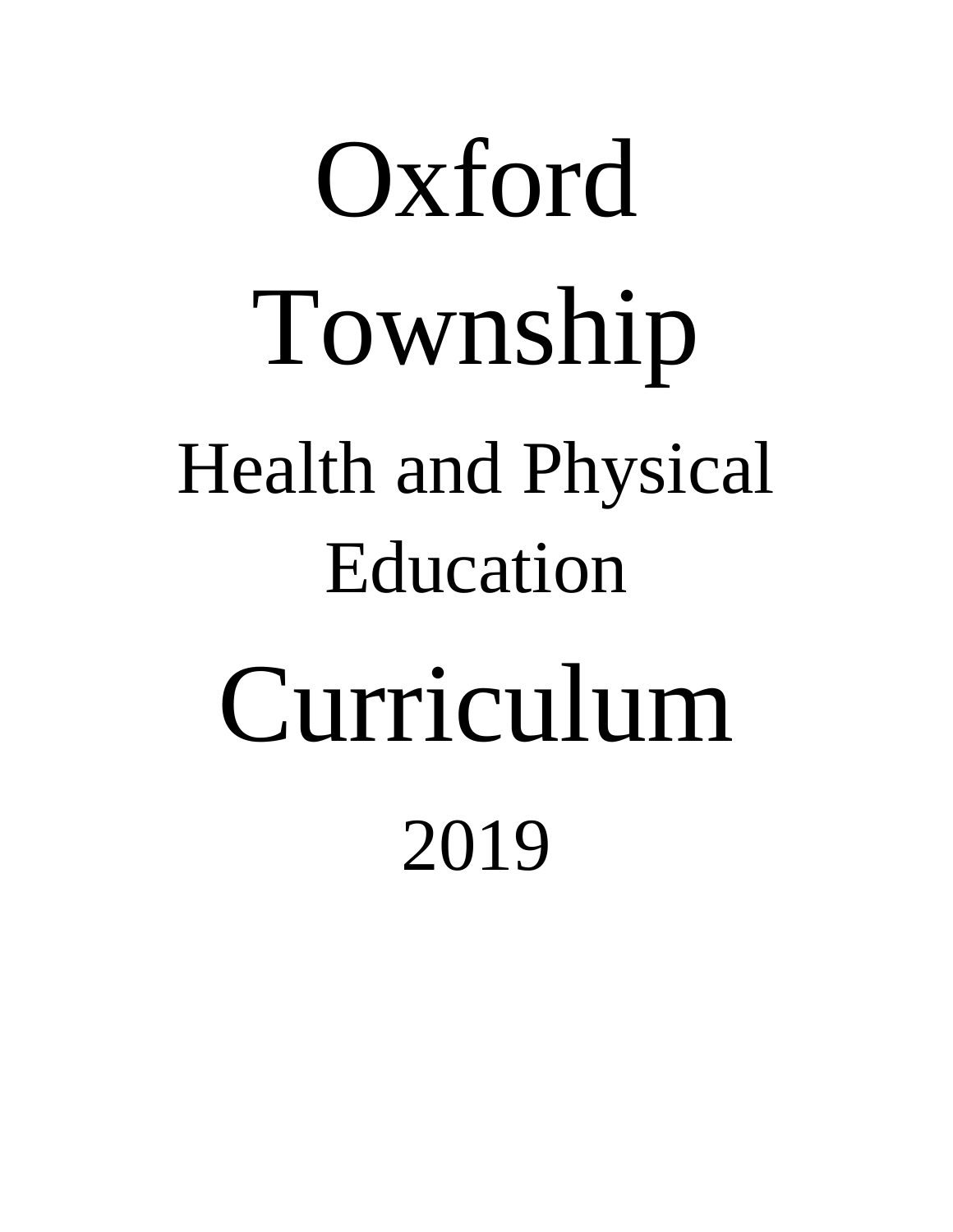| 2.1 Wellness: All students will acquire health promotion concepts and skills to support a healthy, active lifestyle. |                                           |                                                                                    |                                                  |                                                                                                                                                                           |  |
|----------------------------------------------------------------------------------------------------------------------|-------------------------------------------|------------------------------------------------------------------------------------|--------------------------------------------------|---------------------------------------------------------------------------------------------------------------------------------------------------------------------------|--|
| <b>Learning Standard</b>                                                                                             | <b>New Vocabulary</b>                     | <b>Resources</b>                                                                   | <b>Benchmarks/</b><br><b>Assessments</b>         | <b>Student Evidence</b>                                                                                                                                                   |  |
| <b>Focus Topic: Personal Growth and Development</b>                                                                  |                                           |                                                                                    | Grade Levels: PK-2 (By the end of grade 2)       |                                                                                                                                                                           |  |
| 2.1.P.A.1 Developing self-help skills<br>and personal hygiene skills promotes<br>healthy habits.                     | Hygiene<br>Healthy habits                 | http://www.pecentral.or<br>g/<br>https://sharemylesson.c<br>om/lessons/elementary- | Observation<br>Performance task<br>Journal/Chart | Develop an awareness of healthy<br>habits (e.g., use clean tissues, wash<br>hands, handle food hygienically, brush<br>teeth, and dress appropriately for the<br>weather). |  |
| 2.1.P.A.2 Developing self-help skills<br>and personal hygiene skills promotes<br>healthy habits.                     | Independence                              | 3-5/health                                                                         | Observation<br>Journal/Chart<br>Performance Task | Demonstrate emerging self-help skills<br>(e.g., develop independence when<br>pouring, serving, and using utensils<br>when dressing and brushing teeth).                   |  |
|                                                                                                                      |                                           |                                                                                    |                                                  |                                                                                                                                                                           |  |
| 2.1.2.A.1 Health-enhancing behaviors<br>contribute to wellness.                                                      | <b>Behaviors</b><br>Wellness<br>Self-care |                                                                                    | Journal<br>Observation                           | Explain what being "well" means and<br>identify self-care practices that support<br>wellness.                                                                             |  |
| 2.1.2.A.2 Health-enhancing behaviors<br>contribute to wellness.                                                      | Body parts                                |                                                                                    | Performance Task<br>Journal<br>Summative         | Use correct terminology to identify<br>body parts, and explain how body<br>parts work together to support<br>wellness.                                                    |  |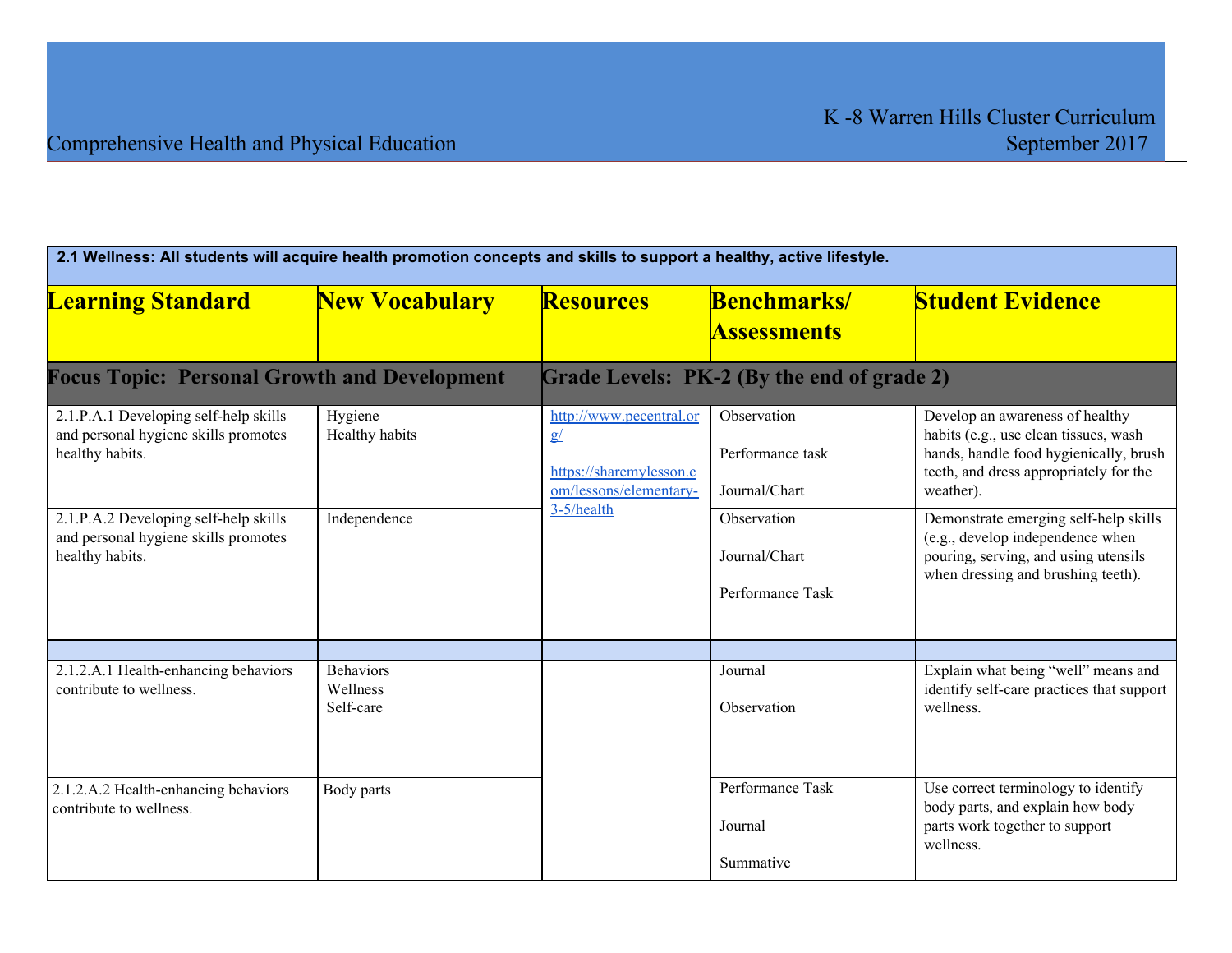| <b>Focus Topic: Nutrition</b>                                                                                          |                              |                                                                                  | Grade Levels: PK-2 (By the end of grade 2)                |                                                                                                                                                                                                             |
|------------------------------------------------------------------------------------------------------------------------|------------------------------|----------------------------------------------------------------------------------|-----------------------------------------------------------|-------------------------------------------------------------------------------------------------------------------------------------------------------------------------------------------------------------|
| 2.1.P.B.1 Developing the knowledge<br>and skills necessary to make nutritious<br>food choices promotes healthy habits. | <b>Nutritious</b>            | https://www.choosemy<br>plate.gov/<br>http://www.pecentral.or                    | Performance Task<br>Journal/Chart                         | Explore foods (e.g., compare and<br>contrast foods representative of<br>various cultures by taste, color,<br>texture, smell, and shape).                                                                    |
| 2.1.P.B.2 Developing the knowledge<br>and skills necessary to make nutritious<br>food choices promotes healthy habits. | Meal<br>Snack<br>Cooking     | g/lessonideas/ViewLess<br>$\underline{\text{on.asp}}?ID=10367\#.Wk$<br>Z2OPCnEdU | <b>Illustrations</b><br>Journal/Chart<br>Performance Task | Develop awareness of nutritious food<br>choices (e.g., participate in classroom<br>cooking activities, hold conversations<br>with knowledgeable adults about daily<br>nutritious meal and snack offerings). |
|                                                                                                                        |                              |                                                                                  |                                                           |                                                                                                                                                                                                             |
| 2.1.2.B.1 Choosing a balanced variety<br>of nutritious foods contributes to<br>wellness.                               | nutritious                   | https://sharemylesson.c<br>om/lessons/elementary-<br>$3-5/h$ ealth               | Summative<br>Journal/Chart<br><b>Structure Dialogue</b>   | Explain why some foods are healthier<br>to eat than others.                                                                                                                                                 |
| 2.1.2.B.2 Choosing a balanced variety<br>of nutritious foods contributes to<br>wellness.                               | My Plate<br>Content<br>Value |                                                                                  | Graphic Organizer<br>Journal/Chart<br>Summative           | Explain how foods on My Plate differ<br>in nutritional content and value.                                                                                                                                   |
| 2.1.2.B.3 Choosing a balanced variety<br>of nutritious foods contributes to<br>wellness.                               | Product labels               |                                                                                  | Summative<br>Illustrations                                | Summarize information about food<br>found on product labels.                                                                                                                                                |

| <b>Focus Topic: Diseases and Health Conditions</b>                                               |                      | <b>Grade Levels: PK-2 (By the end of grade 2)</b>             |                                                              |                                                                                                                                                                           |
|--------------------------------------------------------------------------------------------------|----------------------|---------------------------------------------------------------|--------------------------------------------------------------|---------------------------------------------------------------------------------------------------------------------------------------------------------------------------|
| 2.1.P.C.1 Developing self-help skills<br>and personal hygiene skills promotes<br>healthy habits. | Self-help<br>Hygiene | http://lessonplanspage.c<br>om/physical-education-<br>health/ | Performance Task<br>Chart<br>Timelines<br><b>Simulations</b> | Develop an awareness of healthy<br>habits (e.g., use clean tissues, wash<br>hands, handle food hygienically, brush<br>teeth, and dress appropriately for the<br>weather). |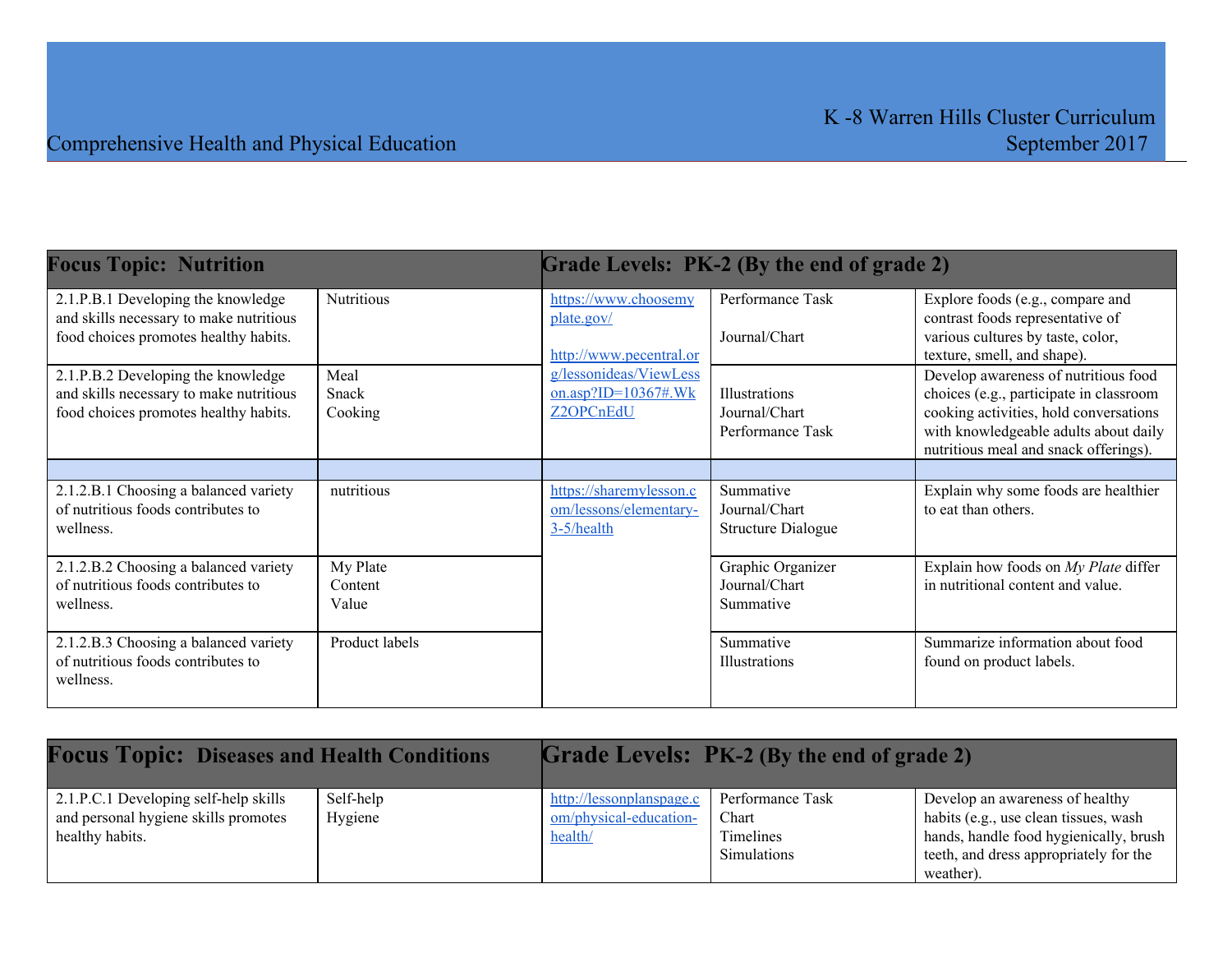| 2.1.2.C.1 Knowledge about diseases<br>and disease prevention promotes<br>health-enhancing behaviors. | <b>Diseases</b><br>Symptoms                    | https://www.cdc.gov/ | Summative<br>Journal/Chart<br><b>Illustrations</b>                     | Summarize symptoms of common<br>diseases and health conditions.                            |
|------------------------------------------------------------------------------------------------------|------------------------------------------------|----------------------|------------------------------------------------------------------------|--------------------------------------------------------------------------------------------|
| 2.1.2.C.2 Knowledge about diseases<br>and disease prevention promotes<br>health-enhancing behaviors. | Prevent/Prevention<br><b>Health Conditions</b> |                      | Summative<br>Journal/Chart<br><b>Illustrations</b><br>Performance Task | Summarize strategies to prevent the<br>spread of common diseases and health<br>conditions. |
| 2.1.2.C.3 Knowledge about diseases<br>and disease prevention promotes<br>health-enhancing behaviors. | <b>Wellness</b><br>Health-enhancing            |                      | Journal/CHart<br>Timelines<br><b>Illustrations</b>                     | Determine how personal feelings can<br>affect one's wellness.                              |

| <b>Focus Topic: Safety</b>                                                                                          |                                                                           | Grade Levels: PK-2 (By the end of grade 2)                                            |                                                                                                                                                                                                              |
|---------------------------------------------------------------------------------------------------------------------|---------------------------------------------------------------------------|---------------------------------------------------------------------------------------|--------------------------------------------------------------------------------------------------------------------------------------------------------------------------------------------------------------|
| 2.1.P.D.1 Developing an awareness of<br>potential hazards in the environment<br>impacts personal health and safety. | http://www.nasbe.org/p<br>roject/center-for-safe-a<br>nd-healthy-schools/ | Journal/Chart<br>Structure dialogue<br>Role Play<br>Performance Task<br>Illustrations | Use safe practices indoors and out<br>(e.g., wear bike helmets, walk in the<br>classroom, understand how to<br>participate in emergency drills, and<br>understand why car seats and seat<br>belts are used). |
| 2.1.P.D.2 Developing an awareness of<br>potential hazards in the environment<br>impacts personal health and safety. |                                                                           | Illustrations<br>Performance Task                                                     | Develop an awareness of warning<br>symbols and their meaning (e.g., red<br>light, stop sign, poison symbol, etc.).                                                                                           |
| 2.1.P.D.3 Developing an awareness of<br>potential hazards in the environment<br>impacts personal health and safety. |                                                                           | <b>Illustrations</b><br>Performance Task<br>Journal/Chart                             | Identify community helpers who assist<br>in maintaining a safe environment.                                                                                                                                  |
| 2.1.P.D.4 Developing an awareness of<br>potential hazards in the environment<br>impacts personal health and safety. |                                                                           | Performance Task<br>Structure dialogue                                                | Know how to dial 911 for help.                                                                                                                                                                               |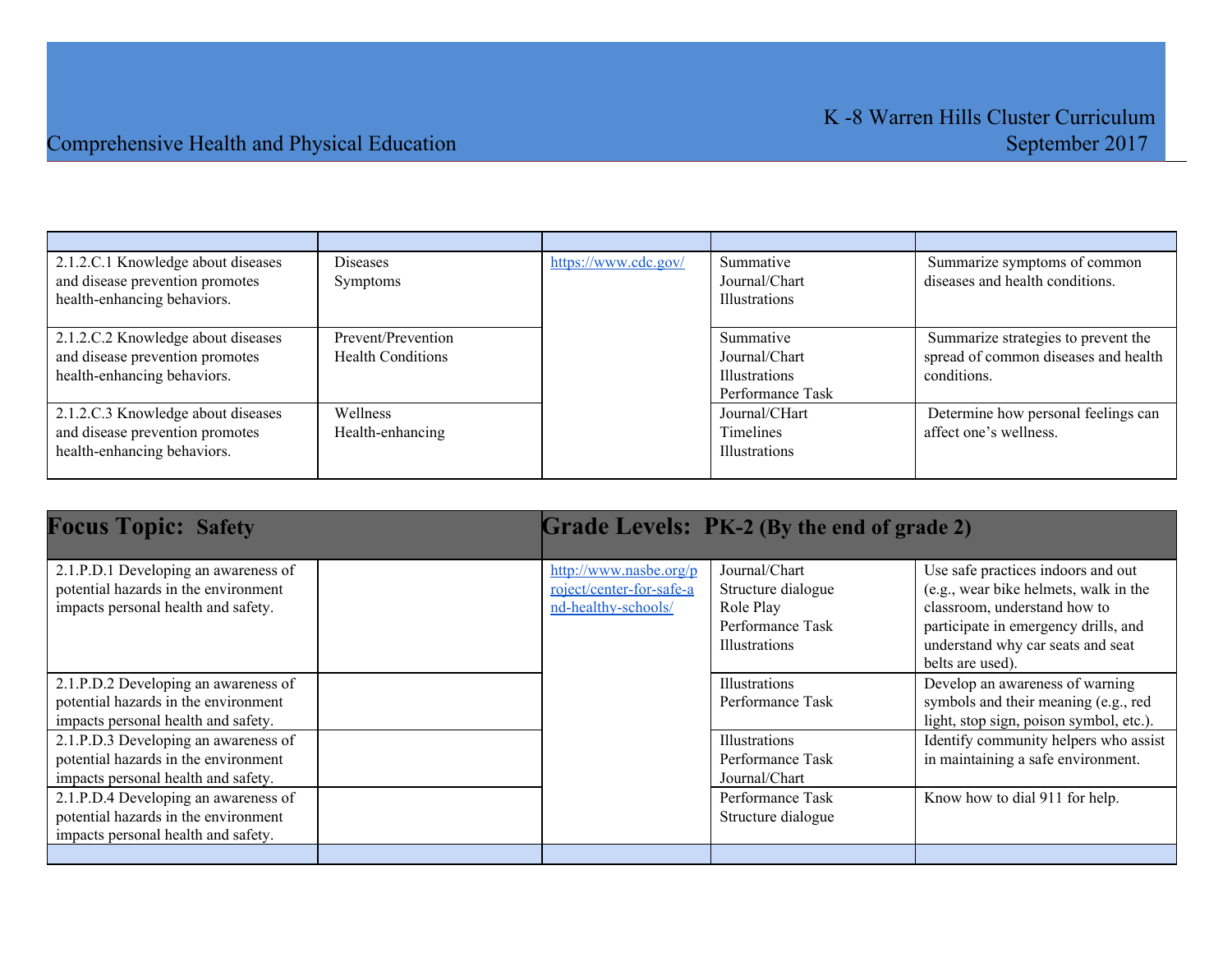| 2.1.2.D.1 Using personal safety<br>strategies reduces the number of injuries<br>to self and others. | Personal safety<br>Fire safety<br>Poison safety     | http://www.healthworld<br>education.org/shop/safe<br>$ty$ -smart?gclid= $C$ jwKC | Role Play<br><b>Illustrations</b> | Identify ways to prevent injuries at<br>home, school, and in the community<br>(i.e. fire safety, poison safety, accident                               |
|-----------------------------------------------------------------------------------------------------|-----------------------------------------------------|----------------------------------------------------------------------------------|-----------------------------------|--------------------------------------------------------------------------------------------------------------------------------------------------------|
|                                                                                                     | Accident prevention                                 | AiA7JfSBRBrEiwA1D<br><b>WSGzrrUCUA DgA7</b>                                      |                                   | prevention).                                                                                                                                           |
| 2.1.2.D.2 Using personal safety<br>strategies reduces the number of injuries<br>to self and others. | Strangers<br>Acquaintances<br><b>Trusted adults</b> | Q9nJe-s8JkRdAgS4oA<br>ksC-0h09qlxaRTNH99<br>5nG8RoCbEMQAvD<br><b>BwE</b>         | Performance Task<br>Role Play     | Differentiate among the<br>characteristics of strangers,<br>acquaintances, and trusted adults and<br>describe safe and appropriate<br>behaviors/touch. |
| 2.1.2.D.3 Using personal safety<br>strategies reduces the number of injuries<br>to self and others. | Pedestrian                                          | https://sharemylesson.c<br>om/lessons/elementary-<br>$3-5/h$ ealth               | Summative<br><b>Illustrations</b> | Identify procedures associated with<br>pedestrian, bicycle, and traffic safety.                                                                        |

| <b>Focus Topic: Social and Emotional Health</b>                                                        |                                | <b>Grade Levels: K-2 (By the end of grade 2)</b>                                      |                                                    |                                                                                                              |
|--------------------------------------------------------------------------------------------------------|--------------------------------|---------------------------------------------------------------------------------------|----------------------------------------------------|--------------------------------------------------------------------------------------------------------------|
| 2.1.2.E.1 Many factors at home, school,<br>and in the community impact social and<br>emotional health. | Social<br>Emotional<br>Needs   | https://sharemylesson.c<br>om/lessons/elementary-<br>$3-5/h$ ealth                    | Role Play<br>Illustrations<br>Summative            | Identify basic social and emotional<br>needs of all people.                                                  |
| 2.1.2.E.2 Many factors at home, school,<br>and in the community impact social and<br>emotional health. | Conflict<br>Prevent<br>Resolve | http://www.pecentral.or<br>g/lessonideas/ViewLess<br>on.asp?ID=11039#.Wk<br>Z05vCnEdU | Role Play<br>Illustrations<br>Summative<br>Journal | Determine possible causes of conflict<br>between people and appropriate ways<br>to prevent and resolve them. |
| 2.1.2.E.3 Many factors at home, school,<br>and in the community impact social and<br>emotional health. | Coping<br><b>Stress</b>        |                                                                                       | Role Play<br>Illustrations<br>Summative            | Explain healthy ways of coping with<br>common stressful situations<br>experienced by children.               |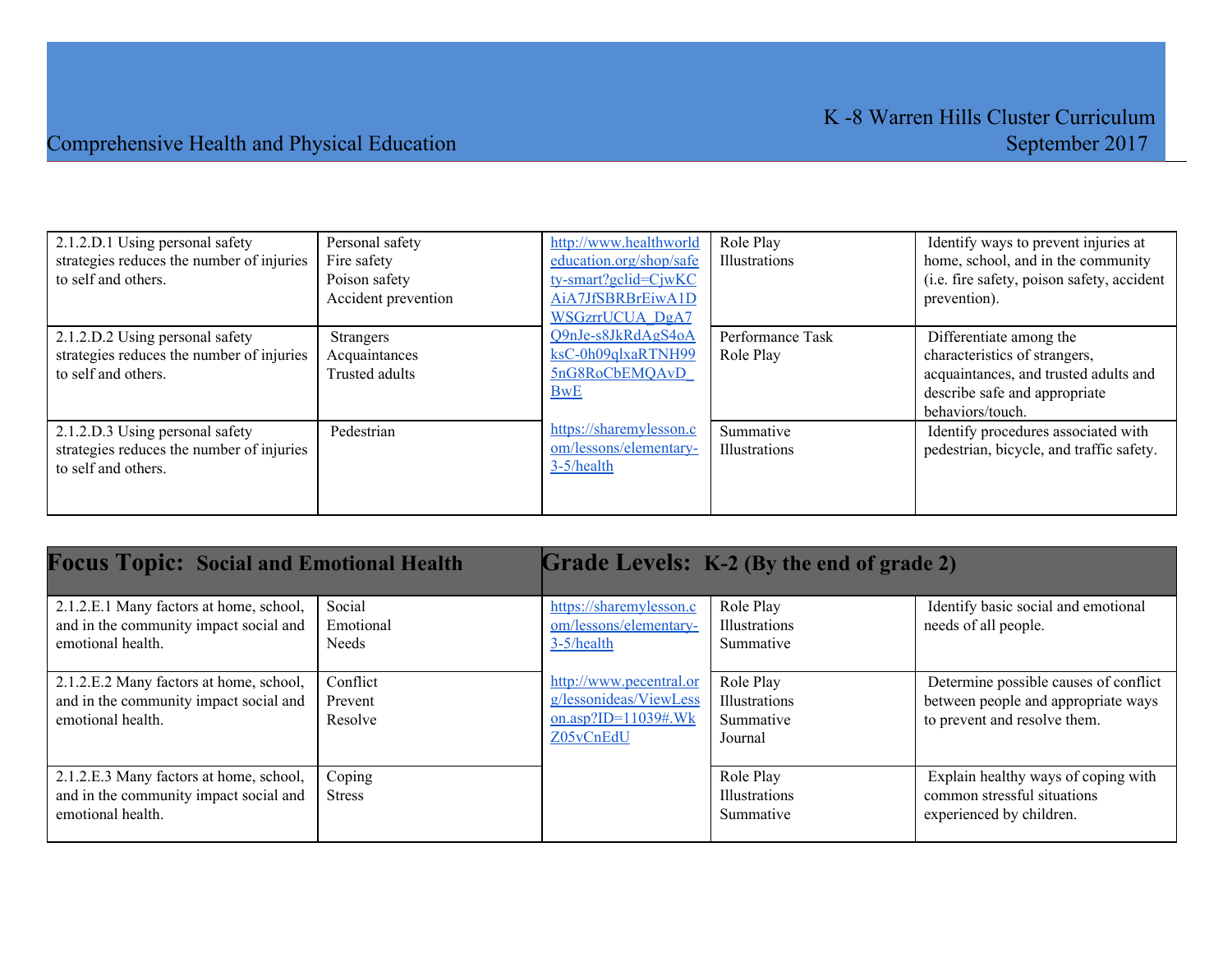| 2.2 Integrated Skills: All students will develop and use personal and interpersonal skills to support a healthy, active lifestyle. |                            |                                                               |                                           |                                                                                 |
|------------------------------------------------------------------------------------------------------------------------------------|----------------------------|---------------------------------------------------------------|-------------------------------------------|---------------------------------------------------------------------------------|
| <b>Learning Standard</b>                                                                                                           | <b>New Vocabulary</b>      | <b>Resources</b>                                              | <b>Benchmarks</b><br><b>Assessments</b>   | <b>Student Evidence</b>                                                         |
| <b>Focus Topic: Interpersonal Communication</b>                                                                                    |                            |                                                               | Grade Levels: K-2 (By the end of grade 2) |                                                                                 |
| 2.2.2.A.1 Effective communication may<br>be a determining factor in the outcome<br>of health- and safety-related situations.       | Needs<br>Wants<br>Feelings | http://lessonplanspage.c<br>om/physical-education-<br>health/ | Journal<br>Chart<br>Graphic Organizer     | Express needs, wants, and feelings in<br>health- and safety-related situations. |

| <b>Focus Topic: Decision-Making and Goal Setting</b>                              |                                         |                                                               | Grade Levels: K-2 (By the end of grade 2) |                                                                                                 |  |
|-----------------------------------------------------------------------------------|-----------------------------------------|---------------------------------------------------------------|-------------------------------------------|-------------------------------------------------------------------------------------------------|--|
| 2.2.2.B.1 Effective decision-making<br>skills foster healthier lifestyle choices. | Decisions                               | http://lessonplanspage.c<br>om/physical-education-<br>health/ | Role Play<br>Journal                      | Explain what a decision is and why it<br>is advantageous to think before acting.                |  |
| 2.2.2.B.2 Effective decision-making<br>skills foster healthier lifestyle choices. | Decision-making<br>Lifestyle choices    |                                                               | Journal<br>Performance Task               | Relate decision-making by self and<br>others to one's health.                                   |  |
| 2.2.2.B.3 Effective decision-making<br>skills foster healthier lifestyle choices. | Peers<br>Technology<br>Culture<br>Media |                                                               | Journal<br>Role Play                      | Determine ways parents, peers,<br>technology, culture, and media<br>influence health decisions. |  |
| 2.2.2.B.4 Effective decision-making<br>skills foster healthier lifestyle choices. | Personal health<br>Goal                 |                                                               | Journal<br>Chart<br>Graphic Organizer     | Select a personal health goal and<br>explain why setting a goal is<br>important.                |  |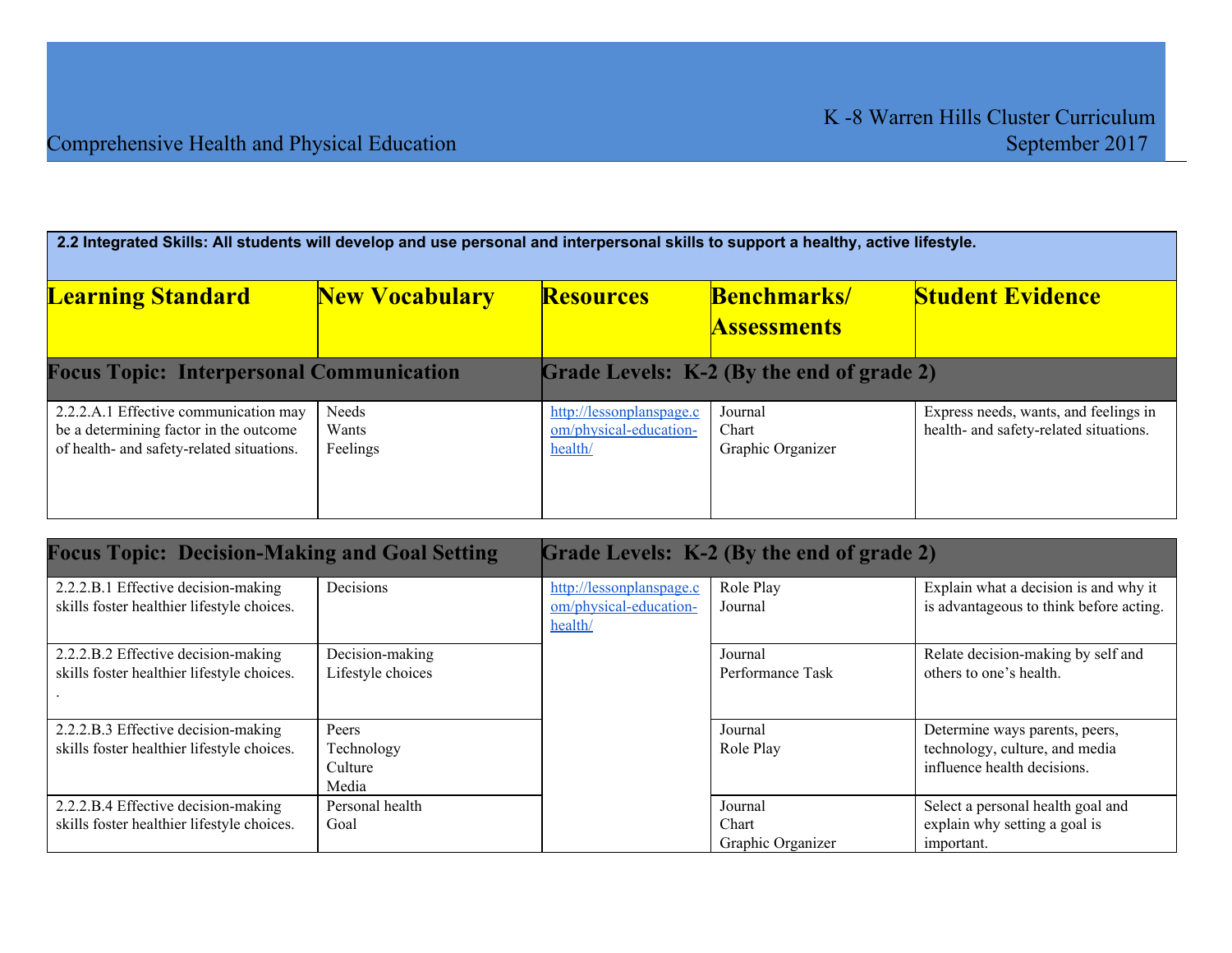| <b>Focus Topic: Character Development</b>                                                                                 |                        |                                                                        | Grade Levels: K-2 (By the end of grade 2)                    |                                                                                                                                        |
|---------------------------------------------------------------------------------------------------------------------------|------------------------|------------------------------------------------------------------------|--------------------------------------------------------------|----------------------------------------------------------------------------------------------------------------------------------------|
| 2.2.2.C.1 Character traits are often<br>evident in behaviors exhibited by<br>individuals when interacting with<br>others. | Character<br>Reflected | https://www.youtube.<br>com/watch?v=8jE6j5<br>oCay4                    | Role Play<br>Illustrations<br>Summative                      | Explain the meaning of <i>character</i> and<br>how it is reflected in the thoughts,<br>feelings, and actions of oneself and<br>others. |
| 2.2.2.C.2 Character traits are often<br>evident in behaviors exhibited by<br>individuals when interacting with<br>others. |                        | https://www2.mcrel.or<br>g/lesson-plans/health<br>/healthpelessons.asp | Role Play<br>Illustrations<br>Graphic Organizer<br>Summative | Identify types of disabilities and<br>demonstrate appropriate behavior<br>when interacting with people with<br>disabilities.           |

| <b>Focus Topic: Advocacy and Service</b> |                 | <b>Grade Levels: K-2 (By the end of grade 2)</b> |               |                                       |
|------------------------------------------|-----------------|--------------------------------------------------|---------------|---------------------------------------|
| 2.2.2.D.1 Service projects provide an    | Service         |                                                  | Role Play     | Determine the benefits of oneself and |
| opportunity to have a positive impact on | Benefits        |                                                  | Illustrations | others of participating in a class or |
| the lives of self and others.            | Positive impact |                                                  | Summative     | school service activity.              |

| <b>Focus Topic: Health Services and Information</b>                                                                                                                                       |                                                                    | Grade Levels: PK-2 (By the end of grade 2)                                |                                                            |                                                                                   |
|-------------------------------------------------------------------------------------------------------------------------------------------------------------------------------------------|--------------------------------------------------------------------|---------------------------------------------------------------------------|------------------------------------------------------------|-----------------------------------------------------------------------------------|
| 2.2.P.E.1 Developing an awareness of<br>potential hazards in the environment<br>impacts personal health and safety.                                                                       |                                                                    | http://www.nasbe.org/p<br>roject/center-for-safe-a<br>nd-healthy-schools/ | Journal<br>Chart<br>Graphic Organizer                      | Identify community helpers who assist<br>in maintaining a safe environment.       |
|                                                                                                                                                                                           |                                                                    |                                                                           |                                                            |                                                                                   |
| 2.2.2.E.1 Knowing how to locate health<br>professionals in the home, at school,<br>and in the community assists in<br>addressing health emergencies and<br>obtaining reliable information | Health professionals<br>Health emergencies<br>Reliable information |                                                                           | Performance Task<br>Role Play<br><b>Structure Dialogue</b> | Determine where to access home,<br>school, and community health<br>professionals. |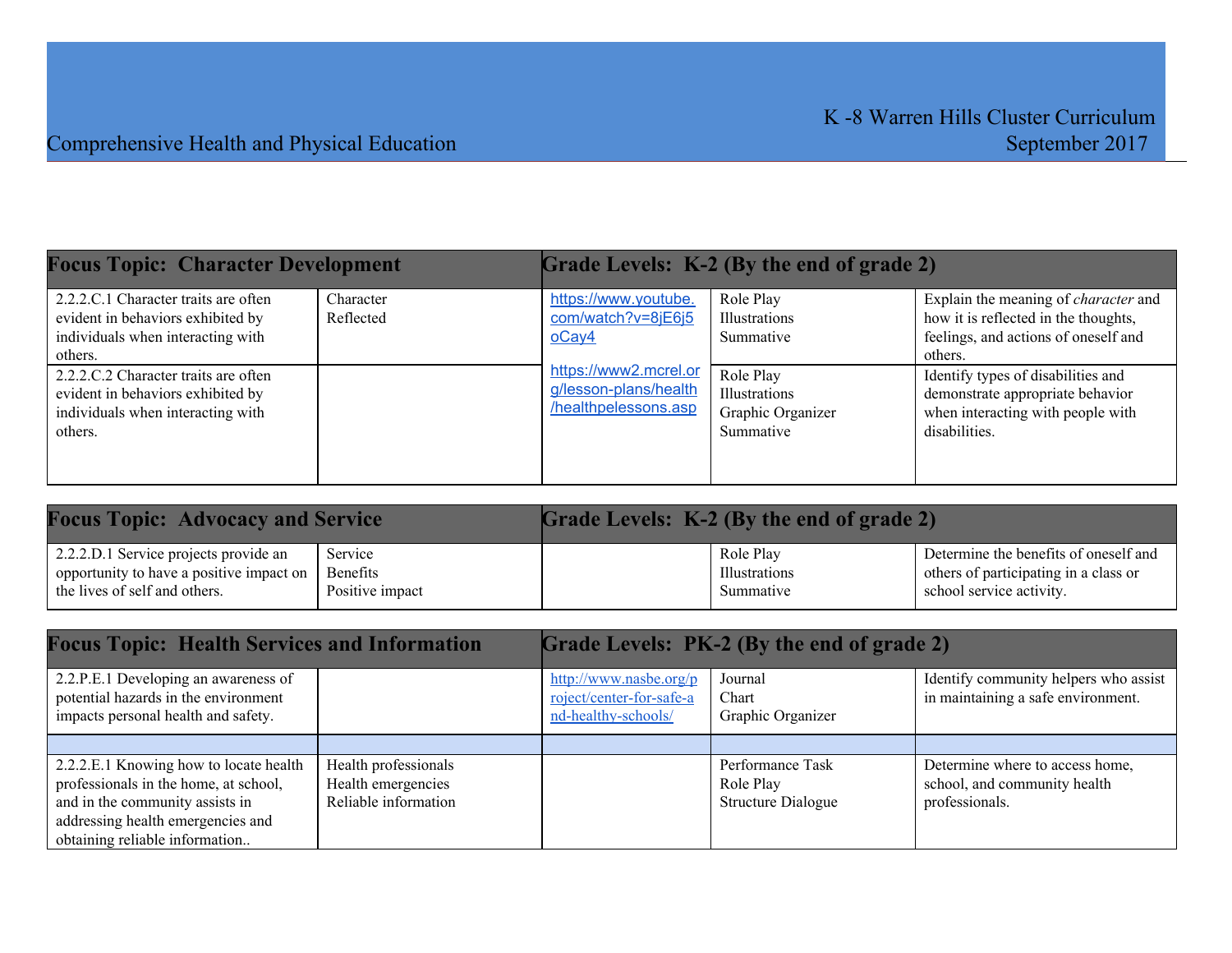2.3 Drugs and Medicines: All students will acquire knowledge about alcohol, tobacco, other drugs, and medicines and apply these concepts to **support a healthy, active lifestyle.**

| <b>Learning Standard</b>                                                                                                                                                                                                                     | <b>New Vocabulary</b>                         | <b>Resources</b>                                              | <b>Benchmarks/</b>                           | <b>Student Evidence</b>                                                  |
|----------------------------------------------------------------------------------------------------------------------------------------------------------------------------------------------------------------------------------------------|-----------------------------------------------|---------------------------------------------------------------|----------------------------------------------|--------------------------------------------------------------------------|
|                                                                                                                                                                                                                                              |                                               |                                                               | <b>Assessments</b>                           |                                                                          |
| <b>Focus Topic: Medicines</b>                                                                                                                                                                                                                |                                               | Grade Levels: K-2 (By the end of grade 2)                     |                                              |                                                                          |
| 2.3.2.A.1 Medicines come in a variety<br>of forms (prescription medicines,<br>over-the-counter medicines, medicinal<br>supplements), are used for numerous<br>reasons, and should be taken as directed<br>in order to be safe and effective. | Prescription<br>Over-the-counter<br>Medicinal | http://lessonplanspage.c<br>om/physical-education-<br>health/ | Journal<br>Illustrations<br>Summative        | Explain what medicines are and when<br>some types of medicines are used. |
| 2.3.2.A.2 Medicines come in a variety<br>of forms (prescription medicines,<br>over-the-counter medicines, medicinal<br>supplements), are used for numerous<br>reasons, and should be taken as directed<br>in order to be safe and effective. | Administered<br>Medicines                     |                                                               | Journal<br><b>Illustrations</b><br>Summative | Explain why medicines should be<br>administered directly.                |

| <b>Focus Topic: Alcohol, Tobacco, and Other Drugs</b>              |            | Grade Levels: K-2 (By the end of grade 2)                          |                                   |                                            |
|--------------------------------------------------------------------|------------|--------------------------------------------------------------------|-----------------------------------|--------------------------------------------|
| 2.3.2.B.1 Use of drugs in unsafe ways is<br>dangerous and harmful. | Abuse      | https://sharemylesson.c<br>om/lessons/elementary-<br>$3-5/h$ ealth | <b>Illustrations</b><br>Summative | Identify ways that drugs can be<br>abused. |
| 2.3.2.B.2 Use of drugs in unsafe ways is                           | Hygiene    |                                                                    | <b>Illustrations</b>              | Explain effects of tobacco use on          |
| dangerous and harmful.                                             | Tobacco    |                                                                    | Summative                         | personal hygiene, health, and safety.      |
| 2.3.2.B.3 Use of drugs in unsafe ways is                           | Tobacco    |                                                                    | <b>Illustrations</b>              | Explain why tobacco smoke is               |
| dangerous and harmful.                                             | Non-smoker |                                                                    | Summative                         | harmful for nonsmokers.                    |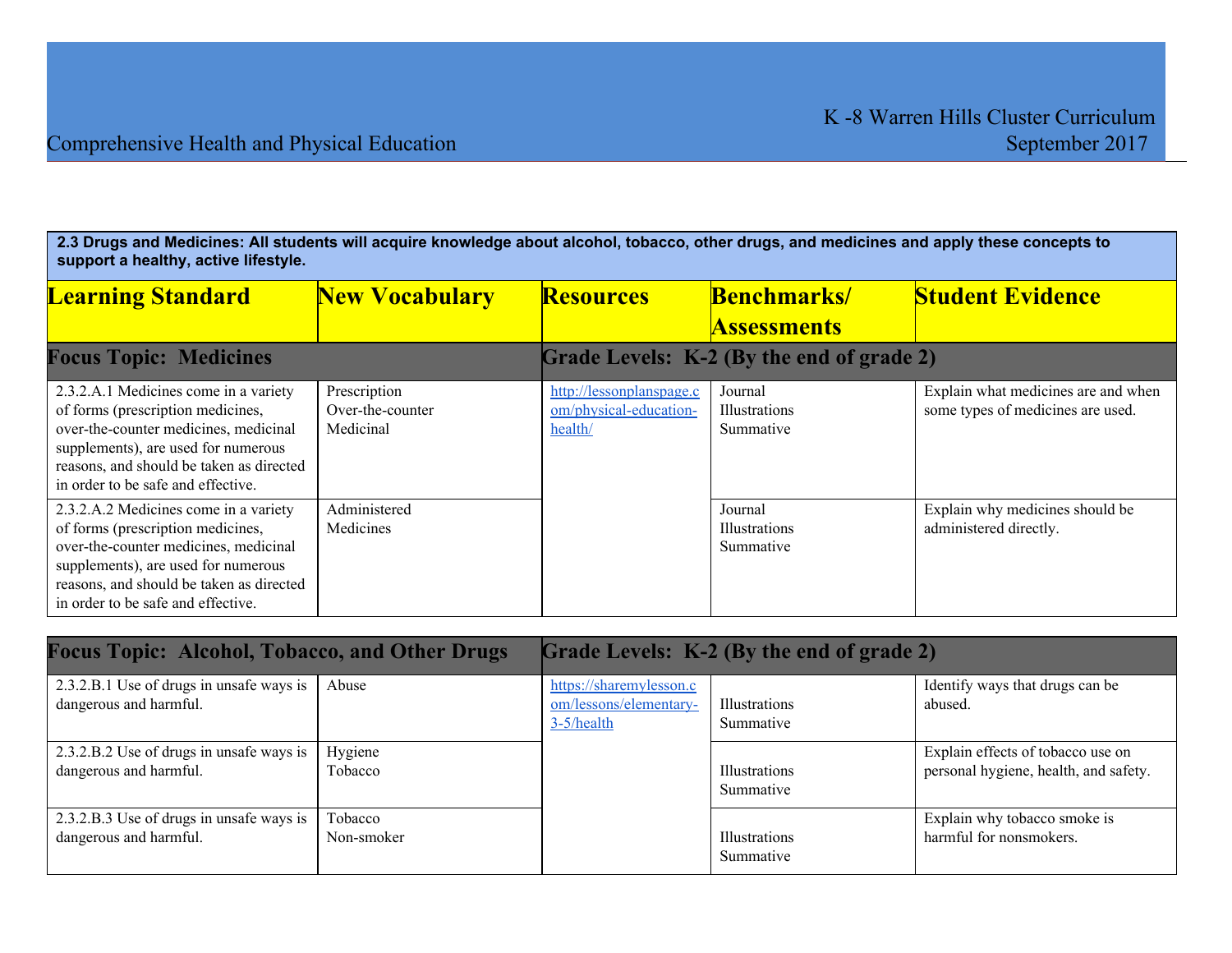| 2.3.2.B.4 Use of drugs in unsafe ways is | Alcohol    | Graphic Organizer | Identify products that contain alcohol. |
|------------------------------------------|------------|-------------------|-----------------------------------------|
| dangerous and harmful.                   |            | Chart             |                                         |
|                                          |            |                   |                                         |
| 2.3.2.B.5 Use of drugs in unsafe ways is | Substances | Graphic Organizer | List substances that should never be    |
| dangerous and harmful.                   | Inhaled    | Chart             | inhaled and explain why.                |
|                                          |            |                   |                                         |

| <b>Focus Topic: Dependency/Addiction and</b>                                                                                 |                 | Grade Levels: K-2 (By the end of grade 2) |                                         |                                                                                                                  |
|------------------------------------------------------------------------------------------------------------------------------|-----------------|-------------------------------------------|-----------------------------------------|------------------------------------------------------------------------------------------------------------------|
| <b>Treatment</b>                                                                                                             |                 |                                           |                                         |                                                                                                                  |
| 2.3.2.C.1 Substance abuse is caused by<br>a variety of factors.                                                              | Substance abuse |                                           | Role Play<br>Illustrations<br>Summative | Recognize that some people may have<br>difficulty controlling their use of<br>alcohol, tobacco, and other drugs. |
| 2.3.2.C.2 There are many ways to<br>obtain help for treatment of alcohol,<br>tobacco, and other substance abuse<br>problems. | Treatment       |                                           | Illustrations<br>Summative              | Explain that people who abuse<br>alcohol, tobacco, and other drugs can<br>get help.                              |

| 2.4 Human Relationships and Sexuality: All students will acquire knowledge about the physical, emotional, and social aspects of human relationships<br>and sexuality and apply these concepts to support a healthy, active lifestyle. |                                                  |                                                               |                                    |                                                                           |  |
|---------------------------------------------------------------------------------------------------------------------------------------------------------------------------------------------------------------------------------------|--------------------------------------------------|---------------------------------------------------------------|------------------------------------|---------------------------------------------------------------------------|--|
| <b>Learning Standard</b>                                                                                                                                                                                                              | <b>New Vocabulary</b>                            | <b>Resources</b>                                              | <b>Benchmarks</b> /                | <b>Student Evidence</b>                                                   |  |
|                                                                                                                                                                                                                                       |                                                  |                                                               | <b>Assessments</b>                 |                                                                           |  |
| <b>Focus Topic: Relationships</b>                                                                                                                                                                                                     |                                                  | Grade Levels: K-2 (By the end of grade 2)                     |                                    |                                                                           |  |
| 2.4.2.A.1 The family unit encompasses<br>the diversity of family forms in<br>contemporary society.                                                                                                                                    | Family unit<br>Diversity<br>Contemporary society | http://lessonplanspage.c<br>om/physical-education-<br>health/ | Graphic Organizer<br>Illustrations | Compare and contrast different kinds<br>of families locally and globally. |  |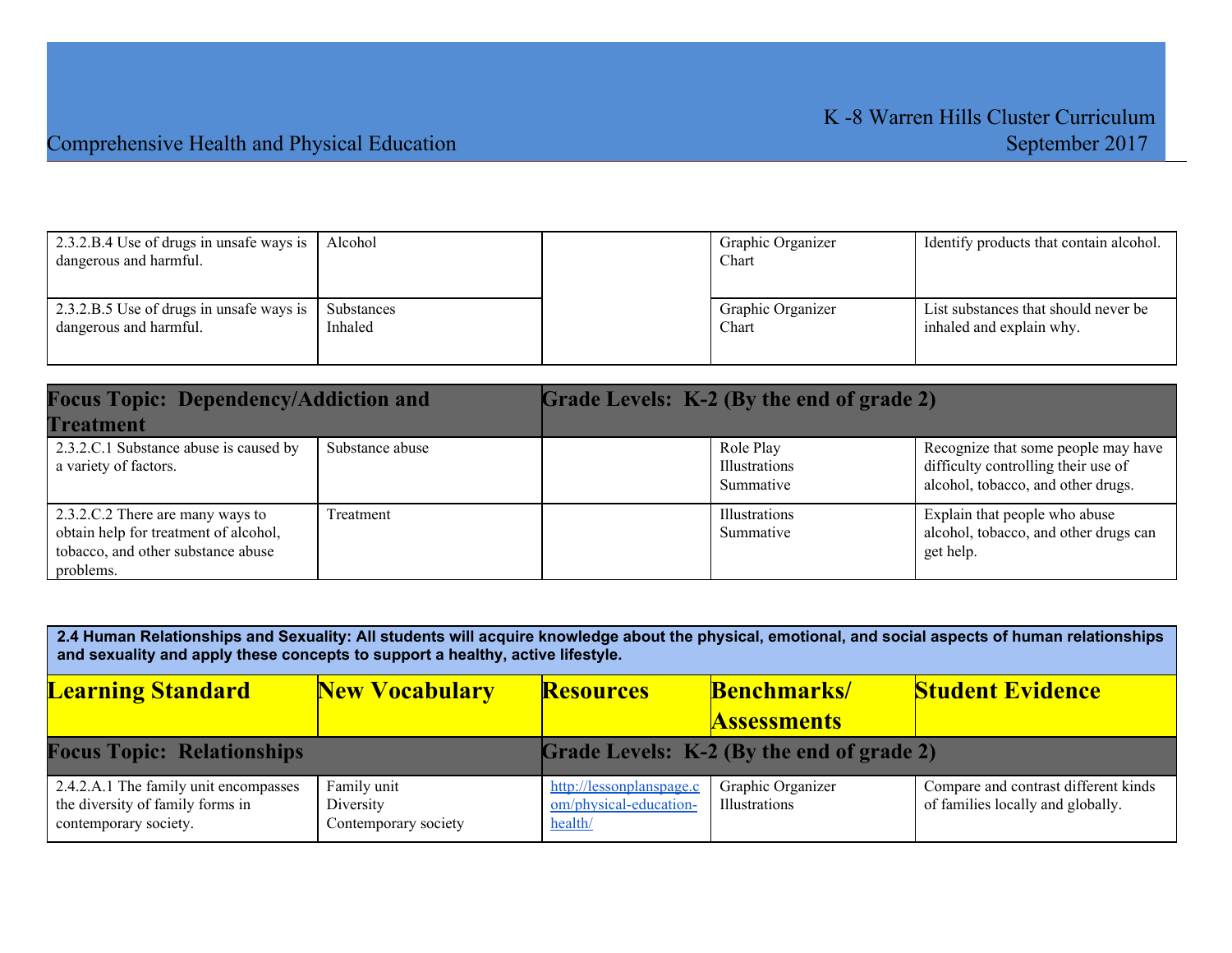| 2.4.2.A.2 The family unit encompasses | Roles                 | <b>Illustrations</b> | Distinguish the roles and             |
|---------------------------------------|-----------------------|----------------------|---------------------------------------|
| the diversity of family forms in      |                       | Role Play            | responsibilities of different family  |
| contemporary society.                 |                       | Performance Task     | members.                              |
|                                       |                       | Journal              |                                       |
| 2.4.2.A.3 The family unit encompasses | Healthy relationships | Role Play            | Determine the factors that contribute |
| the diversity of family forms in      |                       | Journal              | to healthy relationships.             |
| contemporary society.                 |                       |                      |                                       |
|                                       |                       |                      |                                       |

| <b>Focus Topic: Sexuality</b>             |         | <b>Grade Levels: K-2 (By the end of grade 2)</b> |                   |                                     |
|-------------------------------------------|---------|--------------------------------------------------|-------------------|-------------------------------------|
| 2.4.2.B.1 Gender-specific similarities    | Gender  |                                                  | Journal           | Compare and contrast physical       |
| and differences exist between males and 1 | Males   |                                                  | Graphic Organizer | differences and similarities of the |
| females.                                  | Females |                                                  | Summative         | genders.                            |

| <b>Focus Topic: Pregnancy and Parenting</b> |              | <b>Grade Levels: K-2 (By the end of grade 2)</b> |                      |                                          |
|---------------------------------------------|--------------|--------------------------------------------------|----------------------|------------------------------------------|
| 2.4.2.C.1 The health of the birth mother    | Fetus        |                                                  | <i>Illustrations</i> | Explain the factors that contribute to a |
| impacts the development of the fetus.       | Birth mother |                                                  | Graphic Organizer    | mother having a healthy baby.            |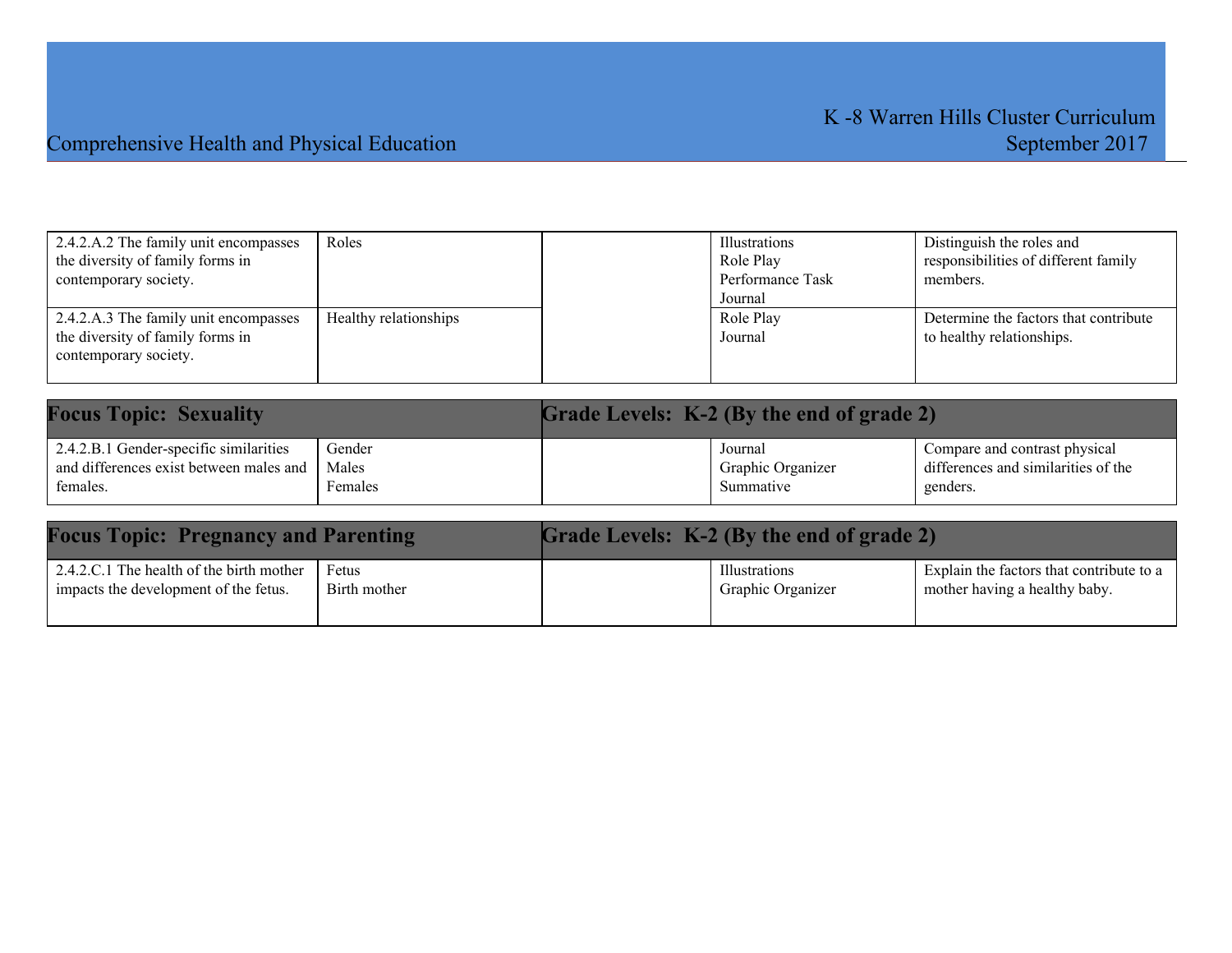| 2.5 Motor Skill Development: All students will utilize safe, efficient, and effective movement to develop and maintain a healthy, active lifestyle.                                                   |                                                                      |                                                                            |                                                |                                                                                                                                                                                                                                                   |
|-------------------------------------------------------------------------------------------------------------------------------------------------------------------------------------------------------|----------------------------------------------------------------------|----------------------------------------------------------------------------|------------------------------------------------|---------------------------------------------------------------------------------------------------------------------------------------------------------------------------------------------------------------------------------------------------|
| <b>Learning Standard</b>                                                                                                                                                                              | <b>New Vocabulary</b>                                                | <b>Resources</b>                                                           | <b>Benchmarks/</b><br><u>Assessments</u>       | <b>Student Evidence</b>                                                                                                                                                                                                                           |
| <b>Focus Topic: Movement Skills and Concepts</b>                                                                                                                                                      |                                                                      |                                                                            | Grade Levels: PK-2 (By the end of grade 2)     |                                                                                                                                                                                                                                                   |
| 2.5.P.A.1 Developing competence and<br>confidence in gross and fine motor<br>skills provides a foundation for<br>participation in physical activities.                                                | Gross motor skills                                                   | http://www.topendsport<br>s.com/testing/tests/<br>http://lessonplanspage.c | Performance Task<br><b>Teacher Observation</b> | Develop and refine gross motor skills<br>(e.g., hopping, galloping, jumping,<br>running, and marching).                                                                                                                                           |
| 2.5.P.A.2 Developing competence and<br>confidence in gross and fine motor<br>skills provides a foundation for<br>participation in physical activities.                                                | Fine motor skills                                                    | om/physical-education-<br>health/                                          | Performance Task<br><b>Teacher Observation</b> | Develop and refine fine motor skills<br>(e.g., completes gradually more<br>complex puzzles, uses smaller-sized<br>manipulatives during play, and uses a<br>variety of writing instruments in a<br>conventional manner.                            |
| 2.5.P.A.3 Developing competence and<br>confidence in gross and fine motor<br>skills provides a foundation for<br>participation in physical activities.                                                | Spatial<br>Coordination                                              |                                                                            | Performance Task<br><b>Teacher Observation</b> | Use objects and props to develop<br>spatial and coordination skills (e.g.,<br>throws and catches balls and Frisbees,<br>twirls a hula-hoop about the hips,<br>walks a balance beam, laces different<br>sized beads, and buttons and<br>unbuttons. |
|                                                                                                                                                                                                       |                                                                      |                                                                            |                                                |                                                                                                                                                                                                                                                   |
| 2.5.2.A.1 Understanding of fundamental<br>concepts related to effective execution<br>of actions provides the foundation for<br>participation in games, sports, dance,<br>and recreational activities. | Recreational activities<br>Games<br><b>Sports</b><br>Movement skills |                                                                            | Performance Task<br><b>Teacher Observation</b> | Explain and perform movement skills<br>with developmentally appropriate<br>control in isolated settings (i.e., skill<br>practice) and applied setting (i.e.,<br>games, sports, dance, and recreational<br>activities)                             |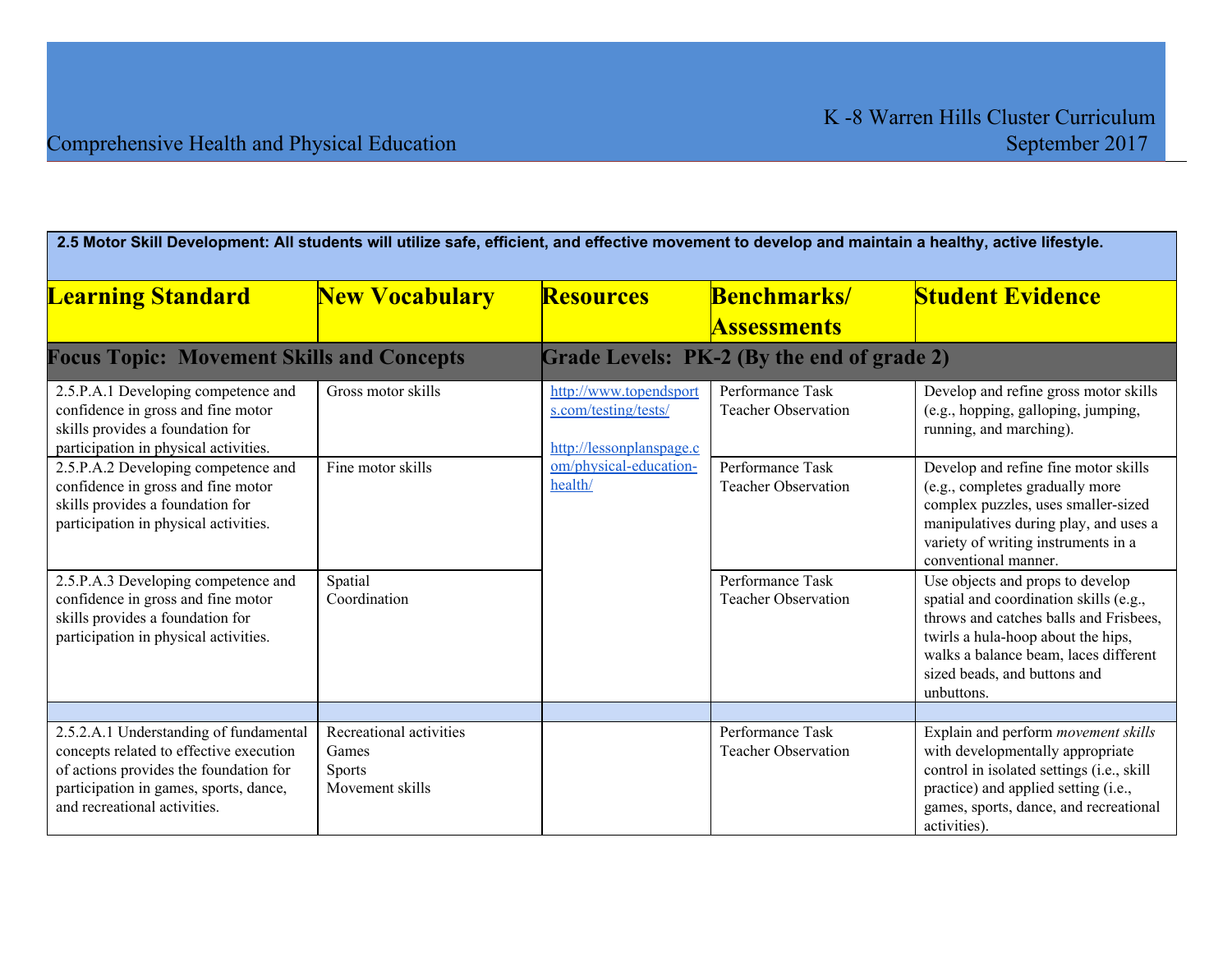| 2.5.2.A.2 Understanding of fundamental<br>concepts related to effective execution<br>of actions provides the foundation for<br>participation in games, sports, dance,<br>and recreational activities. | Ranges<br>Pathways<br>Force and flow | Performance Task<br><b>Teacher Observation</b>                      | Demonstrate changes in time, force,<br>and flow while moving in personal<br>and general space at different levels,<br>directions, ranges, and pathways. |
|-------------------------------------------------------------------------------------------------------------------------------------------------------------------------------------------------------|--------------------------------------|---------------------------------------------------------------------|---------------------------------------------------------------------------------------------------------------------------------------------------------|
| 2.5.2.A.3 Understanding of fundamental<br>concepts related to effective execution<br>of actions provides the foundation for<br>participation in games, sports, dance,<br>and recreational activities. | Tempo<br>Beat<br>Rhythm              | Performance Task<br><b>Teacher Observation</b>                      | Respond in movement to changes in<br>tempo, beat, rhythm, or musical style.                                                                             |
| 2.5.A.4 Understanding of fundamental<br>concepts related to effective execution<br>of actions provides the foundation for<br>participation in games, sports, dance,<br>and recreational activities.   | Responsive                           | Performance Task<br><b>Discussion</b><br><b>Teacher Observation</b> | Correct movement errors in response<br>to feedback.                                                                                                     |

| <b>Focus Topic: Strategy</b>                                                                              |                                                | Grade Levels: K-2 (By the end of grade 2)     |                                                                     |                                                                                                                         |
|-----------------------------------------------------------------------------------------------------------|------------------------------------------------|-----------------------------------------------|---------------------------------------------------------------------|-------------------------------------------------------------------------------------------------------------------------|
| 2.5.2.B.1 Teamwork consists of<br>effective communication and other<br>interactions between team members. | Competitive<br>Cooperative                     | https://www.teacher.org<br>/lesson-plans/p-e/ | Performance Task<br><b>Discussion</b><br><b>Teacher Observation</b> | Differentiate when to use competitive<br>and cooperative strategies in games,<br>sports, and other movement activities. |
| 2.5.2.B.1 Teamwork consists of<br>effective communication and other<br>interactions between team members. | Offense<br>Defense                             |                                               | Journal<br>Discussion<br><b>Teacher Observation</b>                 | Explain the difference between<br>offense and defense.                                                                  |
| 2.5.2.B.1 Teamwork consists of<br>effective communication and other<br>interactions between team members. | Attitude<br>Communication<br>Interaction       |                                               | Performance Task<br><b>Teacher Observation</b>                      | Determine how attitude impacts<br>physical performance.                                                                 |
| 2.5.2.B.1 Teamwork consists of<br>effective communication and other<br>interactions between team members. | Team/group members<br>Teamwork<br><b>Goals</b> |                                               | Performance Task<br><b>Teacher Observation</b>                      | Demonstrate strategies that enable<br>team <i>and group</i> members to achieve<br>goals.                                |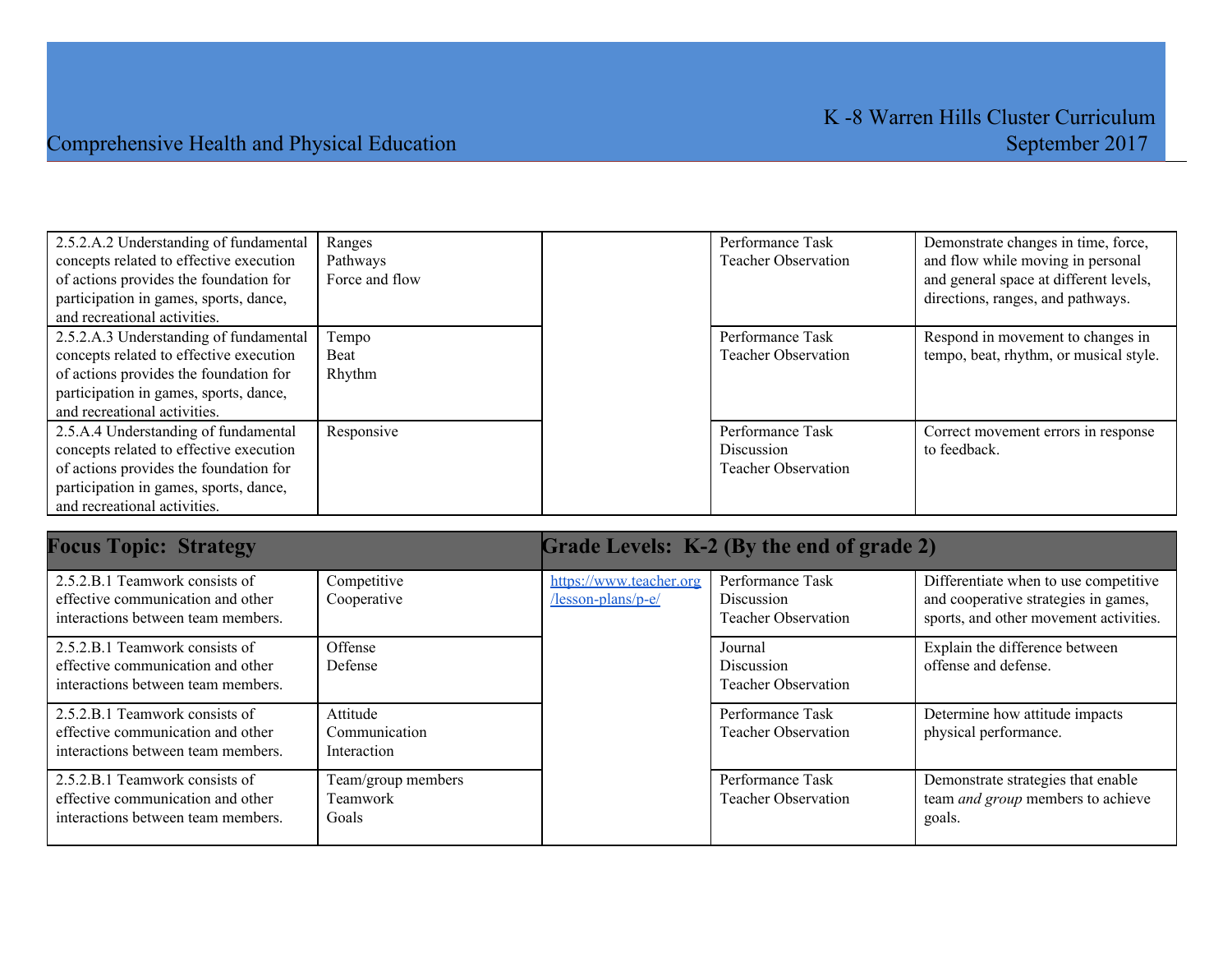2.6.P.A.2 Developing competence and confidence in gross and fine motor skills provides a foundation for participation in physical activities.

Develop and refine fine motor skills (e.g., completes gradually more complex puzzles, uses smaller-sized manipulatives during play, and uses a variety of writing instruments in a

conventional manner).

|                                                                                                                                                                                       | <b>Focus Topic: Sportsmanship, Rules, and Safety</b><br>Grade Levels: K-2 (By the end of grade 2) |                                                               |                                                     |                                                                                                                                       |  |
|---------------------------------------------------------------------------------------------------------------------------------------------------------------------------------------|---------------------------------------------------------------------------------------------------|---------------------------------------------------------------|-----------------------------------------------------|---------------------------------------------------------------------------------------------------------------------------------------|--|
| 2.5.2.C.1 Practicing appropriate and<br>safe behaviors while participating in<br>and viewing games, sports, and other<br>competitive events contributes to<br>enjoyment of the event. | Sportsmanship                                                                                     | https://www.teacher.org<br>$llesson-plans/p-e$                | Journal<br>Discussion<br><b>Teacher Observation</b> | Explain what it means to demonstrate<br>good sportsmanship.                                                                           |  |
| 2.5.2.C.2 Practicing appropriate and<br>safe behaviors while participating in<br>and viewing games, sports, and other<br>competitive events contributes to<br>enjoyment of the event. |                                                                                                   |                                                               |                                                     | Demonstrate appropriate behaviors<br>and safety rules and explain how they<br>contribute to moving safety during<br>basic activities. |  |
|                                                                                                                                                                                       |                                                                                                   |                                                               |                                                     |                                                                                                                                       |  |
| 2.6 Fitness: All students will apply health-related and skill-related fitness concepts and skills to develop and maintain a healthy, active lifestyle.                                |                                                                                                   |                                                               |                                                     |                                                                                                                                       |  |
| <b>Learning Standard</b>                                                                                                                                                              | <b>New Vocabulary</b>                                                                             | <b>Resources</b>                                              | <b>Benchmarks/</b>                                  | <b>Student Evidence</b>                                                                                                               |  |
|                                                                                                                                                                                       |                                                                                                   |                                                               | <b>Assessments</b>                                  |                                                                                                                                       |  |
| <b>Focus Topic: Fitness and Physical Activity</b>                                                                                                                                     |                                                                                                   |                                                               | Grade Levels: PK-2 (By the end of grade 2)          |                                                                                                                                       |  |
| 2.6.P.A.1 Developing competence and<br>confidence in gross and fine motor<br>skills provides a foundation for<br>participation in physical activities.                                | Motor skills<br>Gross<br>Fine                                                                     | http://lessonplanspage.c<br>om/physical-education-<br>health/ | Performance Task<br><b>Teacher Observation</b>      | Develop and refine gross motor skills<br>(e.g., hopping, galloping, jumping,<br>running, and marching).                               |  |

Writing instruments Performance Task

Teacher Observation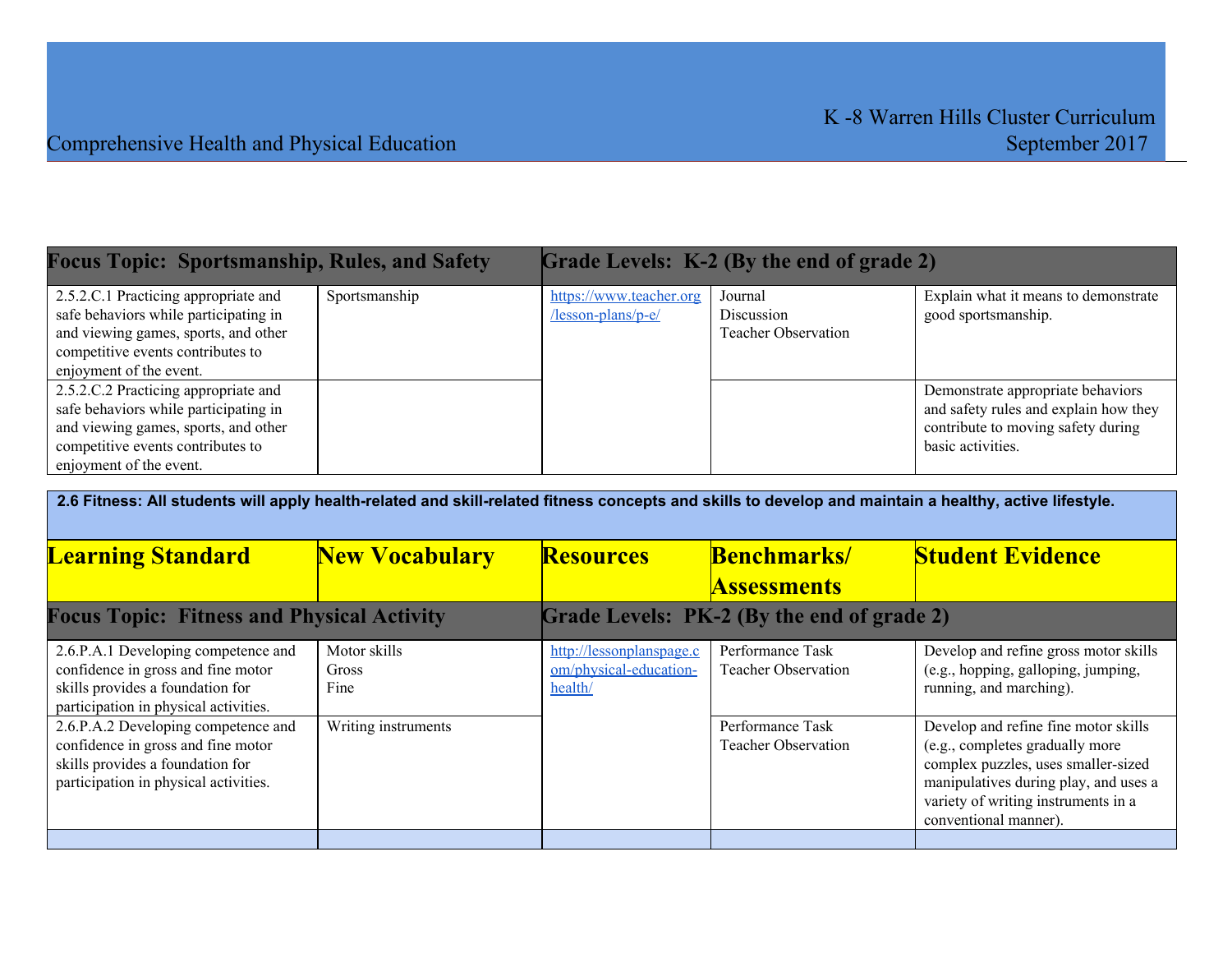| 2.6.2.A.1 Appropriate types and<br>amounts of physical activity enhance<br>personal health. | Physical activity           | http://lessonplanspage.c<br>om/tootsie-roll-flexibili<br>ty-lesson/ | Discussion<br><b>Teacher Observation</b>        | Explain the role of regular physical<br>activity in relation to personal health.                                                        |
|---------------------------------------------------------------------------------------------|-----------------------------|---------------------------------------------------------------------|-------------------------------------------------|-----------------------------------------------------------------------------------------------------------------------------------------|
| 2.6.2.A.2 Appropriate types and<br>amounts of physical activity enhance<br>personal health. | <b>Fitness</b>              |                                                                     | <b>Discussion</b><br><b>Teacher Observation</b> | Explain what it means to be physically<br>fit and engage in moderate to vigorous<br>age-appropriate activities that promote<br>fitness. |
| 2.6.2.A.3 Appropriate types and<br>amounts of physical activity enhance<br>personal health. | Progress<br>Personal health |                                                                     | Graphic Organizer<br>Journal<br>Summative       | Develop a fitness goal and monitor<br>progress towards achievement of the<br>goal.                                                      |

| <b>Assessments</b>                    | Formative, summative, alternative assessments, performance assessments, project assessments, |  |  |  |  |
|---------------------------------------|----------------------------------------------------------------------------------------------|--|--|--|--|
|                                       | performance tasks, exit tickets, observations, benchmark; skill based assessments            |  |  |  |  |
| <b>21st Century Skills and Career</b> | <b>Informational sources</b>                                                                 |  |  |  |  |
| Integration                           |                                                                                              |  |  |  |  |
| <b>Technology Integration</b>         | Digital tools                                                                                |  |  |  |  |
| <b>Interdisciplinary Connections</b>  | ELA Informational text; Science- Informational Text (health)                                 |  |  |  |  |
| <b>Core Instructional and</b>         | Core Instruction: Internet resources                                                         |  |  |  |  |
| <b>Supplemental Materials</b>         | Supplemental: videos, online modules                                                         |  |  |  |  |
| <b>Modifications/Accommodations</b>   | Small group instruction; peer system of support; modified project rubrics                    |  |  |  |  |
|                                       | Special Education: small group instruction; modified project rubrics; adapted PE             |  |  |  |  |
|                                       | G&T: enrichment activities; small group instruction                                          |  |  |  |  |
|                                       |                                                                                              |  |  |  |  |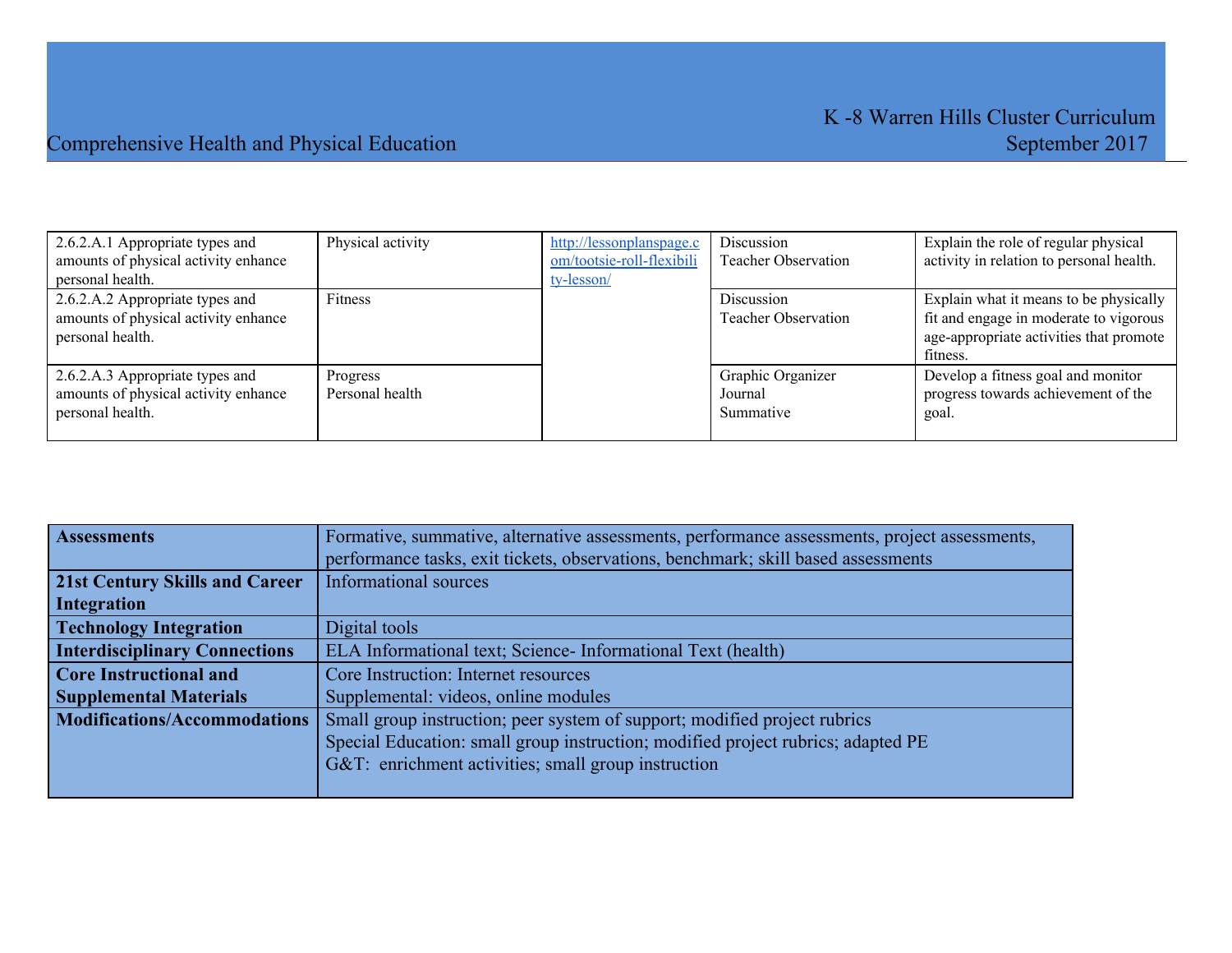| 2.1 All students will acquire health promotion concepts and skills to support a healthy, active lifestyle. |                                     |                                          |                                                      |                                                                                                                     |
|------------------------------------------------------------------------------------------------------------|-------------------------------------|------------------------------------------|------------------------------------------------------|---------------------------------------------------------------------------------------------------------------------|
| <b>Learning Standard</b>                                                                                   | <b>New Vocabulary</b>               | <b>Resources</b>                         | <b>Benchmarks</b> /                                  | <b>Student Evidence</b>                                                                                             |
|                                                                                                            |                                     |                                          | <b>Assessments</b>                                   |                                                                                                                     |
| <b>Focus Topic: Personal Growth and Development</b>                                                        |                                     |                                          | Grade Levels: 3-4 (By the end of grade 4)            |                                                                                                                     |
| 2.1.4.A.1 The dimensions of wellness<br>are interrelated and impact overall<br>well-being.                 | Wellness                            | http://www.pecentral.or<br>$\mathbf{g}/$ | Essay<br>Summative                                   | Explain the physical, social,<br>emotional, and mental dimensions of<br>personal wellness and how they<br>interact. |
| 2.1.4.A.2 The dimensions of wellness<br>are interrelated and impact overall<br>well-being.                 | Health practices<br>Personal health |                                          | Discussion<br>Summative<br>Graphic Organizer/Journal | Determine the relationship of personal<br>health practices and behaviors on an<br>individual's body system.         |

| <b>Focus Topic: Nutrition</b>                                                            |                                          |                                                                                         | Grade Levels: 3-4 (By the end of grade 4)             |                                                                                                                                                                   |
|------------------------------------------------------------------------------------------|------------------------------------------|-----------------------------------------------------------------------------------------|-------------------------------------------------------|-------------------------------------------------------------------------------------------------------------------------------------------------------------------|
| 2.1.4.B.1 Choosing a balanced variety<br>of nutritious foods contributes to<br>wellness. | <b>Nutritious</b><br>Wellness<br>Disease | https://www.choosemy<br>plate.gov/<br>http://lessonplanspage.c<br>om/pemusicfruitvegeta | Journal<br><b>Illustrations</b><br>Essay<br>Summative | Explain how healthy eating provides<br>energy, helps to maintain healthy<br>weight, lowers risk of disease, and<br>keeps body systems functioning<br>effectively. |
| 2.1.4.B.2 Choosing a balanced variety<br>of nutritious foods contributes to<br>wellness. | Healthy<br>Unhealthy                     | blesongonly3-htm/                                                                       | Graphic Organizer<br>Essay                            | Differentiate between healthy and<br>unhealthy eating practices.                                                                                                  |
| 2.1.4.B.3 Choosing a balanced variety<br>of nutritious foods contributes to<br>wellness. | Nutritional<br>Calories                  |                                                                                         | Performance Task                                      | Create a healthy meal based on<br>nutritional content, value, calories, and<br>cost.                                                                              |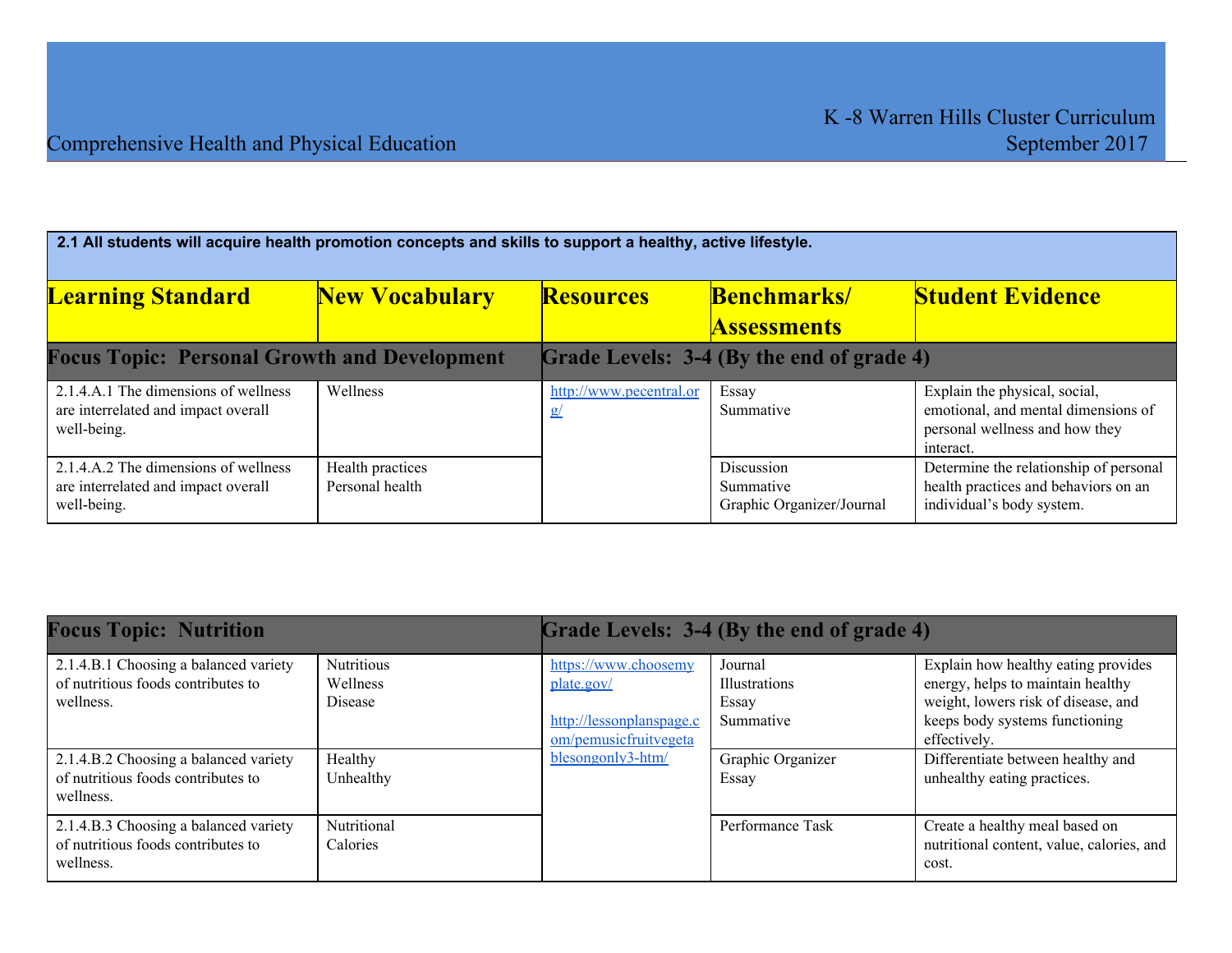| 2.1.4.B.4 Choosing a balanced variety | Food labels | Essay     | Interpret food product labels based on |
|---------------------------------------|-------------|-----------|----------------------------------------|
| of nutritious foods contributes to    |             | Summative | nutritional content.                   |
| wellness.                             |             |           |                                        |
|                                       |             |           |                                        |

| <b>Focus Topic: Diseases and Health Conditions</b>                                                                |                              |                      | Grade Levels: 3-4 (By the end of grade 4)               |                                                                                                                                                                                               |
|-------------------------------------------------------------------------------------------------------------------|------------------------------|----------------------|---------------------------------------------------------|-----------------------------------------------------------------------------------------------------------------------------------------------------------------------------------------------|
| 2.1.4.C.1 The use of disease prevention<br>strategies in home, school, and<br>community promotes personal health. | Disease<br>Prevention        | https://www.cdc.gov/ | Essay<br>Summative                                      | Explain how most diseases and health<br>conditions are preventable.                                                                                                                           |
| 2.1.4.C.2 The use of disease prevention<br>strategies in home, school, and<br>community promotes personal health. | Sanitation<br>Waste disposal |                      | Presentation<br><b>Discussion</b><br>Essay<br>Summative | Justify how the use of universal<br>precautions, sanitation and waste<br>disposal, proper food handling and<br>storage, and environmental controls<br>prevent diseases and health conditions. |
| 2.1.4.C.3 The use of disease prevention<br>strategies in home, school, and<br>community promotes personal health. | Mental health                |                      | Essay<br>Summative<br>Role Play                         | Explain how mental health impacts<br>one's wellness.                                                                                                                                          |

| <b>Focus Topic: Safety</b>               |               | Grade Levels: 3-4 (By the end of grade 4) |                   |                                           |
|------------------------------------------|---------------|-------------------------------------------|-------------------|-------------------------------------------|
| 2.1.4.D.1 Identifying unsafe situations  | Safe          | http://www.nasbe.org/p                    | Graphic Organizer | Determine the characteristics of safe     |
| and choosing appropriate ways to         | Unsafe        | roject/center-for-safe-a                  | Essay             | and unsafe situations and develop         |
| reduce or eliminate risks contributes to | Prevention    | nd-healthy-schools/                       | Presentation      | strategies to reduce the risk of injuries |
| the safety of self and others.           | Fire safety   |                                           |                   | at home, school, and in the community     |
|                                          | Poison safety | http://www.healthworld                    |                   | (e.g., fire safety, poison safety,        |
|                                          |               | education.org/shop/safe                   |                   | accident prevention).                     |
| 2.1.4.D.2 Identifying unsafe situations  | Abuse         | ty-smart?gclid=CjwKC                      | Essay             | Summarize the various forms of abuse      |
| and choosing appropriate ways to         |               | AiA7JfSBRBrEiwA1D                         | Summative         | and ways to get help.                     |
| reduce or eliminate risks contributes to |               | WSGzrrUCUA DgA7                           |                   |                                           |
| the safety of self and others.           |               | Q9nJe-s8JkRdAgS4oA                        |                   |                                           |
|                                          |               | ksC-0h09qlxaRTNH99                        |                   |                                           |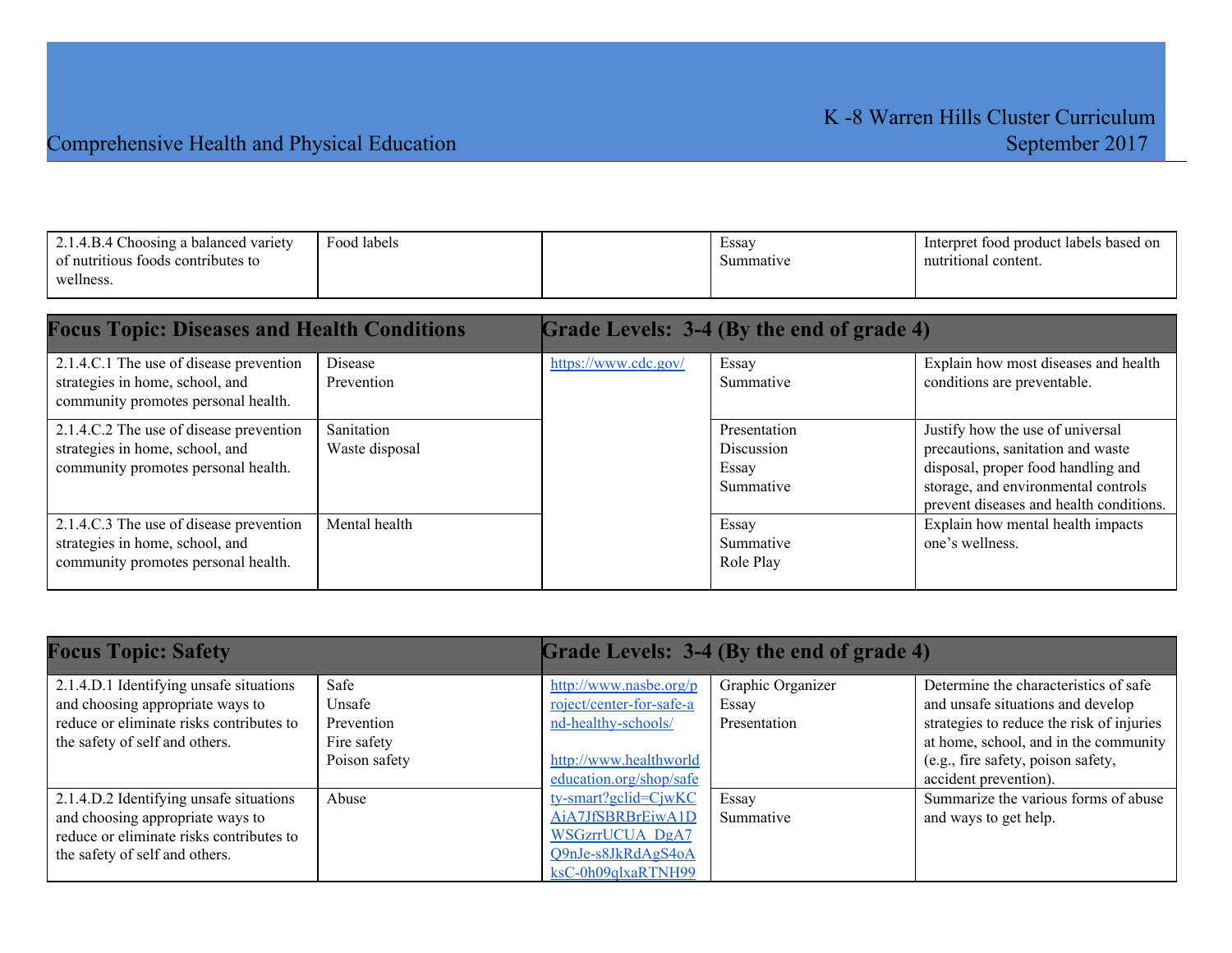| 2.1.4.D.3 Identifying unsafe situations  | Vehicles       | 5nG8RoCbEMQAvD | Essay        | Examine the impact of unsafe          |
|------------------------------------------|----------------|----------------|--------------|---------------------------------------|
| and choosing appropriate ways to         | Transportation | <b>BwE</b>     | Role Play    | behaviors when traveling in vehicles, |
| reduce or eliminate risks contributes to | Pedestrian     |                | Summative    | as a pedestrian, and when using other |
| the safety of self and others.           |                |                |              | modes of transportation.              |
| 2.1.4.D.4 Applying first-aid procedures  | First-aid      |                | Presentation | Demonstrate simple first-aid          |
| can minimize injury and save lives.      |                |                | Role Play    | procedures for choking, bleeding,     |
|                                          |                |                | Summative    | burns, and poisoning.                 |

| <b>Focus Topic: Social and Emotional Health</b>                                                                                  |                                                                             |                                                               | Grade Levels: 3-4 (By the end of grade 4) |                                                                                                                                                                             |
|----------------------------------------------------------------------------------------------------------------------------------|-----------------------------------------------------------------------------|---------------------------------------------------------------|-------------------------------------------|-----------------------------------------------------------------------------------------------------------------------------------------------------------------------------|
| 2.1.4.E.1 Many factors at home, school,<br>and in the community impact social and<br>emotional health.                           | Social health<br>Emotional health                                           | http://lessonplanspage.c<br>om/physical-education-<br>health/ | Essay<br>Graphic Organizer                | Compare and contrast how individuals<br>and families attempt to address basic<br>human needs.                                                                               |
| 2.1.4.E.2 Many factors at home, school,<br>and in the community impact social and<br>emotional health.                           | Gang<br>Harassment<br><b>Bullying</b><br><b>Discrimination</b><br>Conflicts |                                                               | Role Play<br>Essay<br>Graphic Organizer   | Distinguish among violence,<br>harassment, gang violence,<br>discrimination, and bullying and<br>demonstrate strategies to prevent and<br>resolve these types of conflicts. |
| 2.1.4.E.3 Many factors at home, school,<br>and in the community impact social and<br>emotional health.                           | Rejection                                                                   |                                                               | Journal<br>Essay                          | Determine ways to cope with<br>rejection, loss, and separation.                                                                                                             |
| 2.1.4.E.4 Stress management skills<br>impact an individual's ability to cope<br>with different types of emotional<br>situations. | <b>Stress</b>                                                               |                                                               | Essay<br>Summative<br>Journal             | Summarize the causes of stress and<br>explain ways to deal with stressful<br>situations.                                                                                    |

| 2.2 Integrated Skills: All students will develop and use personal and interpersonal skills to support a healthy, active lifestyle. |                       |                  |                                         |                         |
|------------------------------------------------------------------------------------------------------------------------------------|-----------------------|------------------|-----------------------------------------|-------------------------|
| <b>Learning Standard</b>                                                                                                           | <b>New Vocabulary</b> | <b>Resources</b> | <b>Benchmarks</b><br><b>Assessments</b> | <b>Student Evidence</b> |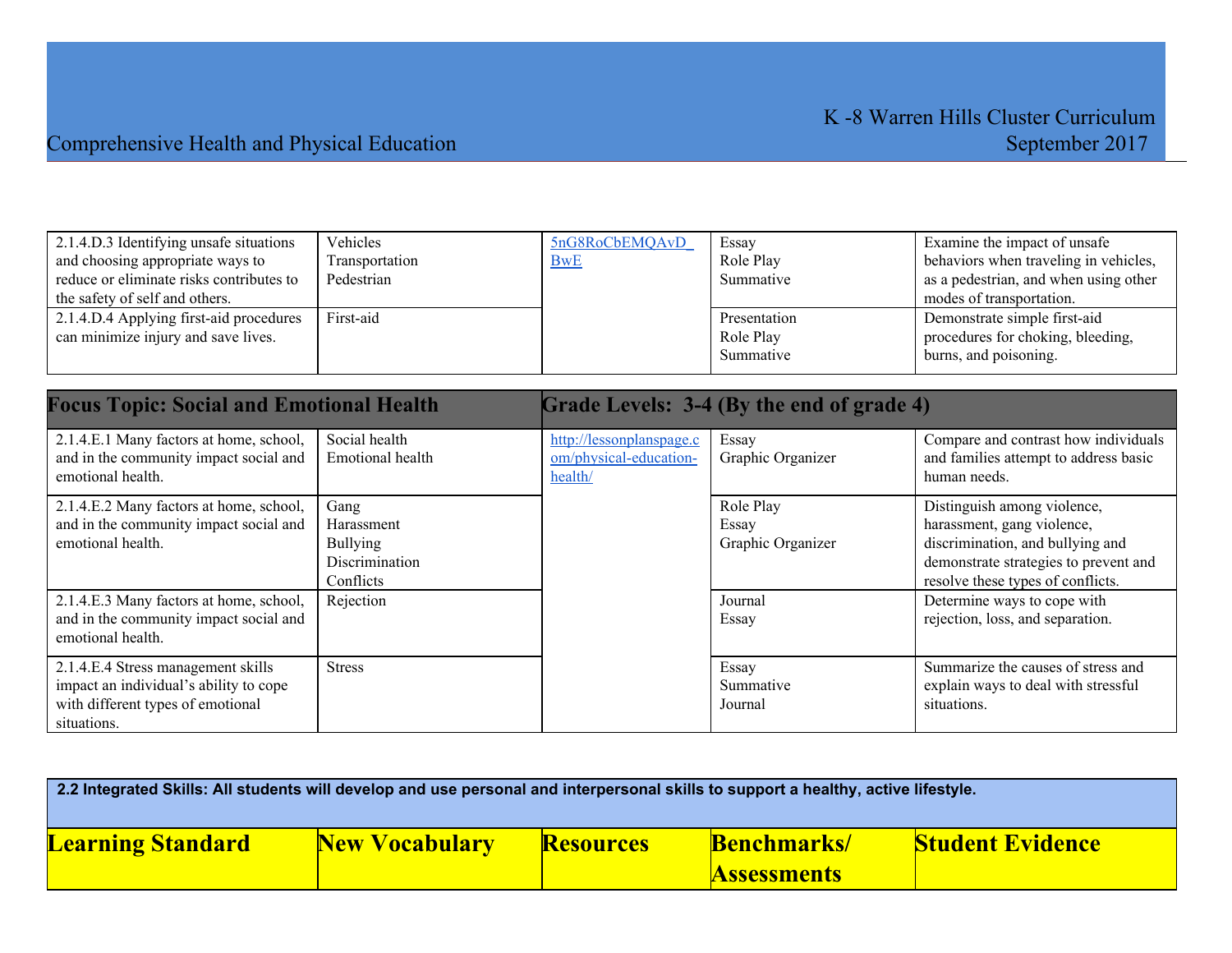| <b>Focus Topic: Interpersonal Communication</b>                                                                                                 |                            | Grade Levels: 3-4 (By the end of grade 4)                              |                                           |                                                                                                                    |
|-------------------------------------------------------------------------------------------------------------------------------------------------|----------------------------|------------------------------------------------------------------------|-------------------------------------------|--------------------------------------------------------------------------------------------------------------------|
| 2.2.4.A.1 Effective communication may<br>be a determining factor in the outcome<br>of health- and safety-related situations.                    | Interpersonal              | https://www2.mcrel.org<br>/lesson-plans/health/hea<br>lthpelessons.asp | Role Play<br>Dialogue<br>Journal          | Demonstrate effective interpersonal<br>communication in health- and<br>safety-related situations.                  |
| 2.2.4.A.2 Effective communication is<br>the basis for strengthening interpersonal<br>interactions and relationships and<br>resolving conflicts. | Conflicts<br>Disagreements |                                                                        | Role Play<br>Dialogue<br>Journal          | Demonstrate effective interpersonal<br>communication when responding to<br>disagreements or conflicts with others. |
|                                                                                                                                                 |                            |                                                                        |                                           |                                                                                                                    |
| <b>Focus Topic: Decision Making and Goal Setting</b>                                                                                            |                            |                                                                        | Grade Levels: 3-4 (By the end of grade 4) |                                                                                                                    |

| т осиз торіс. Вссіявні війніне ани Овагосійне |                 |                          | $\mathbf{U}$ and $\mathbf{U}$ and $\mathbf{U}$ and $\mathbf{V}$ and $\mathbf{U}$ and $\mathbf{U}$ |                                        |
|-----------------------------------------------|-----------------|--------------------------|---------------------------------------------------------------------------------------------------|----------------------------------------|
| 2.2.4.B.1 Many health-related situations      | Decision-making | http://lessonplanspage.c | Role Play                                                                                         | Use the decision-making process        |
| require the application of a thoughtful       |                 | om/physical-education-   | Dialogue                                                                                          | when addressing health-related issues. |
| decision-making process.                      |                 | health/                  | Journal                                                                                           |                                        |
| 2.2.4.B.2 Many health-related situations      | Health-related  |                          | Role Play                                                                                         | Differentiate between situations when  |
| require the application of a thoughtful       | Independently   |                          | Essay                                                                                             | a health-related decision should be    |
| decision-making process.                      |                 |                          | Journal                                                                                           | made independently or with the help    |
|                                               |                 |                          | Graphic Organizer                                                                                 | of others.                             |
| 2.2.4.B.3 Many health-related situations      | Media           |                          | Essay                                                                                             | Determine how family, peers,           |
| require the application of a thoughtful       | Culture         |                          | Summative                                                                                         | technology, culture, and the media     |
| decision-making process.                      | Peers           |                          | Graphic Organizer                                                                                 | influence thoughts, feelings, health   |
|                                               |                 |                          |                                                                                                   | decisions, and behaviors.              |
| 2.2.4.B.4 Many health-related situations      | Tracking        |                          | Journal                                                                                           | Develop a personal health goal and     |
| require the application of a thoughtful       |                 |                          | Performance Task                                                                                  | track progress.                        |
| decision-making process.                      |                 |                          |                                                                                                   |                                        |

|  | <b>Focus Topic: Character Development</b> |  |
|--|-------------------------------------------|--|
|  |                                           |  |

**Grade Levels:**  $3-4$  (By the end of grade 4)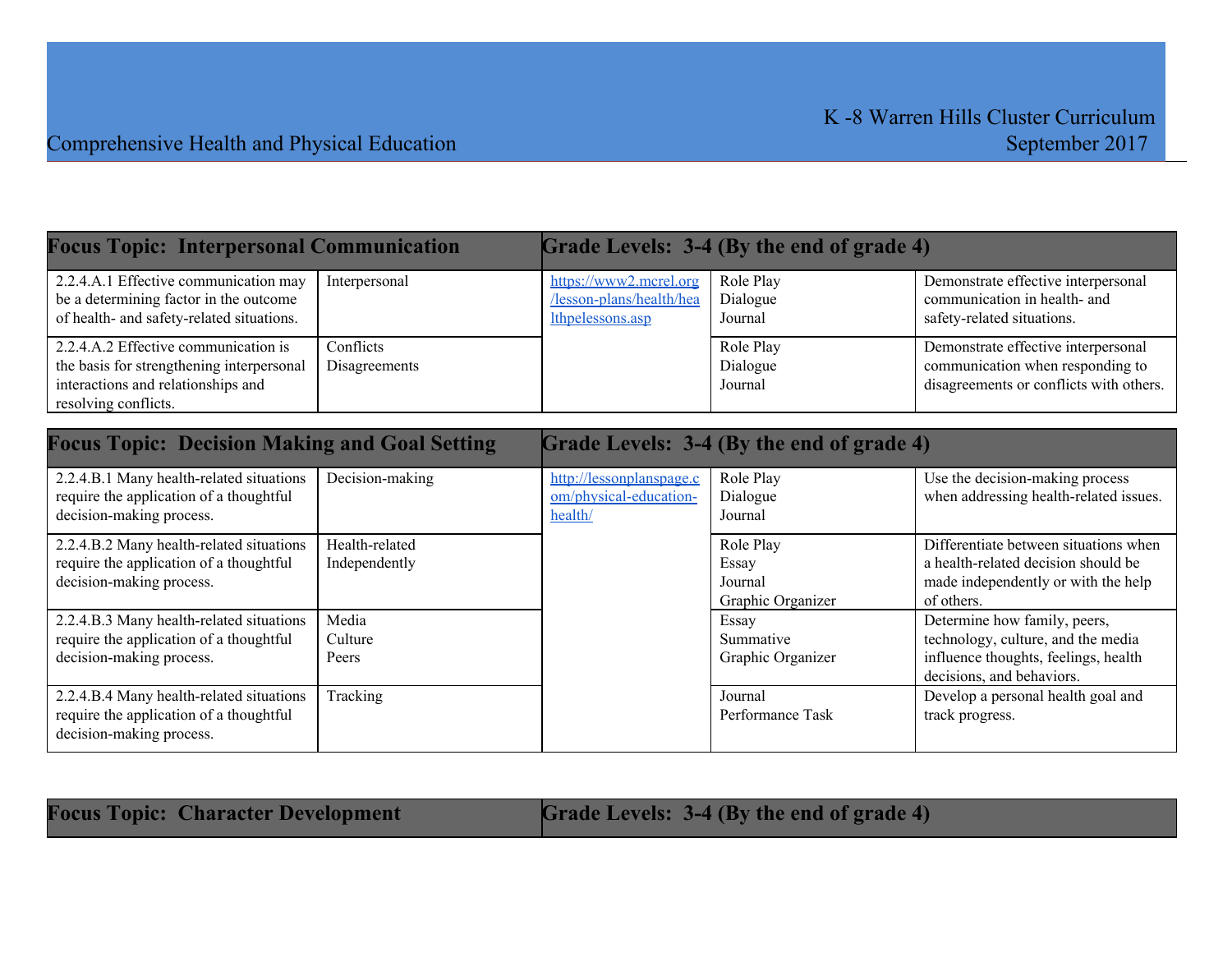| 2.2.4.C.1 Personal core ethical values   | Character       | https://www.youtube. | Role Play         | Determine how an individual's          |
|------------------------------------------|-----------------|----------------------|-------------------|----------------------------------------|
| impact the health of oneself and others. | Ethical         | com/watch?v=8jE6j5   | Dialogue          | character develops over time and       |
|                                          |                 | oCay4                | Essay             | impacts personal health.               |
| 2.2.4.C.2 Character building is          | Ethical         |                      | Essay             | Explain why core ethical values (such  |
| influenced by many factors both          | Empathy         |                      | Graphic Organizer | as respect, empathy, civic mindedness, |
| positive and negative, such as           | Respect         |                      | Summative         | and good citizenship) are important in |
| acceptance, discrimination, bullying,    | Citizenship     |                      |                   | the local and world community.         |
| abuse, sportsmanship, support,           | Acceptance      |                      |                   |                                        |
| disrespect, and violence.                | Sportsmanship   |                      |                   |                                        |
| 2.2.4.C.3 Character building is          | Discrimination  |                      | Role Play         | Determine how attitudes and            |
| influenced by many factors both          | <b>Bullying</b> |                      | Dialogue          | assumptions toward individuals with    |
| positive and negative, such as           | Abuse           |                      | Illustrations     | disabilities may negatively or         |
| acceptance, discrimination, bullying,    | Violence        |                      | Essay             | positively impact them.                |
| abuse, sportsmanship, support,           | Disrespect      |                      | Research          |                                        |
| disrespect, and violence.                |                 |                      |                   |                                        |

| <b>Focus Topic: Advocacy and Service</b>                                                                                   |          | Grade Levels: 3-4 (By the end of grade 4) |       |                                                                                                         |
|----------------------------------------------------------------------------------------------------------------------------|----------|-------------------------------------------|-------|---------------------------------------------------------------------------------------------------------|
| 2.2.4.D.1 Service projects provide an<br>opportunity to have a positive impact on Service<br>the lives of self and others. | Advocacy |                                           | Essay | Explain the impact of participation in<br>different kinds of service projects on<br>community wellness. |

| <b>Focus Topic: Health Services and Information</b>                                                                                                                |                         | Grade Levels: 3-4 (By the end of grade 4)                                 |                            |                                                                                                                                                                    |
|--------------------------------------------------------------------------------------------------------------------------------------------------------------------|-------------------------|---------------------------------------------------------------------------|----------------------------|--------------------------------------------------------------------------------------------------------------------------------------------------------------------|
| 2.2.4.E.1 Communicating health needs<br>to trusted adults and professionals<br>assists in the prevention, early<br>detection, and treatment of health<br>problems. | Prevention<br>Detection | http://www.nasbe.org/p<br>roject/center-for-safe-a<br>nd-healthy-schools/ | Essay<br>Graphic Organizer | Identify health services and resources<br>provided in the school and community<br>and determine how each assists in<br>addressing health needs and<br>emergencies. |
| 2.2.4.E.2 Communicating health needs<br>to trusted adults and professionals<br>assists in the prevention, early                                                    |                         |                                                                           | Essay<br>Role Play         | Explain when and how to seek help<br>when experiencing a health problem.                                                                                           |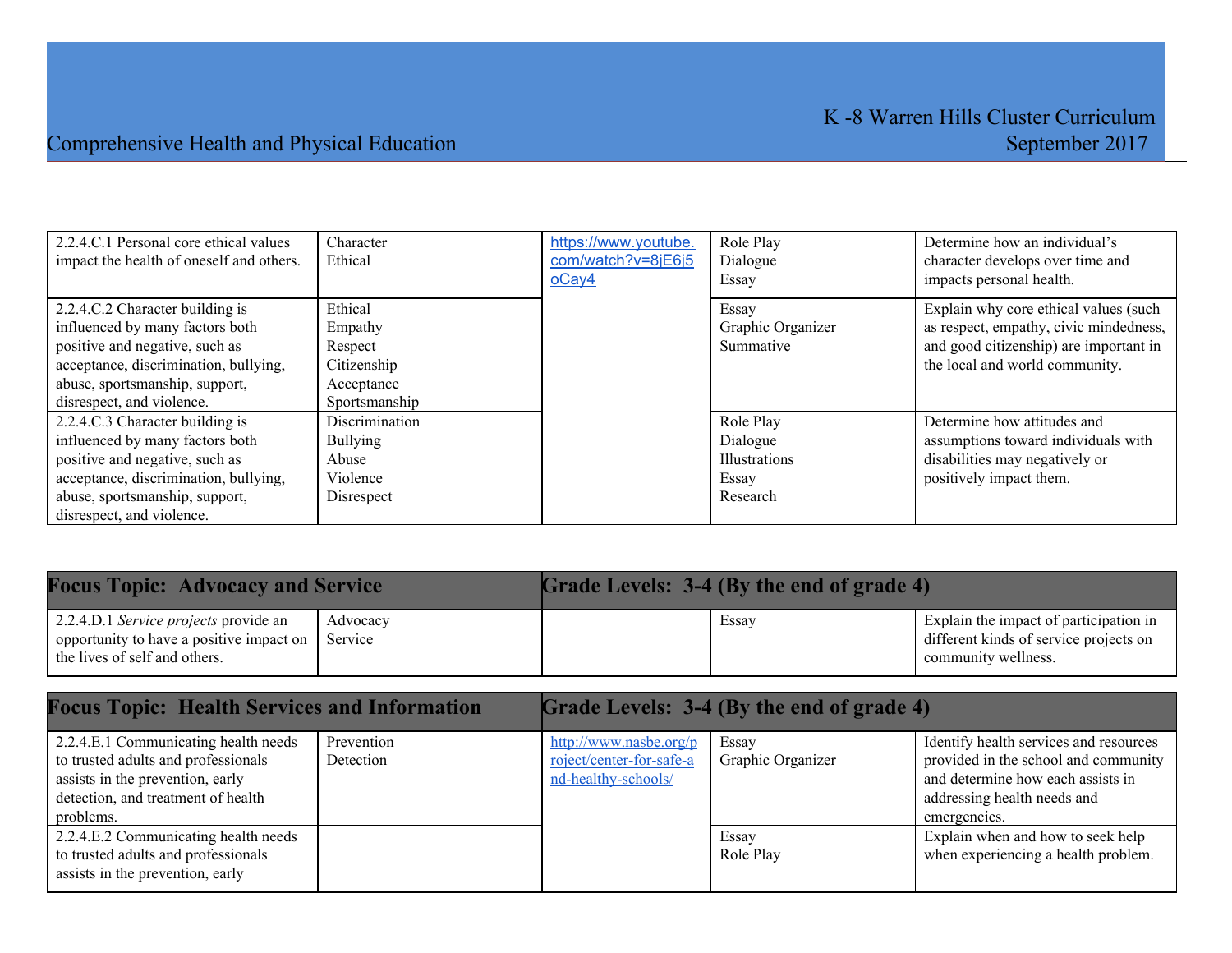| detection.<br>† health<br>and<br>treatment of |  |  |
|-----------------------------------------------|--|--|
| problems                                      |  |  |

2.3 Drugs and Medicine: All students will acquire knowledge about alcohol, tobacco, other drugs, and medicines and apply these concepts to support **a healthy, active lifestyle.**

| <b>Learning Standard</b>                                                                                                                                                                                                                     | <b>New Vocabulary</b>            | <b>Resources</b> | <b>Benchmarks/</b>                        | <b>Student Evidence</b>                                             |
|----------------------------------------------------------------------------------------------------------------------------------------------------------------------------------------------------------------------------------------------|----------------------------------|------------------|-------------------------------------------|---------------------------------------------------------------------|
|                                                                                                                                                                                                                                              |                                  |                  | <b>Assessments</b>                        |                                                                     |
| <b>Focus Topic: Medicines</b>                                                                                                                                                                                                                |                                  |                  | Grade Levels: 3-4 (By the end of grade 4) |                                                                     |
| 2.3.4.A.1 Medicines come in a variety<br>of forms (prescription medicines,<br>over-the-counter medicines, medicinal<br>supplements), are used for numerous<br>reasons, and should be taken as directed<br>in order to be safe and effective. | Prescription<br>Over-the-counter |                  | Essay<br>Graphic Organizer                | Distinguish between over-the-counter<br>and prescription medicines. |
| 2.3.4.A.2 Medicines come in a variety<br>of forms (prescription medicines,<br>over-the-counter medicines, medicinal<br>supplements), are used for numerous<br>reasons, and should be taken as directed<br>in order to be safe and effective. | Side effects                     |                  | Research project<br>Essay                 | Determine possible side effects of<br>common types of medicines.    |

| <b>Focus Topic: Alcohol, Tobacco, and Other Drugs</b>                |                                                              |                                                               | Grade Levels: 3-4 (By the end of grade 4) |                                                                                                           |
|----------------------------------------------------------------------|--------------------------------------------------------------|---------------------------------------------------------------|-------------------------------------------|-----------------------------------------------------------------------------------------------------------|
| 2.3.4.B.1 Use of drugs in unsafe ways is<br>dangerous and harmful.   | <b>Illegal</b><br>Drugs<br><b>Substances</b><br>Consequences | http://lessonplanspage.c<br>om/physical-education-<br>health/ | Essay<br>Journal<br>Graphic Organizer     | Explain why it is illegal to use or<br>possess certain drugs/substances and<br>the possible consequences. |
| 2.3.4.B.2 Use of drugs in unsafe ways is  <br>dangerous and harmful. | Tobacco                                                      |                                                               | Essay<br>Journal<br>Graphic Organizer     | Compare the short- and long-term<br>physical effects of all types of tobacco<br>use.                      |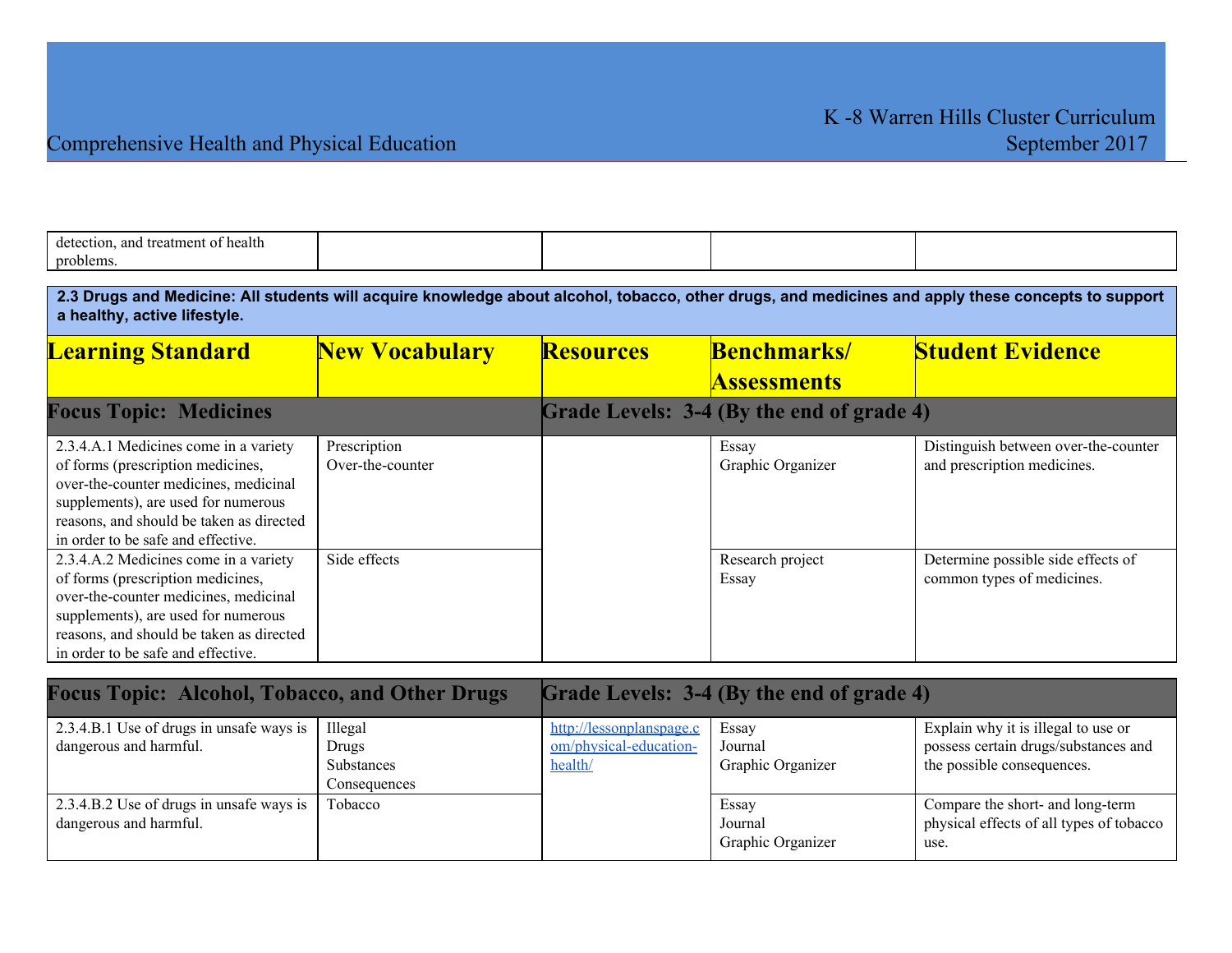### Comprehensive Health and Physical Education September 2017

| 2.3.4.B.3 Use of drugs in unsafe ways is<br>dangerous and harmful. | Second-hand/passive<br>Wellness<br><b>Nonsmokers</b> | Journal<br>Graphic Organizer | Identify specific environments where<br>second-hand/passive smoke my<br>impact the wellness of nonsmokers. |
|--------------------------------------------------------------------|------------------------------------------------------|------------------------------|------------------------------------------------------------------------------------------------------------|
| 2.3.4.B.4 Use of drugs in unsafe ways is<br>dangerous and harmful. | Short-term<br>Long-term<br>Alcohol                   | Essay<br>Summative           | Summarize the short- and long-term<br>physical and behavioral effects of<br>alcohol use and abuse.         |
| 2.3.4.B.5 Use of drugs in unsafe ways is<br>dangerous and harmful. | Inhaling<br><b>Substances</b>                        | Essay<br>Summative           | Identify the short- and long-term<br>physical effects of inhaling certain<br>substances.                   |

| <b>Focus Topic: Dependency/Addiction and</b><br><b>Treatment</b> |                              | Grade Levels: 3-4 (By the end of grade 4)        |                                                                                                                                                                   |
|------------------------------------------------------------------|------------------------------|--------------------------------------------------|-------------------------------------------------------------------------------------------------------------------------------------------------------------------|
| 2.3.4.C.1 Substance abuse is caused by<br>a variety of factors.  | Addiction<br>Substance abuse | Observation<br>Role Play<br><b>Illustrations</b> | Identify signs that a person might have<br>an alcohol, tobacco, and/or drug use<br>problems.                                                                      |
| 2.3.4.C.2 Substance abuse is caused by<br>a variety of factors.  | Use<br>Abuse<br>Misuse       | Graphic Organizer<br>Essay                       | Differentiate between drug use, abuse,<br>and misuse.                                                                                                             |
| 2.3.4.C.3 Substance abuse is caused by<br>a variety of factors.  |                              | Research<br>Survey<br>Essay                      | Determine how advertising, peer<br>pressure, and home environment<br>influence children and teenagers to<br>experiment with alcohol, tobacco, and<br>other drugs. |

2.4 Human Relationships and Sexuality: All students will acquire knowledge about the physical, emotional, and social aspects of human relationships **and sexuality and apply and use these concepts to support a healthy, active lifestyle.**

| <b>Learning Standard</b> | <b>New Vocabulary</b> | <b>Resources</b> | <b>Benchmarks</b> / | Student Evidence |
|--------------------------|-----------------------|------------------|---------------------|------------------|
|                          |                       |                  | <b>Assessments</b>  |                  |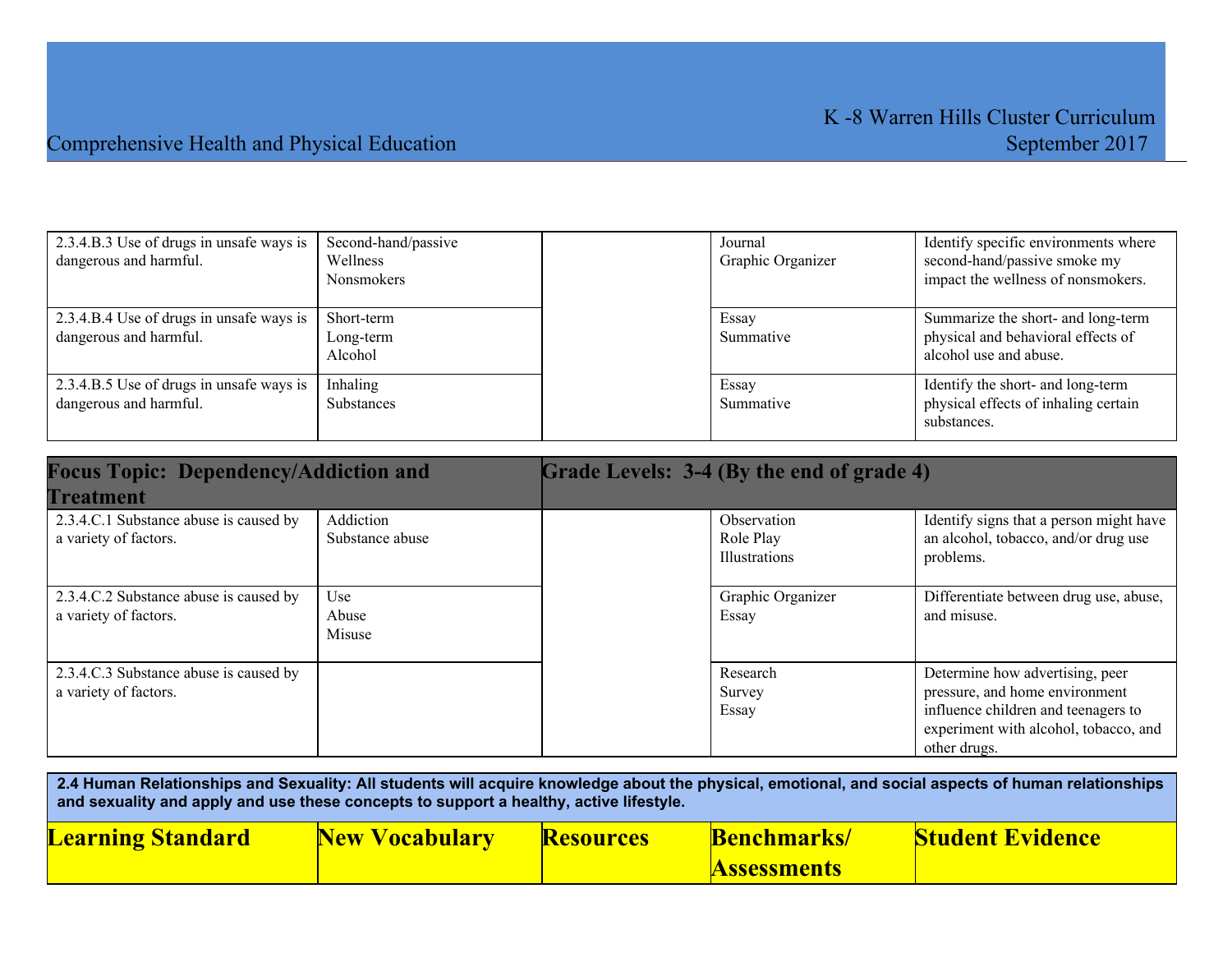| <b>Focus Topic: Relationships</b>                                                                                                                                                                                                                                      |                                                          |                                                               | Grade Levels: 3-4 (By the end of grade 4)                      |                                                                                                                                                    |
|------------------------------------------------------------------------------------------------------------------------------------------------------------------------------------------------------------------------------------------------------------------------|----------------------------------------------------------|---------------------------------------------------------------|----------------------------------------------------------------|----------------------------------------------------------------------------------------------------------------------------------------------------|
| 2.4.4.A.1 The family unit encompasses<br>the diversity of family forms in<br>contemporary society.                                                                                                                                                                     | Family unit<br>Values                                    | http://lessonplanspage.c<br>om/physical-education-<br>health/ | Essay<br>Journal<br>Presentation                               | Explain how families typically share<br>common values, provide love and<br>emotional support, and set boundaries<br>and limits.                    |
| 2.4.4.A.2 The family unit encompasses<br>the diversity of family forms in<br>contemporary society.                                                                                                                                                                     | Family values<br>Family relationships                    |                                                               | Essay<br>Presentation                                          | Explain why healthy relationships are<br>fostered in some families and not<br>others.                                                              |
| <b>Focus Topic: Sexuality</b>                                                                                                                                                                                                                                          |                                                          |                                                               | Grade Levels: 3-4 (By the end of grade 4)                      |                                                                                                                                                    |
| 2.4.4.B.1 Puberty is a period of sexual<br>development, determined primarily by<br>heredity, in which the body becomes<br>physically able to produce children.                                                                                                         | Puberty<br>Hormones<br>Genetics<br>Heredity              |                                                               | Graphic Organizer<br>Illustration<br>Role Play<br>Discussion   | Differentiate the physical, social, and<br>emotional changes occurring at<br>puberty and explain why puberty<br>begins and ends at different ages. |
| <b>Focus Topic: Pregnancy and Parenting</b>                                                                                                                                                                                                                            |                                                          |                                                               | Grade Levels: 3-4 (By the end of grade 4)                      |                                                                                                                                                    |
| 2.4.4.C.1 Knowing the physiological<br>process of how pregnancy occurs as<br>well as development of the fetus leading<br>to childbirth contribute to a greater<br>understanding of how and why a<br>healthy environment should be provided<br>for the pregnant mother. | Childbirth<br>Embryo/fetus<br>Pregnancy<br>Fertilization |                                                               | Illustrations<br>Graphic Organizer<br>Essay<br>Timeline        | Explain the process of fertilization and<br>how cells divide and create<br>embryo/fetus that grows and develops<br>during pregnancy.               |
| 2.4.4.C.2 The health of the birth mother<br>impacts the development of the fetus.                                                                                                                                                                                      | Fetus<br>Birth mother                                    |                                                               | <b>Illustrations</b><br>Graphic Organizer<br>Essay<br>Timeline | Relate the health of the birth mother to<br>the development of a healthy fetus.                                                                    |

2.5 Motor Skill Development: All students will utilize safe, efficient, and effective movement to develop and maintain a healthy, active lifestyle.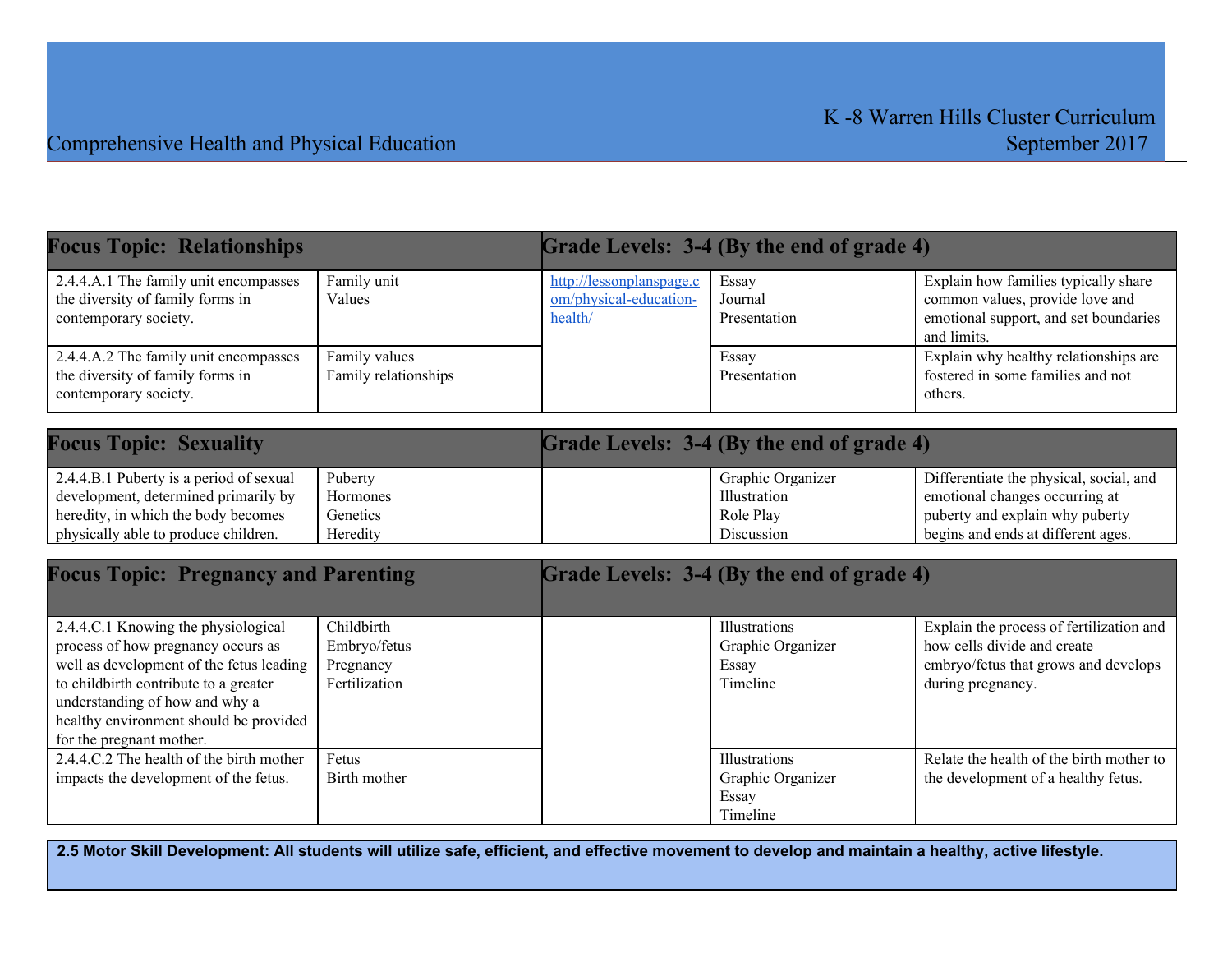| <b>Learning Standard</b>                                                                                                                                                                              | <b>New Vocabulary</b>                                  | <b>Resources</b>                               | <b>Benchmarks/</b><br><b>Assessments</b>                     | <b>Student Evidence</b>                                                                                                                                                                                   |
|-------------------------------------------------------------------------------------------------------------------------------------------------------------------------------------------------------|--------------------------------------------------------|------------------------------------------------|--------------------------------------------------------------|-----------------------------------------------------------------------------------------------------------------------------------------------------------------------------------------------------------|
| <b>Focus Topic: Movement Skills and Concepts</b>                                                                                                                                                      |                                                        |                                                | Grade Levels: 3-4 (By the end of grade 4)                    |                                                                                                                                                                                                           |
| 2.5.4.A.1 Understanding of fundamental<br>concepts related to effective execution<br>of actions provides the foundation for<br>participation in games, sports, dance,<br>and recreational activities. | Movement skills<br>Isolated setting<br>Applied setting | http://www.topendsport<br>s.com/testing/tests/ | Performance Task<br>Discussion<br><b>Teacher Observation</b> | Explain and perform essential<br>elements of movement skills in both<br>isolated settings (i.e., skill practice)<br>and applied settings (i.e., games,<br>sports, dance, and recreational<br>activities). |
| 2.5.4.A.2 Understanding of fundamental<br>concepts related to effective execution<br>of actions provides the foundation for<br>participation in games, sports, dance,<br>and recreational activities. | Body management<br><b>Boundaries</b><br>Space          |                                                | Performance Task<br><b>Teacher Observation</b>               | Use body management skills and<br>demonstrate control when moving in<br>relation to others, objects, and<br>boundaries in personal and general<br>space.                                                  |
| 2.5.4.A.3 Understanding of fundamental<br>concepts related to effective execution<br>of actions provides the foundation for<br>participation in games, sports, dance,<br>and recreational activities. |                                                        |                                                | Performance Task<br>Discussion<br><b>Teacher Observation</b> | Explain and demonstrate movement<br>sequences, individually and with<br>others, in response to various tempos,<br>rhythms, and musical styles.                                                            |
| 2.5.4.A.4 Ongoing feedback impacts<br>improvement and effectiveness of<br>movement actions.                                                                                                           |                                                        |                                                | Performance Task<br>Discussion<br><b>Teacher Observation</b> | Correct movement errors in response<br>to feedback and explain how the<br>change improves performance.                                                                                                    |

| <b>Focus Topic: Strategy</b>                                                                                           |                                    | <b>Grade Levels: 3-4 (By the end of grade 4)</b>              |                                                              |                                                                                                              |
|------------------------------------------------------------------------------------------------------------------------|------------------------------------|---------------------------------------------------------------|--------------------------------------------------------------|--------------------------------------------------------------------------------------------------------------|
| 2.5.4.B.1 Offensive, defensive, and<br>cooperative strategies are applied in<br>most games, sports, and other activity | Position<br>Offensive<br>Defensive | http://lessonplanspage.c<br>om/physical-education-<br>health/ | Performance Task<br>Discussion<br><b>Teacher Observation</b> | Explain and demonstrate the use of<br>basic offensive and defensive<br>strategies (i.e., player positioning, |
| situations.                                                                                                            |                                    |                                                               |                                                              |                                                                                                              |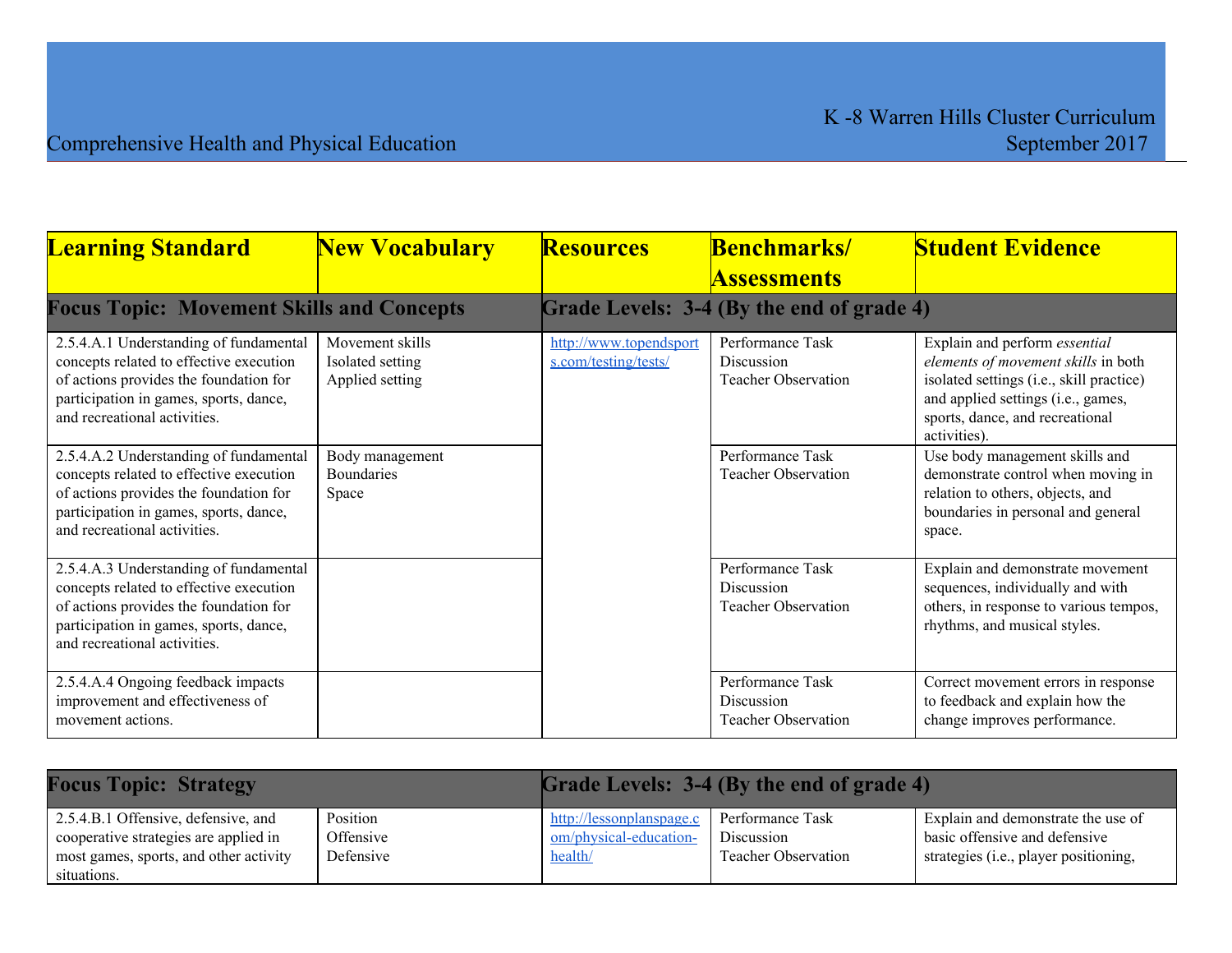|                                             |  |                            | faking, dodging, creating open areas, |
|---------------------------------------------|--|----------------------------|---------------------------------------|
|                                             |  |                            | and defending space).                 |
| $\vert$ 2.5.4.B.2 Offensive, defensive, and |  | Discussion                 | Acknowledge the contributions of      |
| cooperative strategies are applied in       |  | <b>Teacher Observation</b> | team members and choose appropriate   |
| most games, sports, and other activity      |  |                            | ways to motivate and celebrate        |
| situations.                                 |  |                            | accomplishments.                      |

| <b>Focus Topic: Sportsmanship, Rules, and Safety</b>                                                                                                                                  |                                                              |                                               | Grade Levels: 3-4 (By the end of grade 4)      |                                                                                                                                     |
|---------------------------------------------------------------------------------------------------------------------------------------------------------------------------------------|--------------------------------------------------------------|-----------------------------------------------|------------------------------------------------|-------------------------------------------------------------------------------------------------------------------------------------|
| 2.5.4.C.1 Practicing appropriate and<br>safe behaviors while participating in<br>and viewing games, sports, and other<br>competitive events contributes to<br>enjoyment of the event. | Sportsmanship<br>Competitive                                 | https://www.teacher.org<br>/lesson-plans/p-e/ | Discussion<br><b>Teacher Observation</b>       | Summarize the characteristics of good<br>sportsmanship and demonstrate<br>appropriate behavior as both a player<br>and an observer. |
| 2.5.4.C.2 Practicing appropriate and<br>safe behaviors while participating in<br>and viewing games, sports, and other<br>competitive events contributes to<br>enjoyment of the event. | <b>Procedures</b><br>Physical activity<br>Active environment |                                               | Performance Task<br><b>Teacher Observation</b> | Apply specific rules and procedures<br>during physical activity and explain<br>how they contribute to a safe active<br>environment. |

| 2.6 Fitness: All students will apply health-related and skill-related fitness concepts and skills to develop and maintain a healthy, active lifestyle. |                            |                                                                     |                                                            |                                                                                                          |
|--------------------------------------------------------------------------------------------------------------------------------------------------------|----------------------------|---------------------------------------------------------------------|------------------------------------------------------------|----------------------------------------------------------------------------------------------------------|
| <b>Learning Standard</b>                                                                                                                               | <b>New Vocabulary</b>      | <b>Resources</b>                                                    | <b>Benchmarks</b>                                          | <b>Student Evidence</b>                                                                                  |
|                                                                                                                                                        |                            |                                                                     | <b>Assessments</b>                                         |                                                                                                          |
| <b>Focus Topic: Fitness and Physical Activity</b>                                                                                                      |                            |                                                                     | Grade Levels: 3-4 (By the end of grade 4)                  |                                                                                                          |
| 2.6.4.A.1 Each component of fitness<br>contributes to personal health as well as<br>motor skill performance.                                           | Personal health<br>Fitness | http://lessonplanspage.c<br>om/tootsie-roll-flexibili<br>ty-lesson/ | Performance Task<br>Research<br><b>Teacher Observation</b> | Determine the physical, social,<br>emotional, and intellectual benefits of<br>regular physical activity. |
| 2.6.4.A.2 Each component of fitness<br>contributes to personal health as well as<br>motor skill performance.                                           | Skill-related fitness      |                                                                     | Performance Task<br>Journal<br><b>Teacher Observation</b>  | Participate in moderate to vigorous<br>age-appropriate activities that address                           |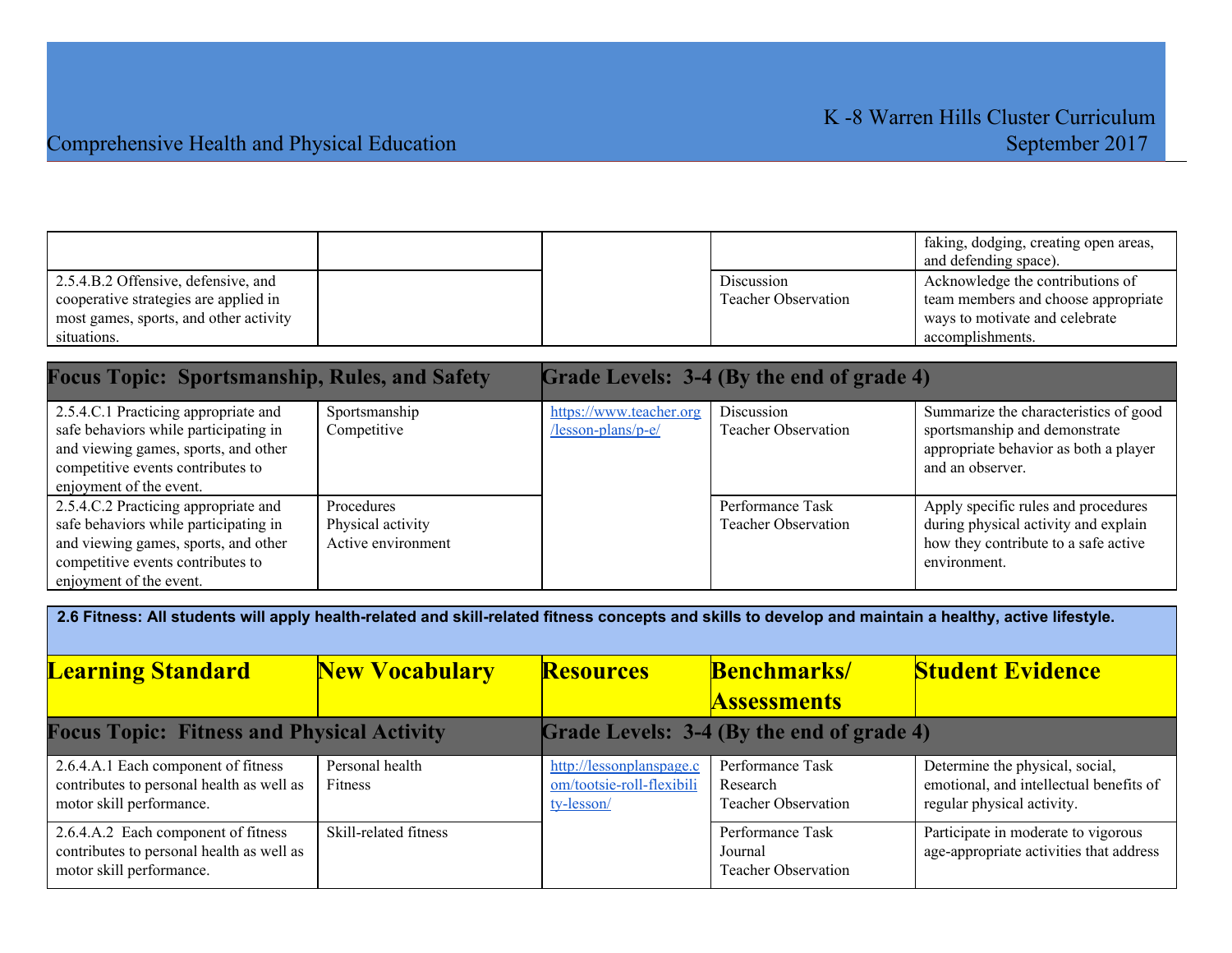|                                           |                        |                  | each component of health-related and<br>skill-related fitness. |
|-------------------------------------------|------------------------|------------------|----------------------------------------------------------------|
| 2.6.4.A.3 Each component of fitness       | Health-related fitness | Journal          | Develop health-related fitness goal                            |
| contributes to personal health as well as | Tracking               | Timeline         | and track progress using health/fitness                        |
| motor skill performance.                  | <b>Indicators</b>      | Summative        | indicators.                                                    |
| 2.6.4.A.4 Each component of fitness       | Personal fitness       | Performance Task | Determine the extent to which                                  |
| contributes to personal health as well as | Heredity               | Research Project | different factors influence personal                           |
| motor skill performance.                  | Diet                   | Essay            | fitness, such as heredity, training, diet,                     |
|                                           |                        | Summative        | and technology.                                                |

| <b>Assessments</b>                    | Formative, summative, alternative assessments, performance assessments, project assessments, |
|---------------------------------------|----------------------------------------------------------------------------------------------|
|                                       | performance tasks, exit tickets, observations, benchmark; skill based assessments            |
| <b>21st Century Skills and Career</b> | <b>Informational sources</b>                                                                 |
| Integration                           |                                                                                              |
| <b>Technology Integration</b>         | Digital tools                                                                                |
| <b>Interdisciplinary Connections</b>  | ELA Informational text; Science-Informational Text (health)                                  |
| <b>Core Instructional and</b>         | Core Instruction: Internet resources                                                         |
| <b>Supplemental Materials</b>         | Supplemental: videos, online modules                                                         |
| <b>Modifications/Accommodations</b>   | Small group instruction; peer system of support; modified project rubrics                    |
|                                       | Special Education: small group instruction; modified project rubrics; adapted PE             |
|                                       | G&T: enrichment activities; small group instruction                                          |
|                                       |                                                                                              |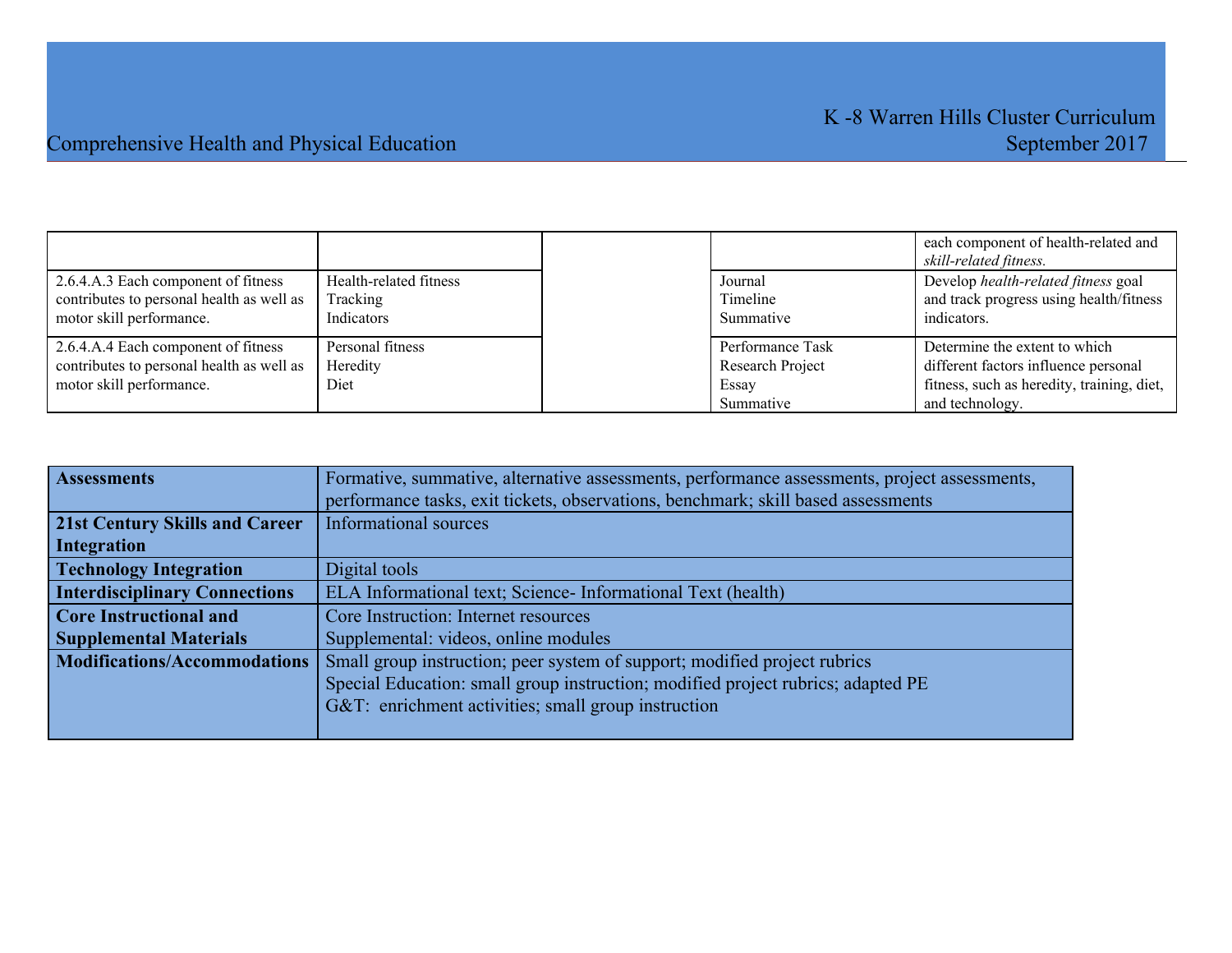| 2.1: Wellness: All students will acquire health promotion concepts and skills to support a healthy, active lifestyle. |                                |                                      |                                           |                                                                                                                               |
|-----------------------------------------------------------------------------------------------------------------------|--------------------------------|--------------------------------------|-------------------------------------------|-------------------------------------------------------------------------------------------------------------------------------|
| <b>Learning Standard</b>                                                                                              | <b>New Vocabulary</b>          | <b>Resources</b>                     | <b>Benchmarks/</b><br><b>Assessments</b>  | <b>Student Evidence</b>                                                                                                       |
| <b>Focus Topic: Personal Growth and Development</b>                                                                   |                                |                                      | Grade Levels: 5-6 (By the end of grade 6) |                                                                                                                               |
| 2.1.6.A.1 Staying healthy is a lifelong<br>process that includes all dimensions of<br>wellness.                       | <b>Wellness</b><br>Health data | http://www.pecentral.or<br><u>g/</u> | Essay<br>Research Project<br>Presentation | Explain how health data can be used<br>to assess and improve each dimension<br>of personal wellness.                          |
| 2.1.6.A.2 Staying healthy is a lifelong<br>process that includes all dimensions of<br>wellness.                       | Heredity                       |                                      | Journal<br>Performance Task               | Relate how personal lifestyle habits,<br>environment, and heredity influence<br>growth and development in each life<br>stage. |
| 2.1.6.A3 Staying healthy is a lifelong<br>process that includes all dimensions of<br>wellness.                        | Personal hygiene               |                                      | Essay<br>Presentation<br>Research Project | Determine factors that influence the<br>purchase of healthcare produces and<br>use of personal hygiene practices.             |

| <b>Focus Topic: Nutrition</b>                                        |                    | Grade Levels: 5-6 (By the end of grade 6) |                                                         |                                                                                                       |
|----------------------------------------------------------------------|--------------------|-------------------------------------------|---------------------------------------------------------|-------------------------------------------------------------------------------------------------------|
| 2.1.6.B.1 Eating patterns are influenced<br>by a variety of factors. | Eating patterns    | https://www.choosemy<br>plate.gov/        | Graphic Organizer<br>Illustrations<br>Research<br>Essay | Determine factors that influence food<br>choices and eating patterns.                                 |
| 2.1.6.B.2 Eating patterns are influenced<br>by a variety of factors. | <b>Nutritional</b> |                                           | Essay<br>Summative                                      | Summarize the benefits and risks<br>associated with nutritional choices,<br>based on eating patterns. |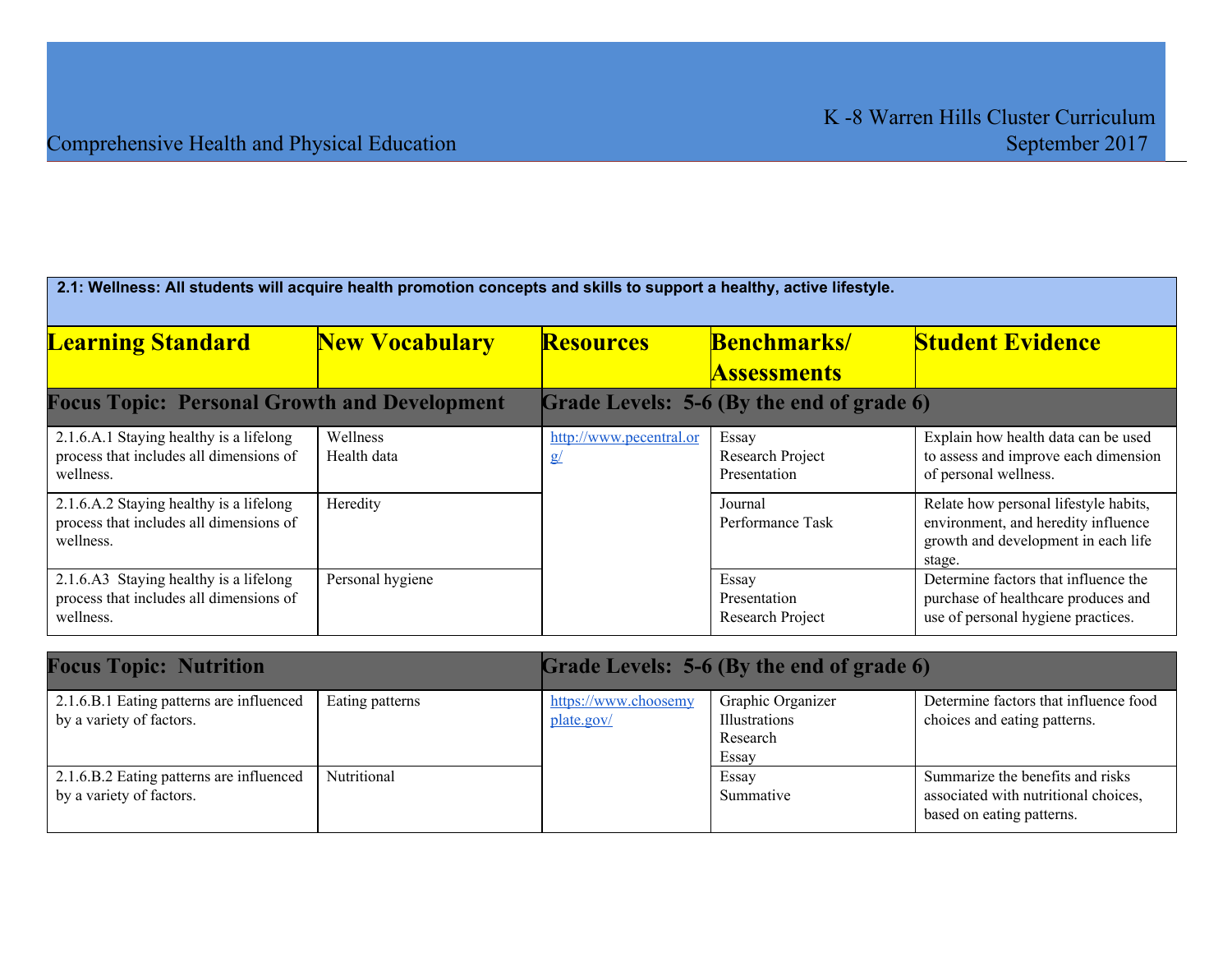| 2.1.6.B.3 Eating patterns are influenced<br>by a variety of factors. | Calories                | Graphic Organizer<br>Journal<br>Summative | Create a daily balanced nutritional<br>meal plan based on nutritional content,<br>value, calories, and cost.   |
|----------------------------------------------------------------------|-------------------------|-------------------------------------------|----------------------------------------------------------------------------------------------------------------|
| 2.1.6.B.4 Eating patterns are influenced<br>by a variety of factors. | Nutritional information | Graphic Organizer<br>Essay                | Compare and contrast nutritional<br>information on similar food products<br>in order to make informed choices. |

| <b>Focus Topic: Diseases and Health Conditions</b>                                                       |                                                     |                      | Grade Levels: 5-6 (By the end of grade 6) |                                                                                                                                                       |
|----------------------------------------------------------------------------------------------------------|-----------------------------------------------------|----------------------|-------------------------------------------|-------------------------------------------------------------------------------------------------------------------------------------------------------|
| 2.1.6.C.1 The early detection and<br>treatment of diseases and health<br>conditions impact one's health. | Prevalent<br>Treatment                              | https://www.cdc.gov/ | Essay<br>Presentation                     | Summarize means of detecting and<br>treating diseases and health conditions<br>that are prevalent in adolescents.                                     |
| 2.1.6.C.2 The early detection and<br>treatment of diseases and health<br>conditions impact one's health. | Public health<br><b>Diseases</b>                    |                      | Research Task                             | Determine the impact of public health<br>strategies in preventing diseases and<br>health conditions.                                                  |
| 2.1.6.C.3 The early detection and<br>treatment of diseases and health<br>conditions impact one's health. | Depression<br>Anxiety<br>Panic disorders<br>Phobias |                      | Graphic Organizer<br>Essay                | Compare and contrast common mental<br>illness (such as depression, anxiety<br>and panic disorders, and phobias) and<br>ways to detect and treat them. |

| <b>Focus Topic: Safety</b>               |                        | Grade Levels: 5-6 (By the end of grade 6) |              |                                        |
|------------------------------------------|------------------------|-------------------------------------------|--------------|----------------------------------------|
| 2.1.6.D.1 Identifying unsafe situations  | Intentional injuries   | http://www.nasbe.org/p                    | Essay        | Summarize the common causes of         |
| and choosing appropriate ways to         | Unintentional injuries | roject/center-for-safe-a                  | Presentation | intentional and unintentional injuries |
| reduce or eliminate risks contributes to | Prevention             | nd-healthy-schools/                       |              | in adolescents and related prevention  |
| the safety of self and others.           |                        |                                           |              | strategies.                            |
| 2.1.6.D.2 Identifying unsafe situations  | Abuse                  | http://www.healthworld                    | Essay        | Explain what to do if abuse is         |
| and choosing appropriate ways to         |                        | education.org/shop/safe                   | Presentation | suspected or occurs.                   |
| reduce or eliminate risks contributes to |                        | ty-smart?gclid=CjwKC                      | Role Play    |                                        |
| the safety of self and others.           |                        | AiA7JfSBRBrEiwA1D                         | Dialogue     |                                        |
|                                          |                        | <b>WSGZITUCUA DgA7</b>                    |              |                                        |
|                                          |                        | Q9nJe-s8JkRdAgS4oA                        |              |                                        |
|                                          |                        | ksC-0h09qlxaRTNH99                        |              |                                        |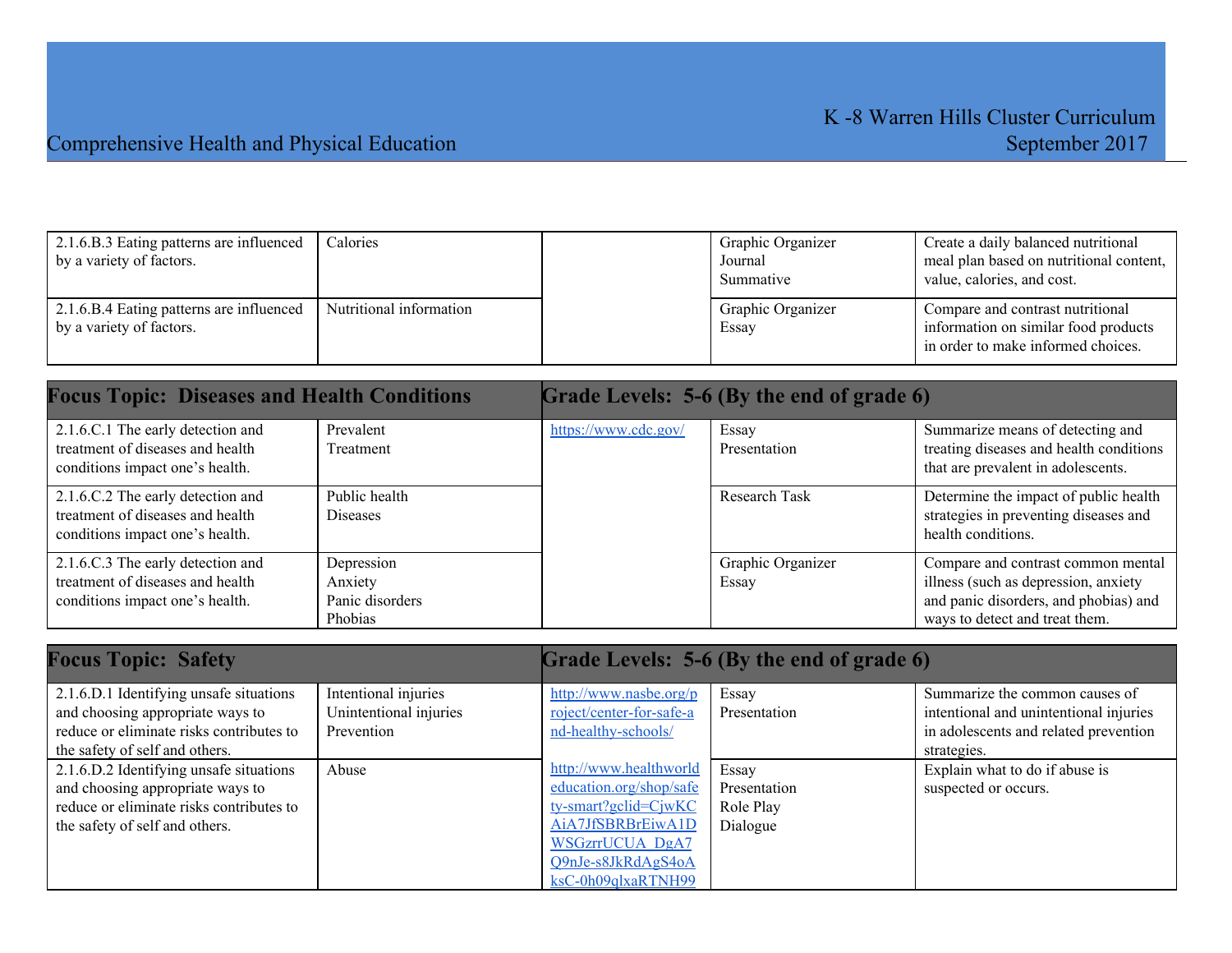| 2.1.6.D.3 Identifying unsafe situations  | Traffic safety system | 5nG8RoCbEMQAvD | <b>Illustrations</b> | Summarize the components of the       |
|------------------------------------------|-----------------------|----------------|----------------------|---------------------------------------|
| and choosing appropriate ways to         |                       | <b>BwE</b>     | Essay                | traffic safety system and explain how |
| reduce or eliminate risks contributes to |                       |                | Presentation         | people contribute to making the       |
| the safety of self and others.           |                       |                |                      | system effective.                     |
| 2.1.6.D.4 Applying first-aid procedures  | First-aid procedures  |                | Presentation         | Assess when to use basic first-aid    |
| can minimize injury and save lives.      |                       |                | Role Play            | procedures.                           |
|                                          |                       |                |                      |                                       |
|                                          |                       |                |                      |                                       |

| <b>Focus Topic: Social and Emotional Health</b>                                                                                                                                                                                                            |                                                                                 |                                                                                                  | Grade Levels: 5-6 (By the end of grade 6) |                                                                                                                                                          |
|------------------------------------------------------------------------------------------------------------------------------------------------------------------------------------------------------------------------------------------------------------|---------------------------------------------------------------------------------|--------------------------------------------------------------------------------------------------|-------------------------------------------|----------------------------------------------------------------------------------------------------------------------------------------------------------|
| 2.1.6.E.1 Social and emotional<br>development impacts all components of<br>wellness.                                                                                                                                                                       | Social<br>Emotional<br>Personal assets                                          | http://www.pecentral.or<br>g/lessonideas/ViewLess<br>on.asp?ID= $12478#$ .Wk<br><b>Z0GfCnEdU</b> | Research<br>Performance task<br>Journal   | Examine how personal assets and<br>protective factors support healthy<br>social and emotional development.                                               |
| 2.1.6.E.2 Respect and acceptance for<br>individuals regardless of gender, sexual<br>orientation, disability, ethnicity,<br>socioeconomic background, religion,<br>and/or culture provide a foundation for<br>the prevention and resolution of<br>conflict. | Conflict<br>Harassment<br>Violence<br>Gang<br>Discrimination<br><b>Bullying</b> |                                                                                                  | Presentation<br>Performance Task          | Make recommendations to resolve<br>incidences of school and community<br>conflict, violence, harassment, gang<br>violence, discrimination, and bullying. |
| 2.1.6.E.3 Stress management skills<br>impact an individual's ability to cope<br>with different types of emotional<br>situations.                                                                                                                           | Cope<br>Crisis<br>Rejection                                                     |                                                                                                  | Graphic Organizers<br>Essay               | Compare and contrast different ways<br>that individuals, families, and<br>communities cope with change, crisis,<br>rejection, loss, and separation.      |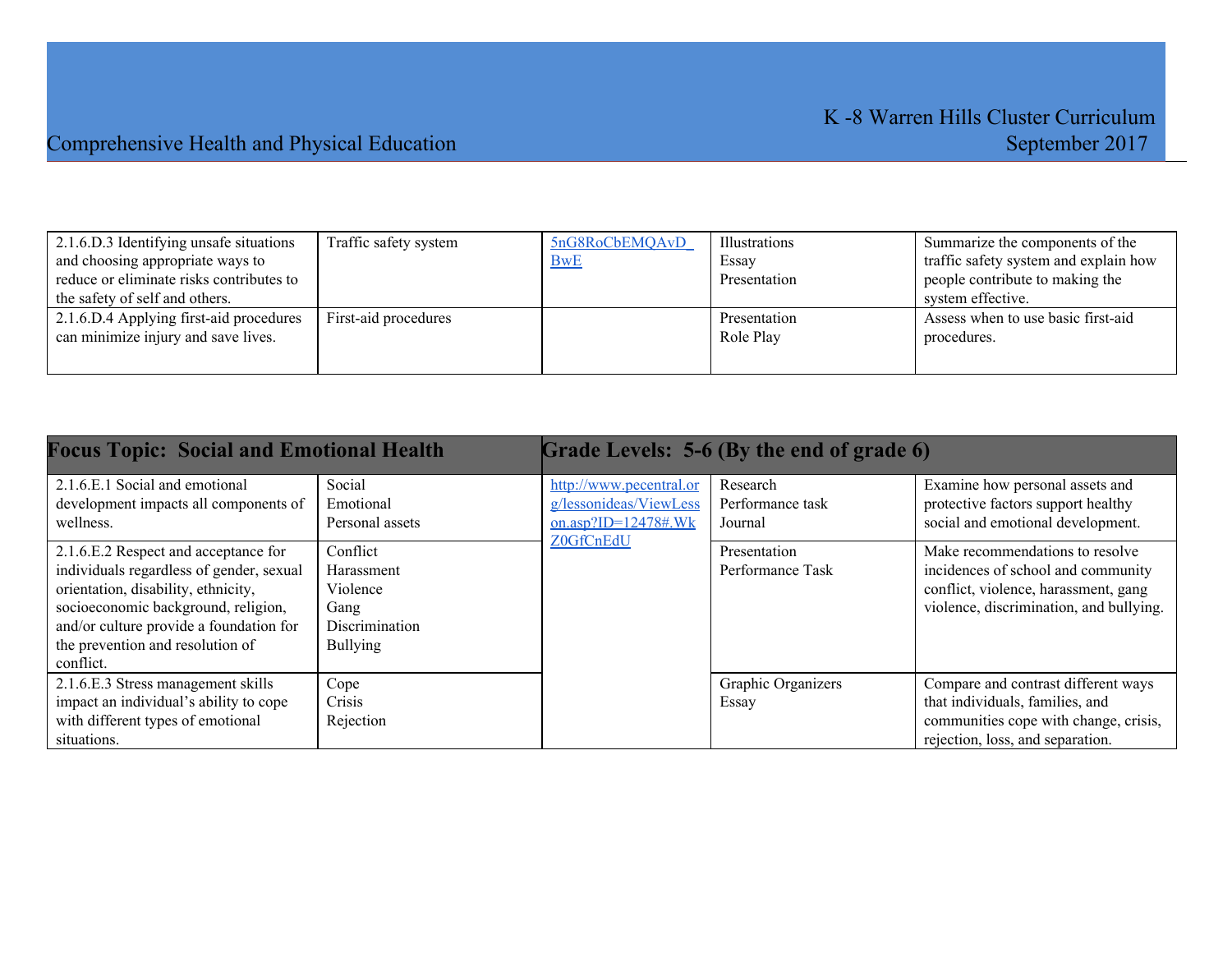| 2.2: Integrated Skills: All students will develop and use personal and interpersonal skills to support a healthy, active lifestyle.             |                                                              |                                                                        |                                                                      |                                                                                                                                         |
|-------------------------------------------------------------------------------------------------------------------------------------------------|--------------------------------------------------------------|------------------------------------------------------------------------|----------------------------------------------------------------------|-----------------------------------------------------------------------------------------------------------------------------------------|
| <b>Learning Standard</b>                                                                                                                        | <b>New Vocabulary</b>                                        | <b>Resources</b>                                                       | <b>Benchmarks/</b><br><b>Assessments</b>                             | <b>Student Evidence</b>                                                                                                                 |
| <b>Focus Topic: Interpersonal Communication</b>                                                                                                 |                                                              |                                                                        | Grade Levels: 5-6 (By the end of grade 6)                            |                                                                                                                                         |
| 2.2.6.A.1 Effective communication may<br>be a determining factor in the outcome<br>of health- and safety-related situations.                    | Verbal<br>Nonverbal                                          | https://www2.mcrel.org<br>/lesson-plans/health/hea<br>lthpelessons.asp | Role Play<br>Presentation<br>Performance Task<br>Teacher observation | Demonstrate verbal and nonverbal<br>interpersonal communication in<br>various settings that impact the health<br>of oneself and others. |
| 2.2.6.A.2 Effective communication is<br>the basis for strengthening interpersonal<br>interactions and relationships and<br>resolving conflicts. | Refusal skills<br>Negotiation skills<br>Assertiveness skills |                                                                        | Role Play<br>Presentation<br>Performance Task<br>Teacher observation | Demonstrate the use of refusal,<br>negotiation, and assertiveness skills in<br>different situations.                                    |

| <b>Focus Topic: Decision-Making and Goal Setting</b> |                         | Grade Levels: 5-6 (By the end of grade 6) |                            |                                          |
|------------------------------------------------------|-------------------------|-------------------------------------------|----------------------------|------------------------------------------|
| 2.2.6.B.1 Every health-related decision              | Decision-making         | http://lessonplanspage.c                  | Performance Task           | Use effective decision-making            |
| has long- and short-term consequences                |                         | om/physical-education-                    | <b>Teacher Observation</b> | strategies.                              |
| and affects the ability to reach health              |                         | health/                                   |                            |                                          |
| goals.                                               |                         |                                           |                            |                                          |
| 2.2.6.B.2 Every health-related decision              | Health-related decision |                                           | Journal                    | Predict how the outcome(s) of a          |
| has long- and short-term consequences                | Alternative decision    |                                           | Essay                      | health-related decision may differ if an |
| and affects the ability to reach health              | Prediction              |                                           |                            | alternative decision is made by self or  |
| goals.                                               |                         |                                           |                            | others.                                  |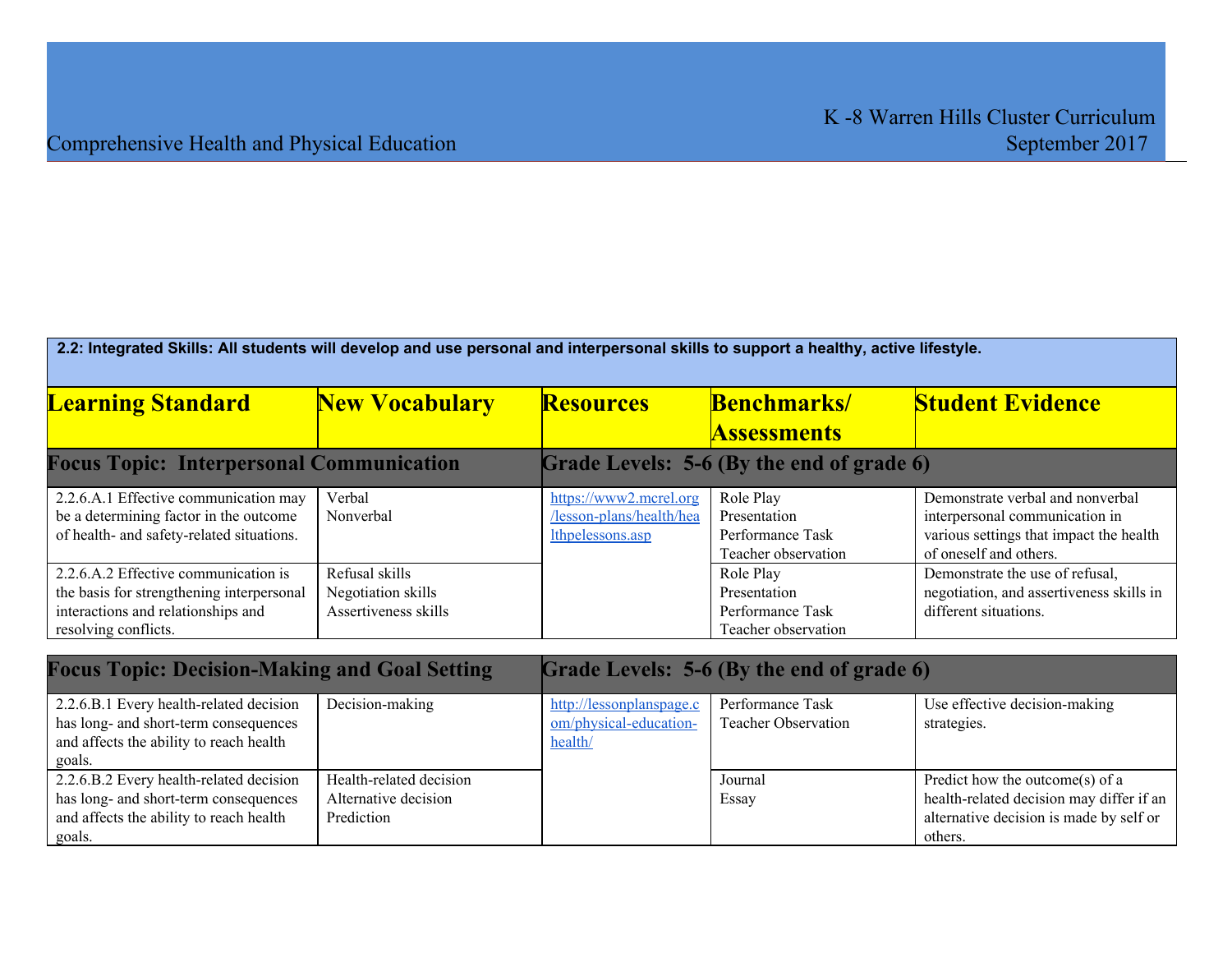| 2.2.6.B.3 Every health-related decision | Conflict   | Role Play | Determine how conflicting interests   |
|-----------------------------------------|------------|-----------|---------------------------------------|
| has long- and short-term consequences   |            |           | may influence one's decisions.        |
| and affects the ability to reach health |            |           |                                       |
| goals.                                  |            |           |                                       |
| 2.2.6.B.4 Every health-related decision | Short term | Journal   | Apply personal health data and        |
| has long- and short-term consequences   | Long term  | Timeline  | information to support achievement of |
| and affects the ability to reach health |            |           | one's short- and long-term health     |
| goals.                                  |            |           | goals.                                |

| <b>Focus Topic: Character Development</b>                                                                                                                                                                    |                                                                        | Grade Levels: 5-6 (By the end of grade 6)  |                                   |                                                                                                                    |
|--------------------------------------------------------------------------------------------------------------------------------------------------------------------------------------------------------------|------------------------------------------------------------------------|--------------------------------------------|-----------------------------------|--------------------------------------------------------------------------------------------------------------------|
| 2.2.6.C.1 Personal core ethical values<br>impact behavior of oneself and others.                                                                                                                             | Ethical values<br>Character values                                     | https://www.youtube.<br>com/watch?v=8jE6j5 | Role Play<br>Presentation         | Explain how character and core ethical<br>values can be useful in addressing                                       |
|                                                                                                                                                                                                              |                                                                        | oCay4                                      | Dialogue                          | challenging situations.                                                                                            |
| 2.2.6.C.2 Character building is<br>influenced by many factors both<br>positive and negative, such as<br>acceptance, discrimination, bullying,<br>abuse, sportsmanship, support,<br>disrespect, and violence. | Predict<br>Ethical values<br>Sportsmanship<br>Violence                 |                                            | Journal<br>Essay                  | Predict situations that may challenge<br>an individual's core ethical values.                                      |
| 2.2.6.C.3 Character building is<br>influenced by many factors both<br>positive and negative, such as<br>acceptance, discrimination, bullying,<br>abuse, sportsmanship, support,<br>disrespect, and violence. | Acceptance<br>Discrimination<br><b>Bullying</b><br>Abuse<br>Disrespect |                                            | Graphic Organizer<br>Presentation | Develop ways to proactively include<br>peers with disabilities at home, at<br>school, and in community activities. |

| <b>Focus Topic: Advocacy and Service</b>                                                                               |                                             | <b>Grade Levels: 5-6 (By the end of grade 6)</b> |                                                                                                                                         |
|------------------------------------------------------------------------------------------------------------------------|---------------------------------------------|--------------------------------------------------|-----------------------------------------------------------------------------------------------------------------------------------------|
| 2.2.6.D.1 Participation in social and<br>health- or service-organization<br>initiatives have a positive social impact. | Service organizations<br>Volunteer services | Dialogue<br>Teacher observation                  | Appraise the goals of various<br>community or service-organization<br>initiatives to determine opportunities<br>for volunteer services. |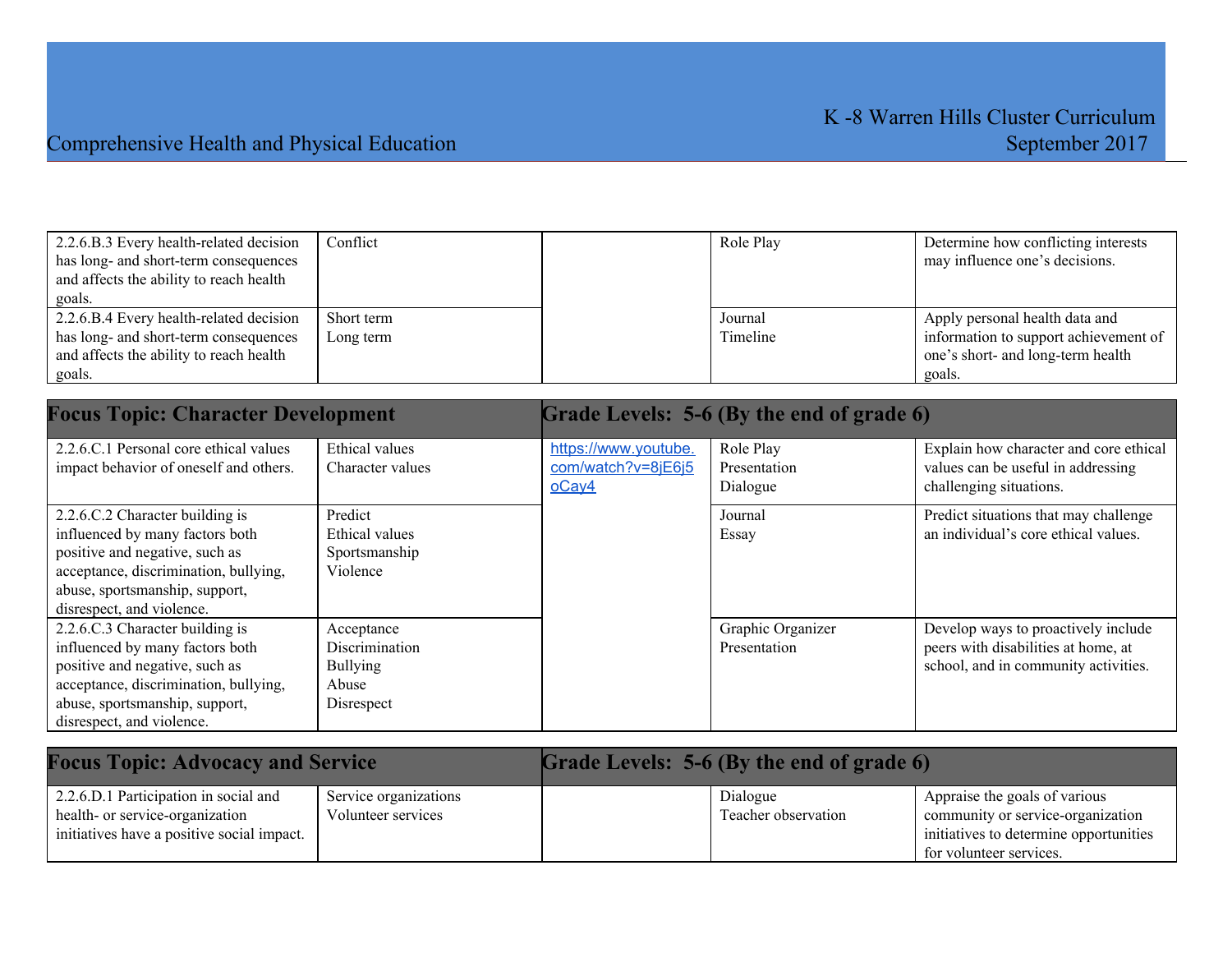| 2.2.6.D.2 Participation in social and      | Advocacv      | Research Task | Develop a position about a health |
|--------------------------------------------|---------------|---------------|-----------------------------------|
| health- or service-organization            | Peer position | Presentation  | issue in order to inform peers.   |
| initiatives have a positive social impact. |               |               |                                   |

| <b>Focus Topic: Health Services and Information</b>                                                                                                            |                                                        |                                                                           | Grade Levels: 5-6 (By the end of grade 6) |                                                                                                   |
|----------------------------------------------------------------------------------------------------------------------------------------------------------------|--------------------------------------------------------|---------------------------------------------------------------------------|-------------------------------------------|---------------------------------------------------------------------------------------------------|
| 2.2.6.E.1 Health literacy includes the<br>ability to compare and evaluate health<br>resources.                                                                 | Health literacy<br>Valid and reliable sources          | http://www.nasbe.org/p<br>roject/center-for-safe-a<br>nd-healthy-schools/ | Graphic Organizer<br>Research Task        | Determine the validity and reliability<br>of different types of health resources.                 |
| 2.2.6.E.2 Communicating health needs<br>to trusted adults and professionals assist<br>in the prevention, early detection, and<br>treatment of health problems. | Trusted adults<br>Detection<br>Prevention<br>Treatment |                                                                           | Role Play<br>Formative                    | Distinguish health issues that warrant<br>support from trusted adults or health<br>professionals. |

2.3: Drugs and Medicines: All students will acquire knowledge about alcohol, tobacco, other drugs, and medicines and apply these concepts to **support a healthy, active lifestyle.**

| <b>Learning Standard</b>                                                                                                                                                                                                                     | <b>New Vocabulary</b>                                                                                     | <b>Resources</b>                                                                                  | <b>Benchmarks/</b>                        | <b>Student Evidence</b>                                                                                                                                                                         |
|----------------------------------------------------------------------------------------------------------------------------------------------------------------------------------------------------------------------------------------------|-----------------------------------------------------------------------------------------------------------|---------------------------------------------------------------------------------------------------|-------------------------------------------|-------------------------------------------------------------------------------------------------------------------------------------------------------------------------------------------------|
|                                                                                                                                                                                                                                              |                                                                                                           |                                                                                                   | <b>Assessments</b>                        |                                                                                                                                                                                                 |
| <b>Focus Topic: Medicines</b>                                                                                                                                                                                                                |                                                                                                           |                                                                                                   | Grade Levels: 5-6 (By the end of grade 6) |                                                                                                                                                                                                 |
| 2.3.6.A.1 Medicines come in a variety<br>of forms (prescription medicines,<br>over-the-counter medicines, medicinal<br>supplements), are used for numerous<br>reasons, and should be taken as directed<br>in order to be safe and effective. | Short term effects<br>Long term effects<br>Abuse<br>Over-the-counter<br>Prescription<br>Herbal supplement | http://www.pecentral.or<br>g/lessonideas/ViewLess<br>on.asp?ID= $12466\#$ .Wk<br><b>Z0qfCnEdU</b> | Essay<br>Graphic Organizer                | Compare and contrast short- and<br>long-term effects and the potential for<br>abuse of commonly used<br>over-the-counter and prescription<br>medicines and herbal and medicinal<br>supplements. |
| 2.3.6.A.2 Medicines come in a variety<br>of forms (prescription medicines,<br>over-the-counter medicines, medicinal<br>supplements), are used for numerous                                                                                   | Over-the-counter<br>Prescriptions                                                                         |                                                                                                   | Essay<br>Graphic Organizer                | Compare information found on<br>over-the-counter and prescription<br>medicines.                                                                                                                 |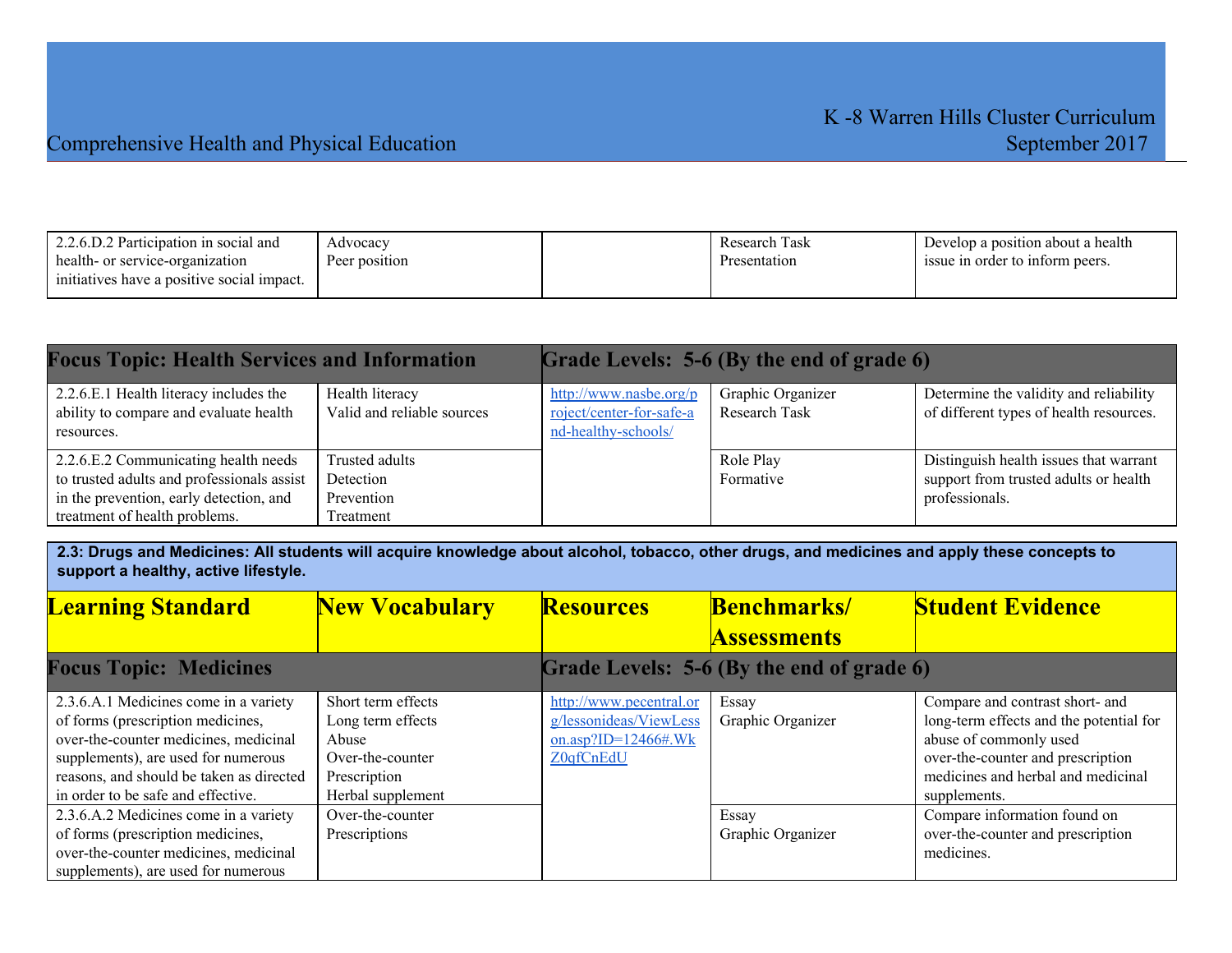| reasons<br>0 <sub>n</sub><br>directed<br>. should be taken |  |  |
|------------------------------------------------------------|--|--|
| in order<br>and effective.<br>e sate                       |  |  |

| <b>Focus Topic: Alcohol, Tobacco, and Other Drugs</b> |                        |                         | Grade Levels: 5-6 (By the end of grade 6) |                                         |
|-------------------------------------------------------|------------------------|-------------------------|-------------------------------------------|-----------------------------------------|
| 2.3.6.B.1 There is a strong relationship              | Prevention             | http://www.pecentral.or | Research task                             | Explain the system of drug              |
| between individuals who abuse drugs                   | Substance abuse        | g/lessonideas/ViewLess  | Essay                                     | classification and why it is useful in  |
| and increased intentional and                         |                        | $on.$ asp?ID=9614#.WkZ  | Graphic Organizer                         | preventing substance abuse.             |
| unintentional health-risk behaviors.                  |                        | 12fCnEdU                |                                           |                                         |
| 2.3.6.B.2 There is a strong relationship              | Tobacco                |                         | Essay                                     | Relate tobacco use and the incidence    |
| between individuals who abuse drugs                   | Incidence              |                         |                                           | of disease.                             |
| and increased intentional and                         |                        |                         |                                           |                                         |
| unintentional health-risk behaviors.                  |                        |                         |                                           |                                         |
| 2.3.6.B.3 There is a strong relationship              | Laws-                  |                         | Research task                             | Compare the effect of laws, policies,   |
| between individuals who abuse drugs                   | Policies-              |                         | Essay                                     | and procedures on smokers and           |
| and increased intentional and                         | Procedures             |                         | Graphic Organizer                         | nonsmokers.                             |
| unintentional health-risk behaviors.                  | Smokers/nonsmokers     |                         |                                           |                                         |
| 2.3.6.B.4 There is a strong relationship              | Risky health behaviors |                         | Research task                             | Determine the impact of the use and     |
| between individuals who abuse drugs                   | Harmful                |                         | Essay                                     | abuse of alcohol on the incidence of    |
| and increased intentional and                         |                        |                         | Graphic Organizer                         | illness, injuries, and disease, the     |
| unintentional health-risk behaviors.                  |                        |                         |                                           | increase of risky health behaviors, and |
|                                                       |                        |                         |                                           | the likelihood of harm to one's health. |
| 2.3.6.B.5 There is a strong relationship              | Decision-making        |                         | <b>Research Task</b>                      | Determine situations where the use of   |
| between individuals who abuse drugs                   |                        |                         | Role Play                                 | alcohol and other drugs influence       |
| and increased intentional and                         |                        |                         |                                           | decision-making and can place one at    |
| unintentional health-risk behaviors.                  |                        |                         |                                           | risk.                                   |
| 2.3.6.B.6 There is a strong relationship              | Inhalant               |                         | Essay                                     | Summarize the signs and symptoms of     |
| between individuals who abuse drugs                   |                        |                         |                                           | inhalant abuse.                         |
| and increased intentional and                         |                        |                         |                                           |                                         |
| unintentional health-risk behaviors.                  |                        |                         |                                           |                                         |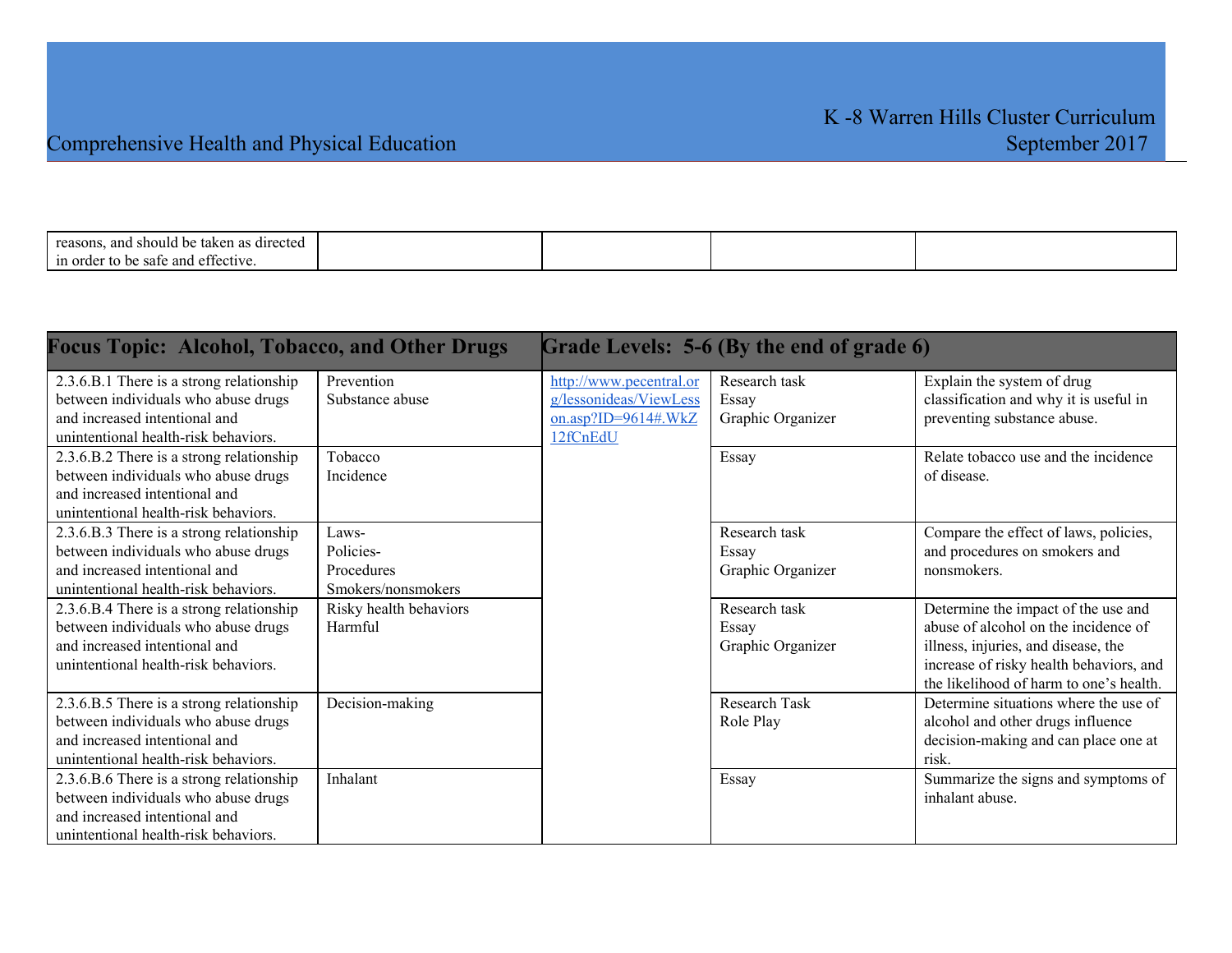### Comprehensive Health and Physical Education September 2017

| 2.3.6.B.7 There is a strong relationship<br>between individuals who abuse drugs | Injected drugs<br>HIV/AIDS | Research Task<br>Essav | Analyze the relationship between<br>injected drug use and diseases such as |
|---------------------------------------------------------------------------------|----------------------------|------------------------|----------------------------------------------------------------------------|
| and increased intentional and                                                   | Hepatitis                  |                        | HIV/AIDS and hepatitis.                                                    |
| unintentional health-risk behaviors.                                            |                            |                        |                                                                            |

| <b>Focus Topic: Dependency/Addiction and</b><br><b>Treatment</b>                                                             |                                                         |                                                               | Grade Levels: 5-6 (By the end of grade 6) |                                                                                                                                                                                                                           |
|------------------------------------------------------------------------------------------------------------------------------|---------------------------------------------------------|---------------------------------------------------------------|-------------------------------------------|---------------------------------------------------------------------------------------------------------------------------------------------------------------------------------------------------------------------------|
| 2.3.6.C.1 Substance abuse is caused by<br>a variety of factors.                                                              | Addiction<br>Dependency<br>Substance abuse              | http://lessonplanspage.c<br>om/physical-education-<br>health/ | Essay<br>Journal                          | Summarize the signs and symptoms of<br>a substance abuse problem and the<br>stages that lead to<br>dependency/addiction.                                                                                                  |
| 2.3.6.C.2 Substance abuse is caused by<br>a variety of factors.                                                              | Wellness<br>Addiction<br>Dependency                     |                                                               | Essay<br>Journal                          | Explain how wellness is affected<br>during the stages of drug<br>dependency/addiction.                                                                                                                                    |
| 2.3.6.C.3 Substance abuse is caused by<br>a variety of factors.                                                              | Peer pressure<br>Self-esteem<br>Genetics<br>Role models |                                                               | <b>Research Task</b><br>Dialogue          | Determine the extent to which various<br>factors contribute to the use and abuse<br>of alcohol, tobacco, and other drugs<br>by adolescents, such as peer pressure,<br>low self-esteem, genetics, and poor<br>role models. |
| 2.3.6.C.4 There are many ways to<br>obtain help for treatment of alcohol,<br>tobacco, and other substance abuse<br>problems. | Drug-free<br>Treatment<br>Substance abuse               |                                                               | <b>Research Task</b><br>Dialogue          | Determine the effective strategies to<br>stop using alcohol, tobacco, and other<br>drugs, and that support the ability to<br>remain to remain drug-free.                                                                  |

2.4: Human Relationships and Sexuality: All students will acquire knowledge about physical, emotional, and social aspects of human relationships **and sexuality and apply these concepts to support a healthy, active lifestyle.**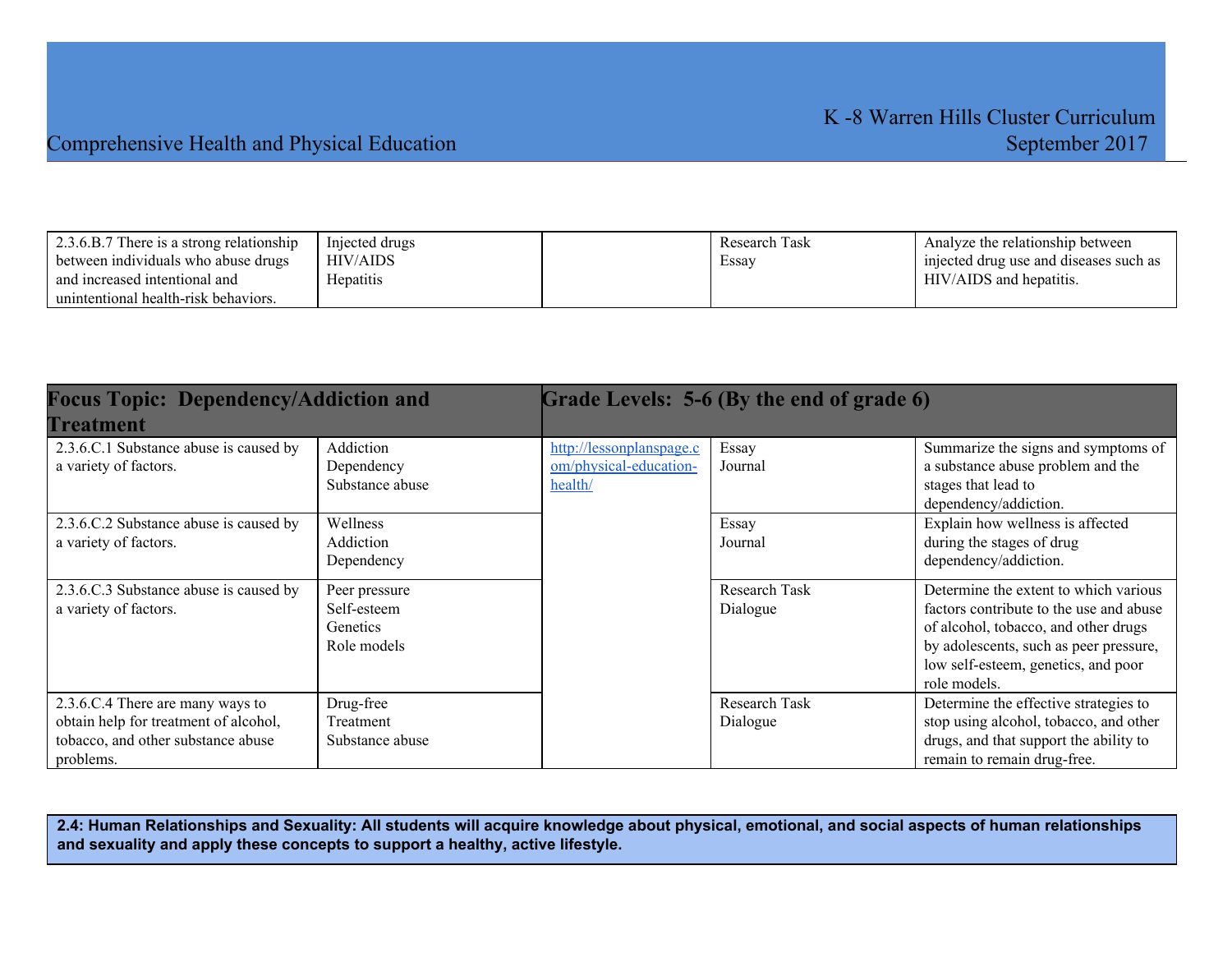| <b>Learning Standard</b>                                        | <b>New Vocabulary</b>                             | <b>Resources</b>                                              | <b>Benchmarks/</b>                        | <b>Student Evidence</b>                                                                       |
|-----------------------------------------------------------------|---------------------------------------------------|---------------------------------------------------------------|-------------------------------------------|-----------------------------------------------------------------------------------------------|
|                                                                 |                                                   |                                                               | <b>Assessments</b>                        |                                                                                               |
| <b>Focus Topic: Relationships</b>                               |                                                   |                                                               | Grade Levels: 5-6 (By the end of grade 6) |                                                                                               |
| 2.4.6.A.1 Healthy relationships require<br>a mutual commitment. | Family                                            | http://lessonplanspage.c<br>om/physical-education-<br>health/ | Role Play<br>Graphic Organizer<br>Essay   | Compare and contrast how families<br>may change over time.                                    |
| 2.4.6.A.2 Healthy relationships require<br>a mutual commitment. | Friendships<br>Relationships<br>Mutual commitment |                                                               | Observation<br>Role Play<br>Summative     | Analyze the characteristics of healthy<br>friendships and other relationships.                |
| 2.4.6.A.3 Healthy relationships require<br>a mutual commitment. | Relationships<br>Mutual commitment                |                                                               | Observation<br>Discussion<br>Role Play    | Examine the types of relationships<br>adolescents may experience.                             |
| 2.4.6.A.4 Healthy relationships require<br>a mutual commitment. | Resolution<br>Friendships<br>Mutual commitment    |                                                               | Role Play                                 | Demonstrate successful resolution of a<br>problem(s) among friends in other<br>relationships. |
| 2.4.6.A.5 Healthy relationships require<br>a mutual commitment. | Dating<br>Dating behaviors<br>Mutual commitment   |                                                               | Essay<br>Graphic Organizer                | Compare and contrast the role of<br>dating and dating behaviors in<br>adolescence.            |

| <b>Focus Topic: Sexuality</b>           |                 | Grade Levels: 5-6 (By the end of grade 6) |                   |                                      |
|-----------------------------------------|-----------------|-------------------------------------------|-------------------|--------------------------------------|
| 2.4.6.B.1 Most significant physical,    | Adolescents     | http://www.pecentral.or                   | Essay             | Compare growth patterns of males and |
| emotional, and mental growth changes    | Growth          | g/lessonideas/ViewLess                    | Graphic Organizer | females during adolescence.          |
| occur during adolescence, but not       | Growth patterns | on.asp?ID= $12642\#$ .Wk                  |                   |                                      |
| necessarily at the same rates.          |                 | <b>Z0XvCnEdU</b>                          |                   |                                      |
| 2.4.6.B.2 Responsible actions regarding | Abstinent       |                                           | Graphic Organizer | Summarize strategies to remain       |
| sexual behavior impact the health of    | Sexually active |                                           | Essay             | abstinent and resist pressures to    |
| oneself and others.                     |                 |                                           | Summative         | become sexually active.              |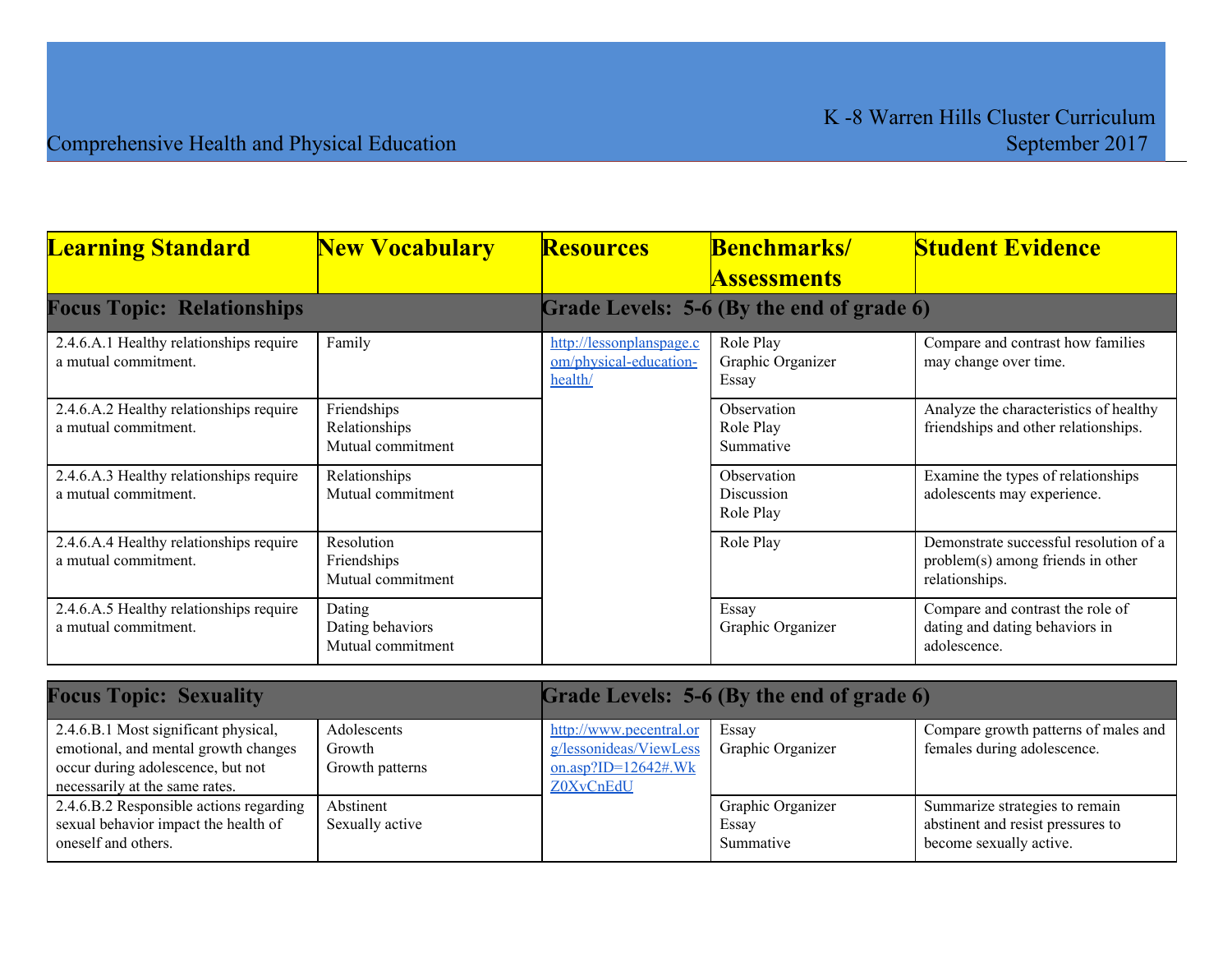| 2.4.6.B.3 Responsible actions regarding<br>sexual behavior impact the health of<br>oneself and others. | <b>HIV/AIDS</b><br>STI<br><b>HPV</b><br>Pregnancy | Research Task<br>Graphic Organizer | Determine behaviors that place one at<br>risk for HIV/AIDS, STI's, HPV, or<br>unintended pregnancy.               |
|--------------------------------------------------------------------------------------------------------|---------------------------------------------------|------------------------------------|-------------------------------------------------------------------------------------------------------------------|
| 2.4.6.B.4 Responsible actions regarding<br>sexual behavior impact the health of<br>oneself and others. | Sexual behaviors<br>Impacts                       | Research Task<br><b>Discussion</b> | Predict the possible physical, social,<br>emotional impacts of adolescent<br>decisions regarding sexual behavior. |

| <b>Focus Topic: Pregnancy and Parenting</b>                                                                                                                                                                                                                            |                                                        | Grade Levels: 5-6 (By the end of grade 6)  |                                                                                                          |
|------------------------------------------------------------------------------------------------------------------------------------------------------------------------------------------------------------------------------------------------------------------------|--------------------------------------------------------|--------------------------------------------|----------------------------------------------------------------------------------------------------------|
| 2.4.6.C.1 Knowing the physiological<br>process of how pregnancy occurs as<br>well as development of the fetus leading<br>to childbirth contribute to a greater<br>understanding of how and why a<br>healthy environment should be provided<br>for the pregnant mother. | Fertilization<br>Embryonic growth<br>Fetal development | Illustration<br>Graphic Organizer<br>Essay | Summarize the sequence of<br>fertilization, embryonic growth, and<br>fetal development during pregnancy. |
| 2.4.6.C.2 Knowing the physiological<br>process of how pregnancy occurs as<br>well as development of the fetus leading<br>to childbirth contribute to a greater<br>understanding of how and why a<br>healthy environment should be provided<br>for the pregnant mother. | Pregnancy<br>Symptoms                                  | Research task<br>Graphic Organizer         | Identify the sign and symptoms of<br>pregnancy.                                                          |
| 2.4.6.C.3 Knowing the physiological<br>process of how pregnancy occurs as<br>well as development of the fetus leading<br>to childbirth contribute to a greater<br>understanding of how and why a<br>healthy environment should be provided<br>for the pregnant mother. | Prenatal<br>Healthy pregnancy                          | Research Task                              | Identify prenatal practices that support<br>a healthy pregnancy.                                         |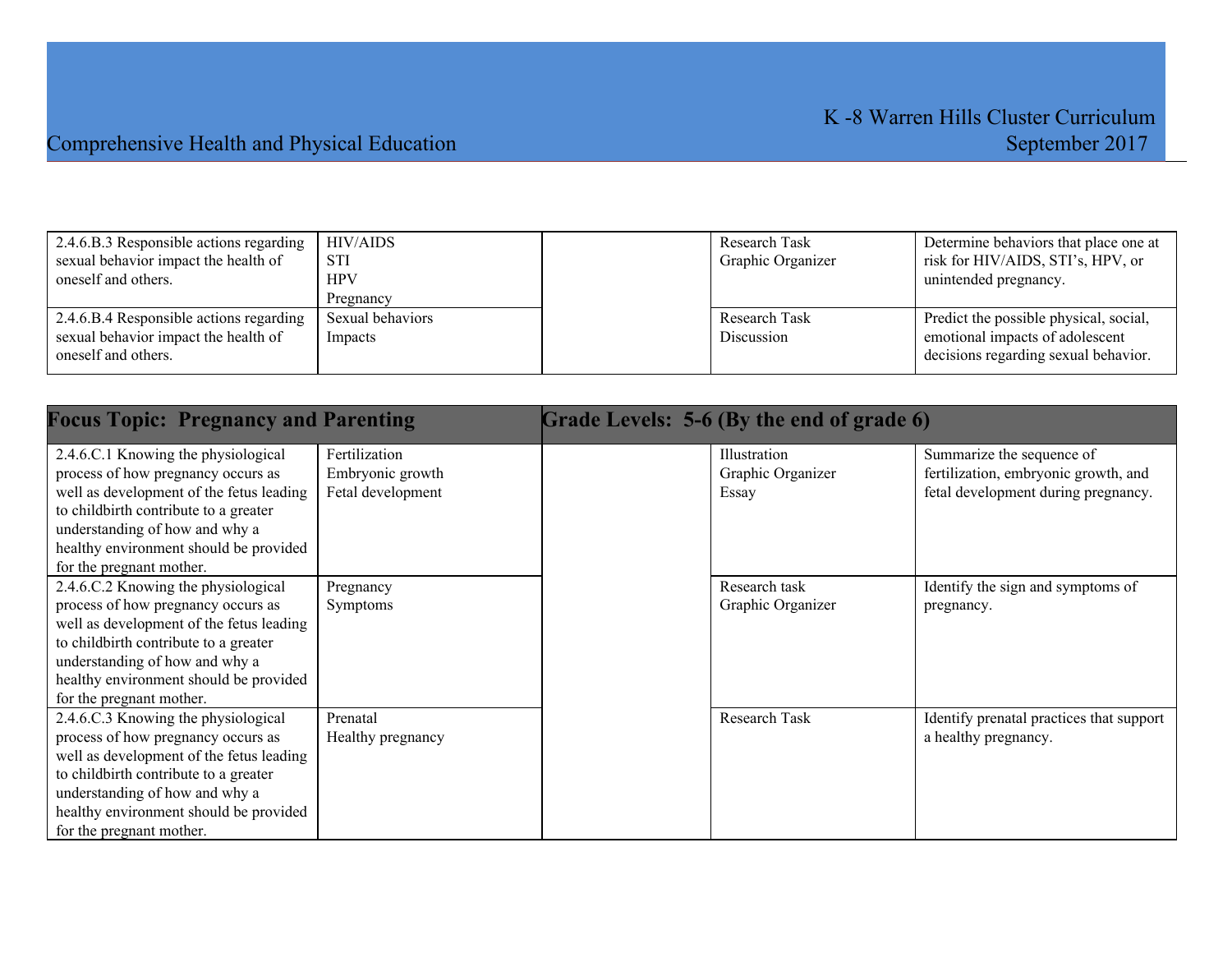| 2.4.6.C.4 Adolescent parents may have     | Adolescent parents       | Discussion | Predict challenges that may be faced |
|-------------------------------------------|--------------------------|------------|--------------------------------------|
| difficulty adjusting to emotional and     | Parenthood               | Formative  | by adolescent parents and their      |
| financial responsibilities of parenthood. | Financial responsibility |            | tamilies                             |
|                                           |                          |            |                                      |

| 2.5: Motor Skill Development: All students will utilize safe, efficient, and effective movement to develop and maintain a healthy, active lifestyle.                                               |                                                                  |                                                |                                           |                                                                                                                                                                                                                                                           |
|----------------------------------------------------------------------------------------------------------------------------------------------------------------------------------------------------|------------------------------------------------------------------|------------------------------------------------|-------------------------------------------|-----------------------------------------------------------------------------------------------------------------------------------------------------------------------------------------------------------------------------------------------------------|
| <b>Learning Standard</b>                                                                                                                                                                           | <b>New Vocabulary</b>                                            | <b>Resources</b>                               | <b>Benchmarks/</b><br><b>Assessments</b>  | <b>Student Evidence</b>                                                                                                                                                                                                                                   |
| <b>Focus Topic: Movement Skills and Concepts</b>                                                                                                                                                   |                                                                  |                                                | Grade Levels: 5-6 (By the end of grade 6) |                                                                                                                                                                                                                                                           |
| 2.5.6.A.1 Understanding fundamental<br>concepts related to effective execution<br>of actions provides the foundation for<br>participation in games, sports, dance,<br>and recreational activities. | Movement skills<br>Isolated setting<br>Applied setting           | http://www.topendsport<br>s.com/testing/tests/ | Performance Task<br>Teacher observation   | Explain and perform movement skills<br>that combine mechanically correct<br>movement in smooth flowing<br>sequencing in isolated settings (i.e.,<br>skill practice) and applied settings<br>(i.e., games, sports, dance, and<br>recreational activities). |
| 2.5.6.A.2 Understanding fundamental<br>concepts related to effective execution<br>of actions provides the foundation for<br>participation in games, sports, dance,<br>and recreational activities. | Force and motion<br>Flow<br>Time<br>Space<br>Dynamic environment |                                                | <b>Discussion</b><br>Teacher observation  | Explain concepts of force and motion<br>and demonstrate control while<br>modifying force, flow, time, space,<br>and relationships in interactive<br>dynamic environments.                                                                                 |
| 2.5.6.A.3 Understanding fundamental<br>concepts related to effective execution<br>of actions provides the foundation for<br>participation in games, sports, dance,<br>and recreational activities. | Planned movement<br>Sequences<br>Tempo, beat, rhythm             |                                                | Performance Task<br>Teacher observation   | Create and demonstrate planned<br>movement sequences, individually and<br>with others, based on tempo, beat,<br>rhythm, and music (creative, cultural,<br>social, and fitness dance).                                                                     |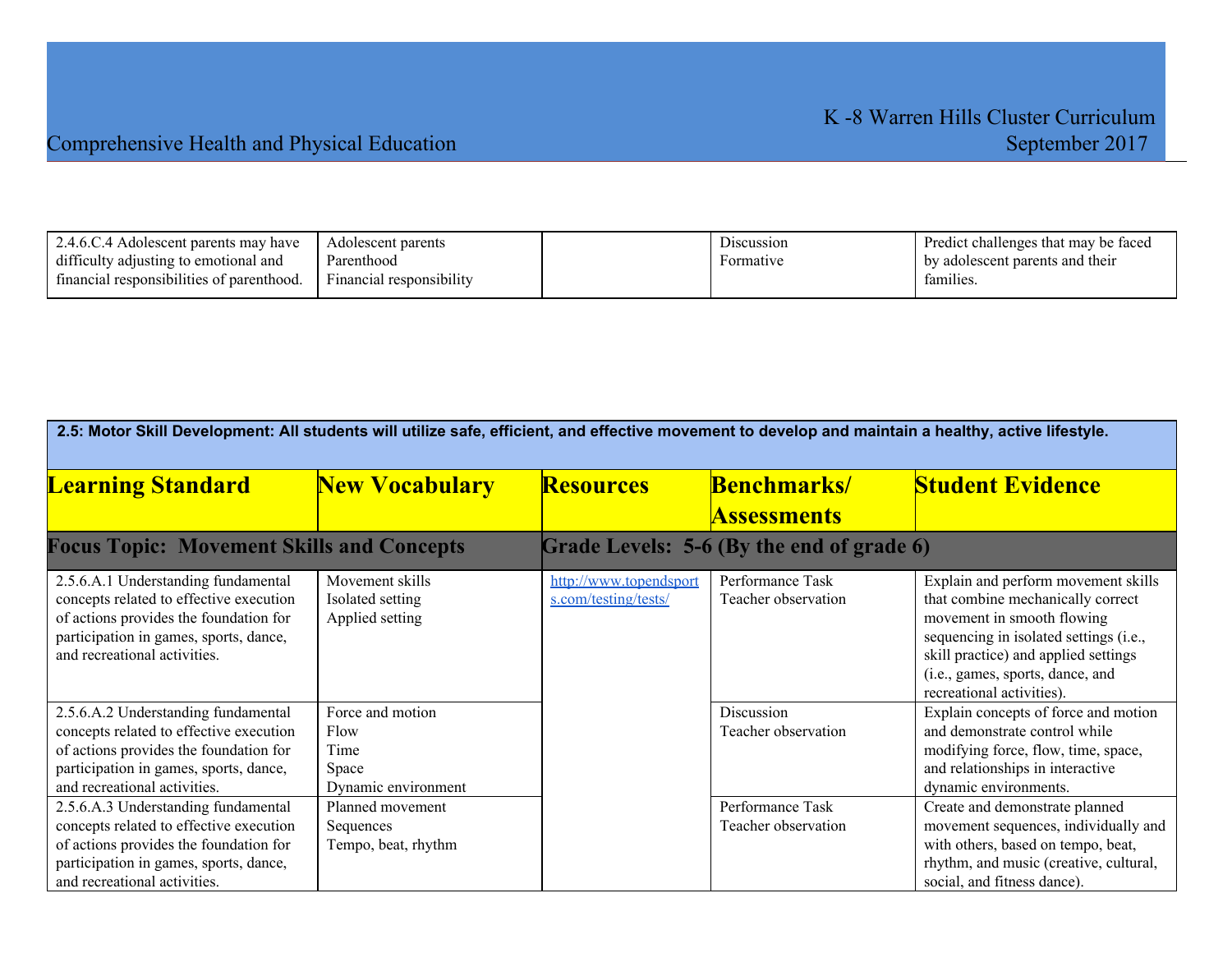| 2.5.6.A.4 Performing movement skills  | Performing/performance | Performance Task     | Use self-evaluation and external         |
|---------------------------------------|------------------------|----------------------|------------------------------------------|
| effectively is often based on an      | Movement skills        | Rubric               | feedback to detect and correct errors in |
| individual's ability to analyze one's | Self-evaluation        | l'eacher observation | one's movement performance.              |
| own performance as well as receive    | Constructive feedback  |                      |                                          |
| constructive feedback from others.    |                        |                      |                                          |

| <b>Focus Topic: Strategy</b>                                                                                                                                                                         |                                                     | Grade Levels: 5-6 (By the end of grade 6)         |                                                                                                                                           |
|------------------------------------------------------------------------------------------------------------------------------------------------------------------------------------------------------|-----------------------------------------------------|---------------------------------------------------|-------------------------------------------------------------------------------------------------------------------------------------------|
| 2.5.6.B.1 There is a relationship<br>between applying effective tactical<br>strategies and achieving individual and<br>team goals when competing in games,<br>sports, and other activity situations. | Offense<br>Defense<br>Cooperative strategies        | Performance Task<br>Teacher observation           | Demonstrate the use of offensive,<br>defensive, and cooperative strategies<br>in individual, dual, team, and group<br>activities.         |
| 2.5.6.B.2 There is a relationship<br>between applying effective tactical<br>strategies and achieving individual and<br>team goals when competing in games,<br>sports, and other activity situations. | Tactical strategies<br>Goals<br>Activity situations | Discussion<br>Essay<br><b>Teacher Observation</b> | Compare and contrast strategies used<br>to impact individual, team, and group<br>effectiveness and make modifications<br>for improvement. |

| <b>Focus Topic: Sportsmanship, Rules, and Safety</b>                                                                                                                                  |                                         |                                                 | Grade Levels: 5-6 (By the end of grade 6) |                                                                                                                                                             |
|---------------------------------------------------------------------------------------------------------------------------------------------------------------------------------------|-----------------------------------------|-------------------------------------------------|-------------------------------------------|-------------------------------------------------------------------------------------------------------------------------------------------------------------|
| 2.5.6.C.1 Practicing appropriate and<br>safe behaviors while participating in<br>and viewing games, sports, and other<br>competitive events contributes to<br>enjoyment of the event. | Players<br>Observers<br>Sportsmanship   | https://www.teacher.org<br>$l$ esson-plans/p-e/ | Teacher observation                       | Compare the roles and responsibilities<br>of players and observers and<br>recommend strategies to enhance<br>sportsmanship-like behavior.                   |
| 2.5.6.C.2 Practicing appropriate and<br>safe behaviors while participating in<br>and viewing games, sports, and other<br>competitive events contributes to<br>enjoyment of the event. | Participation<br>Competitive activities |                                                 | Performance Task<br>Teacher observation   | Apply rules and procedures for<br>specific games, sports, and other<br>competitive activities and describe<br>how they enhance participation and<br>safety. |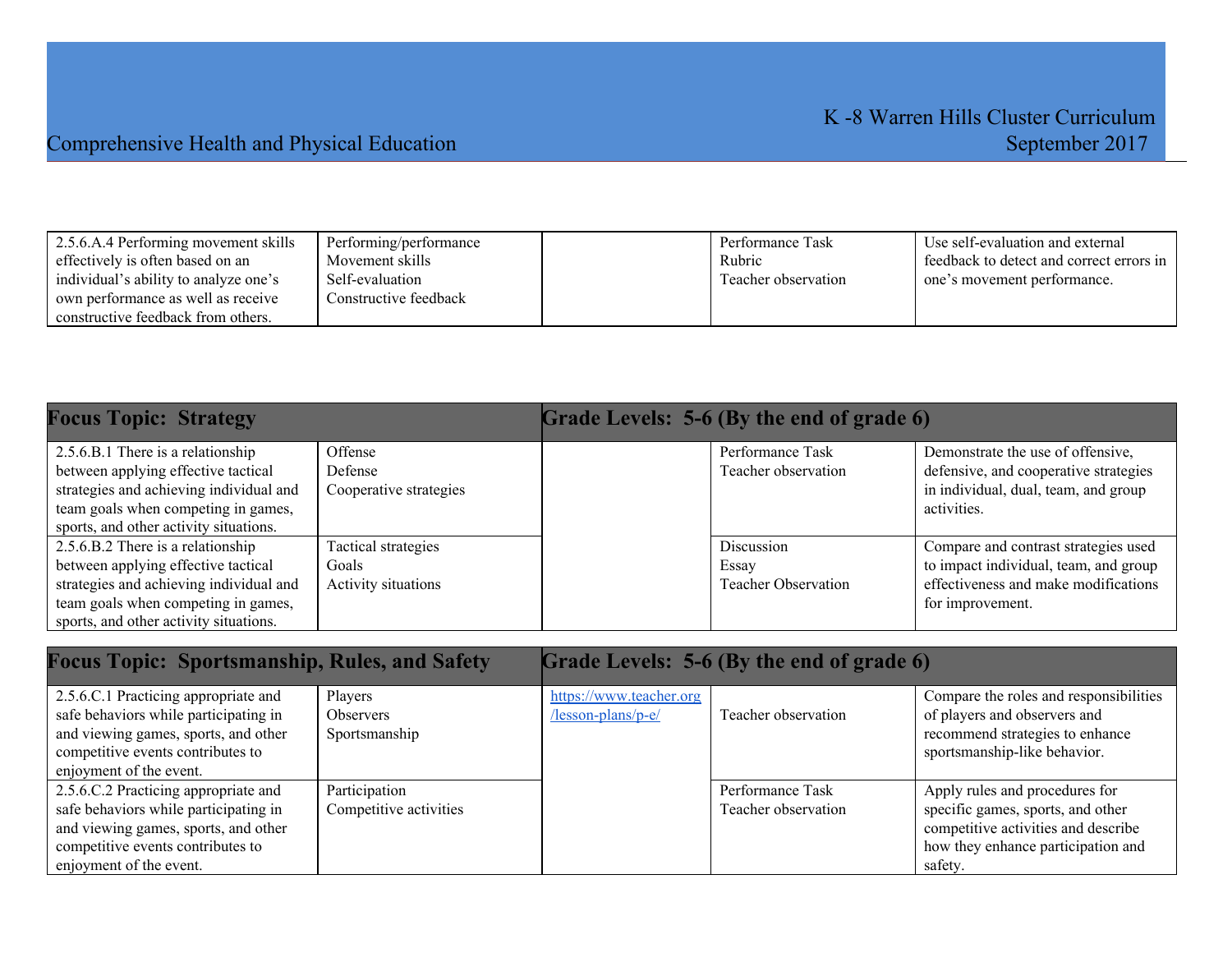| 2.5.6.C.3 There is a strong cultural.<br>ethnic, and historical background | Origin<br>Rules | Performance Task<br>Teacher observation | Relate the origin and rules associated<br>with certain games, sports, and dances |
|----------------------------------------------------------------------------|-----------------|-----------------------------------------|----------------------------------------------------------------------------------|
| associated with competitive sports and<br>dance.                           | <b>Cultures</b> |                                         | to different cultures.                                                           |
|                                                                            |                 |                                         |                                                                                  |

| 2.6: Fitness: All students will apply health-related and skill-related fitness concepts and skills to develop and maintain a healthy, active lifestyle.      |                                                 |                                                               |                                           |                                                                                                                                                   |
|--------------------------------------------------------------------------------------------------------------------------------------------------------------|-------------------------------------------------|---------------------------------------------------------------|-------------------------------------------|---------------------------------------------------------------------------------------------------------------------------------------------------|
| <b>Learning Standard</b>                                                                                                                                     | <b>New Vocabulary</b>                           | <b>Resources</b>                                              | <b>Benchmarks/</b><br><b>Assessments</b>  | <b>Student Evidence</b>                                                                                                                           |
| <b>Focus Topic: Fitness and Physical Activity</b>                                                                                                            |                                                 |                                                               | Grade Levels: 5-6 (By the end of grade 6) |                                                                                                                                                   |
| 2.6.6.A.1 Knowing and applying a<br>variety of effective fitness principles<br>over time enhances personal fitness<br>level, performance, and health status. | Health benefits<br><b>Fitness</b>               | http://lessonplanspage.c<br>om/physical-education-<br>health/ | Performance Task                          | Analyze the social, emotional, and<br>health benefits of selected physical<br>experiences.                                                        |
| 2.6.6.A21 Knowing and applying a<br>variety of effective fitness principles<br>over time enhances personal fitness<br>level, performance, and health status. | Skill-related fitness<br>Health-related fitness |                                                               | Performance Task<br>Journal               | Determine to what extent various<br>activities improve skill-related fitness<br>versus health-related fitness.                                    |
| 2.6.6.A.3 Knowing and applying a<br>variety of effective fitness principles<br>over time enhances personal fitness<br>level, performance, and health status. | Fitness plan<br>Fitness indicator               |                                                               | Performance Task<br>Journal               | Develop and implement a fitness plan<br>based on the assessment of one's<br>personal fitness indicators before,<br>during, and after the program. |
| 2.6.6.A.4 Knowing and applying a<br>variety of effective fitness principles<br>over time enhances personal fitness<br>level, performance, and health status. | Health status<br>Personal fitness               |                                                               | Performance Task<br>Dialogue              | Predict how factors such as health<br>status, interests, environmental<br>conditions, and available time may<br>impact personal fitness.          |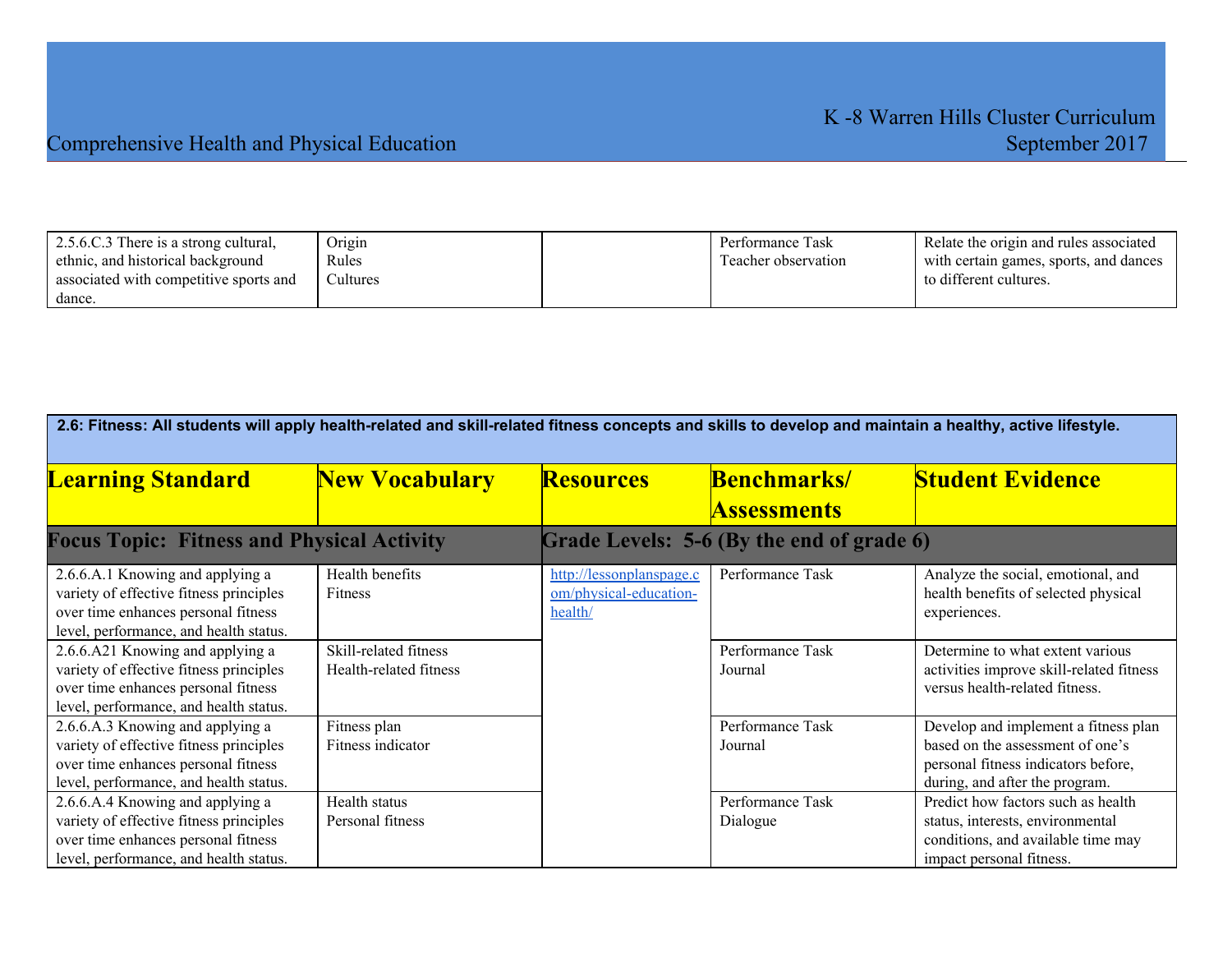| 2.6.6.A.5 Knowing and applying a<br>variety of effective fitness principles<br>over time enhances personal fitness<br>level, performance, and health status. | Body composition                                                                                    | Performance Task<br>Journal                                            | Relate physical activity, healthy<br>eating, and body composition to<br>personal fitness and health.                                   |
|--------------------------------------------------------------------------------------------------------------------------------------------------------------|-----------------------------------------------------------------------------------------------------|------------------------------------------------------------------------|----------------------------------------------------------------------------------------------------------------------------------------|
| 2.6.6.A.6 Knowing and applying a<br>variety of effective fitness principles<br>over time enhances personal fitness<br>level, performance, and health status. | <b>FITT</b>                                                                                         | Performance Task<br>Journal<br>Teacher observation                     | Explain and apply the training<br>principles of frequency, intensity,<br>time, and type (FITT) to improve<br>personal fitness.         |
| 2.6.6.A.7 Knowing and applying a<br>variety of effective fitness principles<br>over time enhances personal fitness<br>level, performance, and health status. | Short-term effects<br>Long-term effects<br>Anabolic steroids<br>Performance-enhancing<br>substances | <b>Research Task</b><br>Graphic Organizer<br>Essay<br>Performance Task | Evaluate the short- and long-term<br>effects of anabolic steroids and other<br>performance-enhancing substances on<br>personal health. |

| <b>Assessments</b>                    | Formative, summative, alternative assessments, performance assessments, project assessments,<br>performance tasks, exit tickets, observations, benchmark; skill based assessments |
|---------------------------------------|-----------------------------------------------------------------------------------------------------------------------------------------------------------------------------------|
| <b>21st Century Skills and Career</b> | <b>Informational sources</b>                                                                                                                                                      |
| Integration                           |                                                                                                                                                                                   |
| <b>Technology Integration</b>         | Digital tools                                                                                                                                                                     |
| <b>Interdisciplinary Connections</b>  | ELA Informational text; Science-Informational Text (health)                                                                                                                       |
| <b>Core Instructional and</b>         | Core Instruction: Internet resources                                                                                                                                              |
| <b>Supplemental Materials</b>         | Supplemental: videos, online modules                                                                                                                                              |
| Modifications/Accommodations          | Small group instruction; peer system of support; modified project rubrics                                                                                                         |
|                                       | Special Education: small group instruction; modified project rubrics; adapted PE                                                                                                  |
|                                       | G&T: enrichment activities; small group instruction                                                                                                                               |
|                                       |                                                                                                                                                                                   |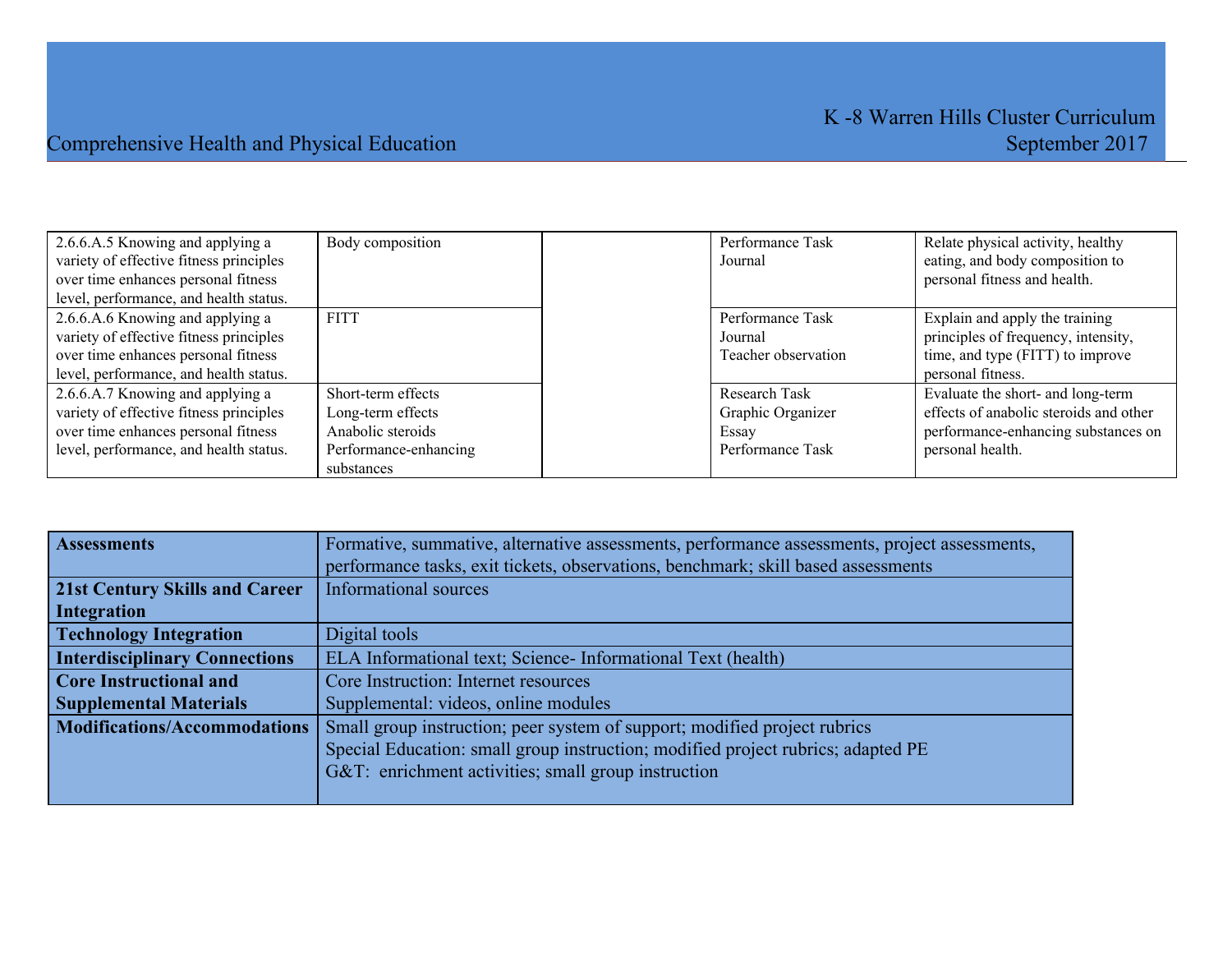| 2.1: Wellness: All students will acquire health promotion concepts and skills to support a healthy, active lifestyle.                                         |                               |                                      |                                             |                                                                                                                                                                            |
|---------------------------------------------------------------------------------------------------------------------------------------------------------------|-------------------------------|--------------------------------------|---------------------------------------------|----------------------------------------------------------------------------------------------------------------------------------------------------------------------------|
| <b>Learning Standard</b>                                                                                                                                      | <b>New Vocabulary</b>         | <b>Resources</b>                     | <b>Benchmarks/</b><br><b>Assessments</b>    | <b>Student Evidence</b>                                                                                                                                                    |
| <b>Focus Topic: Personal Growth and Development</b>                                                                                                           |                               |                                      | Grade Levels: 7-8 (by the end of grade 8)   |                                                                                                                                                                            |
| 2.1.8.A.1 Developing and maintaining<br>wellness requires ongoing evaluation of<br>factors impacting health and modifying<br>lifestyle behaviors accordingly. | Wellness<br>Health data       | http://www.pecentral.or<br><u>g/</u> | Journal<br>Graphic Organizer                | Assess and apply health data to<br>enhance each dimension of personal<br>wellness.                                                                                         |
| 2.1.8.A.2 Developing and maintaining<br>wellness requires ongoing evaluation of<br>factors impacting health and modifying<br>lifestyle behaviors accordingly. | Genetics<br>Life stages       |                                      | Research Task<br>Essay<br>Graphic Organizer | Compare and contrast the impact of<br>genetics, family history, personal<br>health practices, and environment on<br>personal growth and development in<br>each life stage. |
| 2.1.8.A.3 Developing and maintaining<br>wellness requires ongoing evaluation of<br>factors impacting health and modifying<br>lifestyle behaviors accordingly. | Technology<br>Personal health |                                      | Research Task<br>Journal                    | Relate advances in technology to<br>maintaining and improving personal<br>health.                                                                                          |
| 2.1.8.A.4 Developing and maintaining<br>wellness requires ongoing evaluation of<br>factors impacting health and modifying<br>lifestyle behaviors accordingly. | Marketing<br>Hygiene          |                                      | Research Task<br>Presentation               | Determine the impact of marketing<br>techniques on the use of personal<br>hygiene products, practices, and<br>services.                                                    |

| <b>Focus Topic: Nutrition</b>                                        |                                   | Grade Levels: 7-8 (by the end of grade 8)                                     |                        |                                                                                                              |
|----------------------------------------------------------------------|-----------------------------------|-------------------------------------------------------------------------------|------------------------|--------------------------------------------------------------------------------------------------------------|
| 2.1.8.B.1 Eating patterns are influenced<br>by a variety of factors. | Influences<br>Nutritional balance | https://www.choosemy<br>plate.gov/                                            | Journal<br>Observation | Analyze how culture, health status,<br>age, and eating environment influence<br>personal eating patterns and |
|                                                                      |                                   | http://lessonplanspage.c<br>om/how-cutting-calorie<br>s-leads-to-weight-loss/ |                        | recommend ways to provide<br>nutritional balance.                                                            |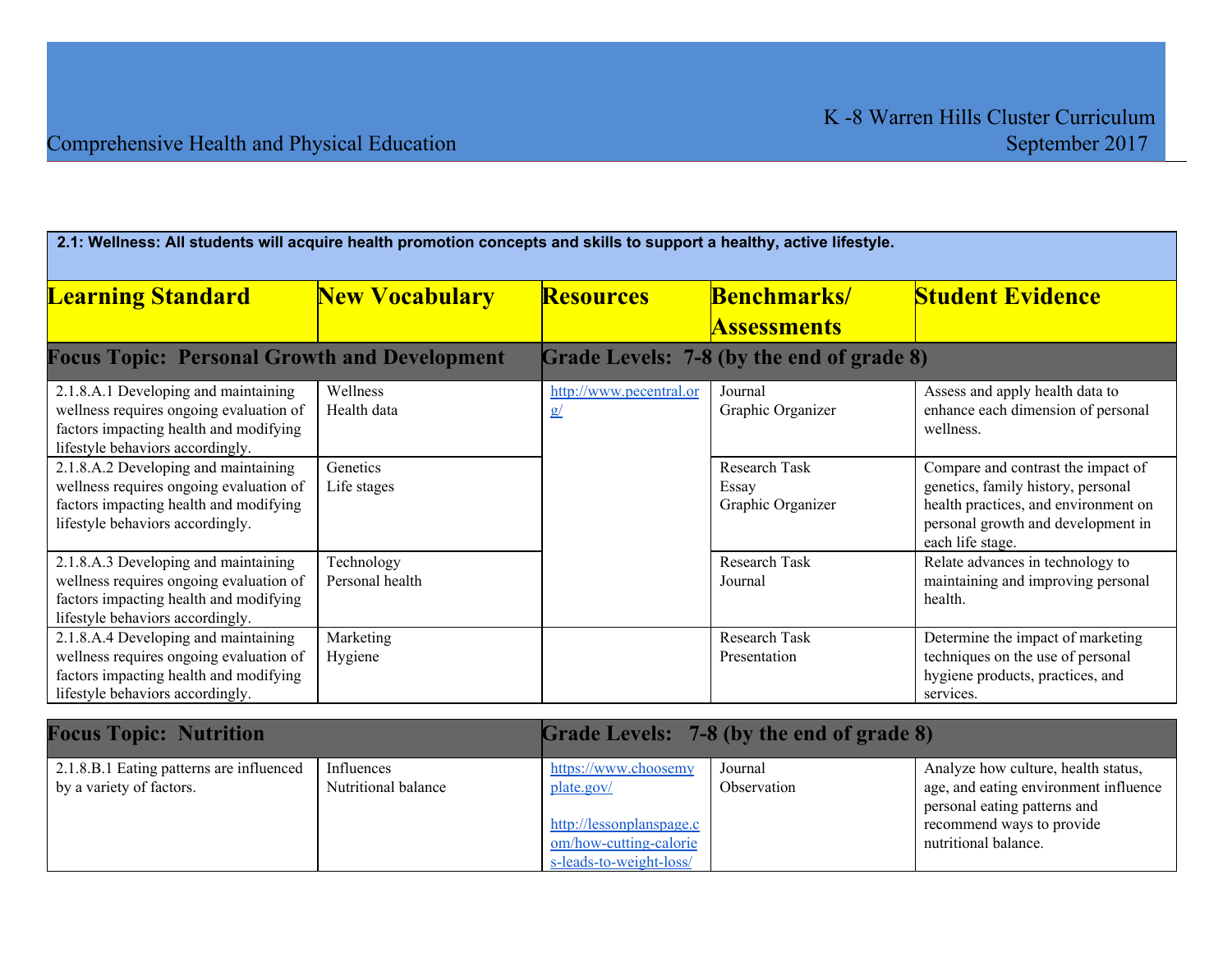| 2.1.8.B.2 Eating patterns are influenced<br>by a variety of factors. | Weight<br>Nutrition                                               | Journal<br>Presentation               | Identify and defend healthy ways for<br>adolescents to lose, gain, or maintain<br>weight.                                           |
|----------------------------------------------------------------------|-------------------------------------------------------------------|---------------------------------------|-------------------------------------------------------------------------------------------------------------------------------------|
| 2.1.8.B.3 Eating patterns are influenced<br>by a variety of factors. | Nutritional plan<br>Lifestyle<br>Special dietary needs<br>Culture | Journal<br><b>Charts</b><br>Summative | Design weekly nutritional plan for<br>families with different lifestyles,<br>resources, special needs, and cultural<br>backgrounds. |
| 2.1.8.B.4 Eating patterns are influenced<br>by a variety of factors. | Nutritional values<br>Products<br>Supplements                     | Research<br>Graphic Organizer         | Analyze the nutritional values of new<br>products and supplements.                                                                  |

| <b>Focus Topic: Diseases and Health Conditions</b>                                                         |                                                    |                                                                                                                | Grade Levels: 7-8 (by the end of grade 8) |                                                                                                                                                                                                                                                                                         |
|------------------------------------------------------------------------------------------------------------|----------------------------------------------------|----------------------------------------------------------------------------------------------------------------|-------------------------------------------|-----------------------------------------------------------------------------------------------------------------------------------------------------------------------------------------------------------------------------------------------------------------------------------------|
| 2.1.8.C.1 The prevention and control of<br>diseases and health conditions are<br>affected by many factors. | Sexually transmitted diseases<br>Testicular cancer | https://www.cdc.gov/<br>http://www.pecentral.or<br>g/lessonideas/ViewLess<br>on.asp?ID=133025#.W<br>kZzbfCnEdU | Research task<br>Presentation<br>Dialogue | Evaluate emerging methods to<br>diagnose and treat diseases and health<br>conditions that are common in young<br>adults in the United States and other<br>countries including hepatitis, sexually<br>transmitted infections, HIV/AIDS,<br>breast cancer, HPV, and testicular<br>cancer. |
| 2.1.8.C.2 The prevention and control of<br>diseases and health conditions are<br>affected by many factors. | Prevention<br>Disease<br>Health conditions         |                                                                                                                | Formative<br>Research task                | Analyze local, state, national, and<br>international public health efforts to<br>prevent, and control diseases and<br>health conditions.                                                                                                                                                |
| 2.1.8.C.3 The prevention and control of<br>diseases and health conditions are<br>affected by many factors. | Mental illnesses                                   |                                                                                                                |                                           | Analyze the impact of mental illness<br>(e.g., depression, impulse disorders<br>such as gambling or shopping, eating<br>disorders, and bipolar disorders) on<br>physical, social, and emotional<br>well-being.                                                                          |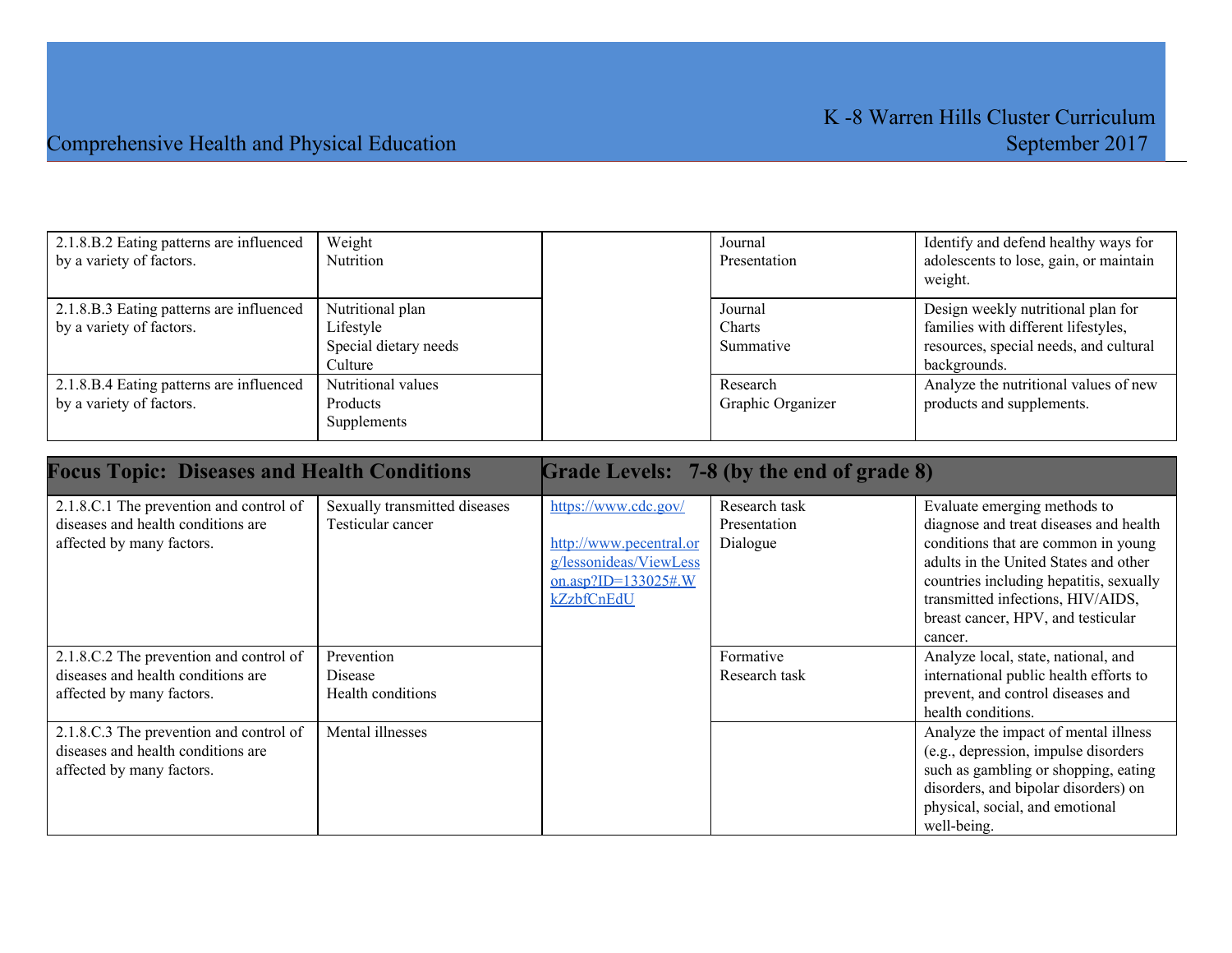| <b>Focus Topic: Safety</b>              |                        |                          | Grade Levels: 7-8 (by the end of grade 8) |                                          |
|-----------------------------------------|------------------------|--------------------------|-------------------------------------------|------------------------------------------|
| 2.1.8.D.1 Evaluating the potential for  | <b>Risk</b>            | http://www.nasbe.org/p   | Role Play                                 | Access the degree of risk in a variety   |
| injury prior to engaging in             | Intentional            | roject/center-for-safe-a | Essay                                     | of situations and identify strategies to |
| unhealthy/risky behaviors impacts       | Unintentional          | nd-healthy-schools/      |                                           | reduce intentional and unintentional     |
| choices.                                | Injury                 |                          |                                           | injuries to self and others.             |
| 2.1.8.D.2 Evaluating the potential for  | Public places          | http://www.healthworld   | Essay                                     | Describe effective personal protection   |
| injury prior to engaging in             | Personal protection    | education.org/shop/safe  | Graphic Organizers                        | strategies used in public places and     |
| unhealthy/risky behaviors impacts       |                        | ty-smart?gclid=CjwKC     | Journal                                   | what to do when one's safety is          |
| choices.                                |                        | AiA7JfSBRBrEiwA1D        |                                           | compromised.                             |
| 2.1.8.D.3 Evaluating the potential for  | Noncompliance          | <b>WSGzrrUCUA DgA7</b>   | <b>Research Task</b>                      | Analyze the causes and the               |
| injury prior to engaging in             | Traffic safety system  | Q9nJe-s8JkRdAgS4oA       |                                           | consequences of noncompliance with       |
| unhealthy/risky behaviors impacts       |                        | ksC-0h09qlxaRTNH99       |                                           | the traffic safety system.               |
| choices.                                |                        | 5nG8RoCbEMQAvD           |                                           |                                          |
| 2.1.8.D.4 Applying first-aid procedures | Victim                 | <b>BwE</b>               | Performance Task                          | Demonstrate first-aid procedures,        |
| can minimize injury and save lives.     | Situational assessment |                          | Rubric                                    | including victim and situation,          |
|                                         | First-aid              |                          | Summative                                 | assessment, Basic Life Support, and      |
|                                         | Injury                 |                          |                                           | the care of head trauma, bleeding and    |
|                                         |                        |                          |                                           | wounds, burns, fractures, shock, and     |
|                                         |                        |                          |                                           | poisoning.                               |

| <b>Focus Topic: Social and Emotional Health</b>                                                                                                                                                                                                            |                                                     |                                                                                     | Grade Levels: 7-8 (by the end of grade 8) |                                                                                                                                                   |
|------------------------------------------------------------------------------------------------------------------------------------------------------------------------------------------------------------------------------------------------------------|-----------------------------------------------------|-------------------------------------------------------------------------------------|-------------------------------------------|---------------------------------------------------------------------------------------------------------------------------------------------------|
| 2.1.8.E.1 Social and emotional<br>development impacts all components of<br>wellness.                                                                                                                                                                       | Personal assets<br>Resiliency<br>Protective factors | https://www.ted.com/t<br>alks/kelly mcgonigal<br>how to make stres<br>s your friend | Journal<br>Observation                    | Analyze how personal assets,<br>resiliency, and protective factors<br>support healthy social and emotional<br>health.                             |
| 2.1.8.E.2 Respect and acceptance for<br>individuals regardless of gender, sexual<br>orientation, disability, ethnicity,<br>socioeconomic background, religion,<br>and/or culture provide a foundation for<br>the prevention and resolution of<br>conflict. | Social health<br>Emotional health<br>Conflict       |                                                                                     | Essay<br>Graphic Organizer<br>Discussion  | Determine the effectiveness of<br>existing home, school, and community<br>efforts to address social and emotional<br>health and prevent conflict. |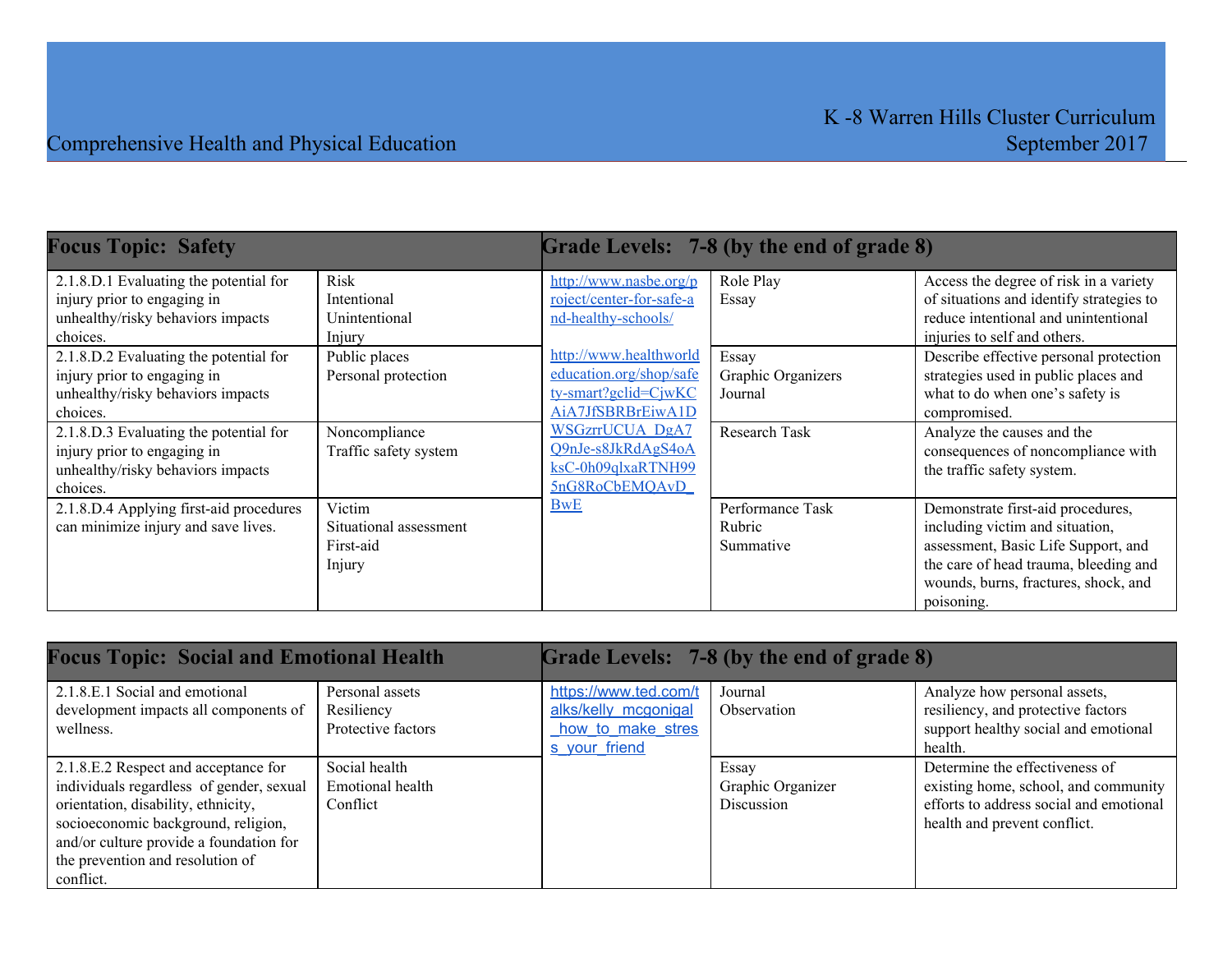# Comprehensive Health and Physical Education September 2017

| 2.1.8.E.3 Stress management skills<br>impact an individual's ability to cope<br>with different types of emotional<br>situations. | $C$ ope<br>Crisis                   | Essay<br>Graphic Organizer<br>Role Play | Explain how culture influences the<br>ways families and groups cope with<br>crisis and change.    |
|----------------------------------------------------------------------------------------------------------------------------------|-------------------------------------|-----------------------------------------|---------------------------------------------------------------------------------------------------|
| 2.1.8.E.4 Stress management skills<br>impact an individual's ability to cope<br>with different types of emotional                | Stress management<br>Stress-induced | <b>Stress</b><br>Research Task          | Compare and contrast stress<br>management strategies that are used to<br>address various types of |
| situations.                                                                                                                      |                                     |                                         | stress-induced situations.                                                                        |

|                                                                                                                                                                                                                                        | 2.2: Integrated Skills: All students will develop and use personal and interpersonal skills to support a healthy, active lifestyle. |                                                                                                                     |                                                         |                                                                                                                                                             |
|----------------------------------------------------------------------------------------------------------------------------------------------------------------------------------------------------------------------------------------|-------------------------------------------------------------------------------------------------------------------------------------|---------------------------------------------------------------------------------------------------------------------|---------------------------------------------------------|-------------------------------------------------------------------------------------------------------------------------------------------------------------|
| <b>Learning Standard</b>                                                                                                                                                                                                               | <b>New Vocabulary</b>                                                                                                               | <b>Resources</b>                                                                                                    | <b>Benchmarks/</b><br><b>Assessments</b>                | <b>Student Evidence</b>                                                                                                                                     |
| <b>Focus Topic: Interpersonal Communication</b>                                                                                                                                                                                        |                                                                                                                                     |                                                                                                                     | Grade Levels: 7-8 (by the end of grade 8)               |                                                                                                                                                             |
| 2.2.8.A.1 Effective interpersonal<br>communication encompasses respect<br>and acceptance for individuals<br>regardless of gender, sexual orientation,<br>disability, ethnicity, socioeconomic<br>background, religion, and/or culture. | Interpersonal communication                                                                                                         | http://lessonplanspage.c<br>om/physical-education-<br>health/<br>https://www2.mcrel.org<br>/lesson-plans/health/hea | Graphic Organizer<br>Essay<br>Observation<br>Discussion | Compare and contrast verbal and<br>nonverbal interpersonal<br>communication strategies in a variety<br>of settings and cultures in different<br>situations. |
| 2.2.8.A.1 Effective communication is<br>basis for strengthening interpersonal<br>interactions and relationships and<br>resolving conflicts.                                                                                            | Refusal<br>Negotiation<br>Assertiveness<br>Peer pressure                                                                            | lthpelessons.asp                                                                                                    | Role Play<br>Presentation<br>Journal<br>Dialogue        | Demonstrate the use of refusal,<br>negotiation, and assertiveness skills<br>when responding to peer pressure,<br>disagreements, or conflicts.               |

**Focus Topic: Decision-Making and Goal Setting Grade Levels: 7-8 (by the end of grade 8)**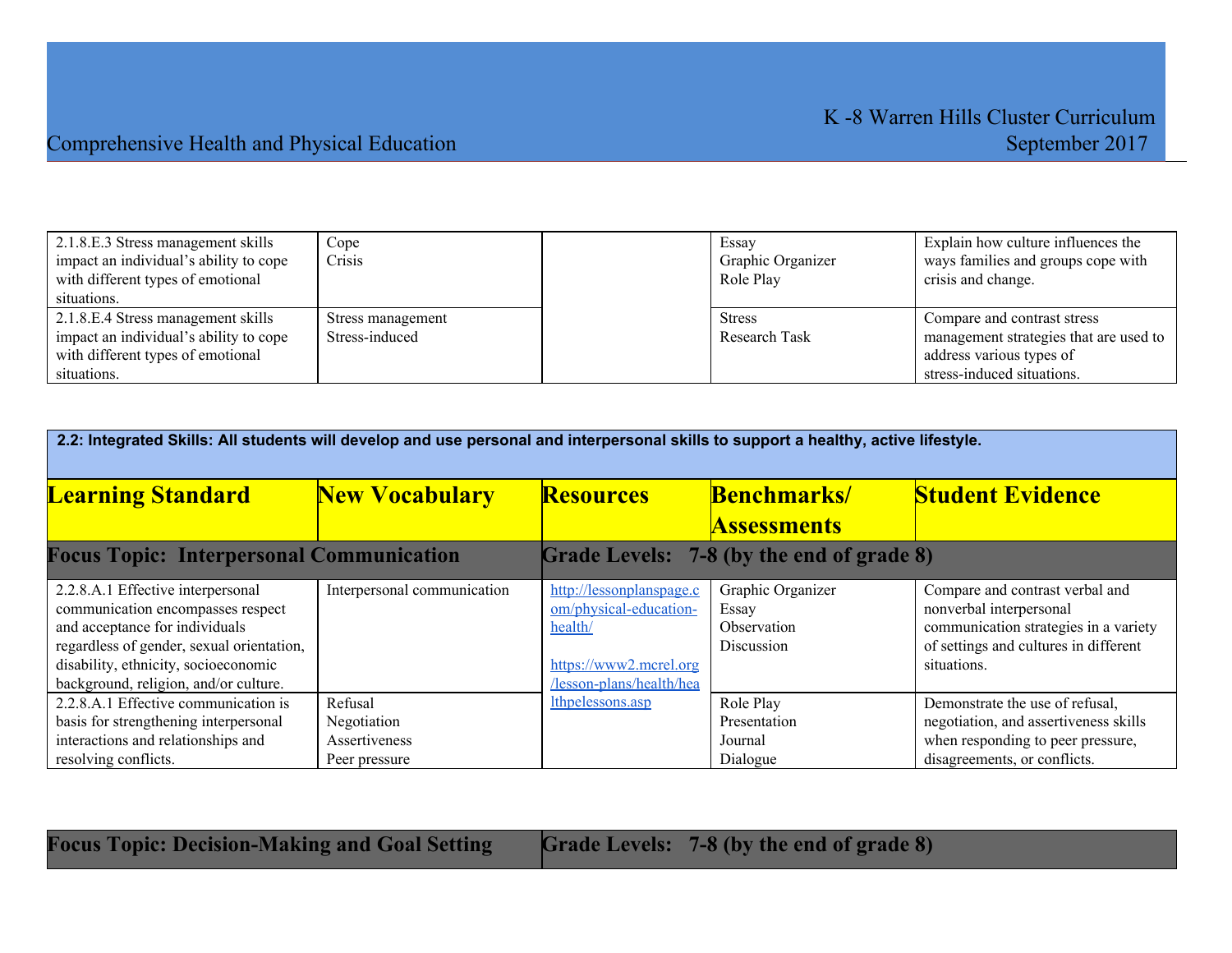| 2.2.8.B.1 Every health-related decision<br>has short- and long-term consequences<br>and affects the ability to reach healthy<br>goals. | Decision-making       | Discussion<br>Observation            |                    | Predict social situations that may<br>require the use of decision-making<br>skills.                                 |
|----------------------------------------------------------------------------------------------------------------------------------------|-----------------------|--------------------------------------|--------------------|---------------------------------------------------------------------------------------------------------------------|
| 2.2.8.B.2 Every health-related decision<br>has short- and long-term consequences<br>and affects the ability to reach healthy<br>goals. | Collaborative         | Discussion<br>Essay<br>Illustrations | Graphic Organizers | Justify when individual or<br>collaborative decision-making is<br>appropriate.                                      |
| 2.2.8.B.3 Every health-related decision<br>has short- and long-term consequences<br>and affects the ability to reach healthy<br>goals. | Personal health goals | Essay<br>Summative                   |                    | Analyze factors that support or hinder<br>the achievement of personal health<br>goals during different life stages. |

| <b>Focus Topic: Character Development</b>                                                                                                                                      |                                              |                                                     | Grade Levels: 7-8 (by the end of grade 8)                  |                                                                                                                                                            |
|--------------------------------------------------------------------------------------------------------------------------------------------------------------------------------|----------------------------------------------|-----------------------------------------------------|------------------------------------------------------------|------------------------------------------------------------------------------------------------------------------------------------------------------------|
| 2.2.8.C.1 Working together toward<br>common goals with individuals of<br>different abilities and from different<br>backgrounds develops and reinforces<br>core ethical values. | Character development<br>Core ethical values | https://www.youtube.<br>com/watch?v=8jE6j5<br>oCay4 | Performance Task<br>Teacher observation<br>Self-Assessment | Analyze strategies to enhance<br>character development in individual,<br>groups, and team activities.                                                      |
| 2.2.8.C.2 Working together toward<br>common goals with individuals of<br>different abilities and from different<br>backgrounds develops and reinforces<br>core ethical values. | <b>Cultures</b><br><b>Disabilities</b>       |                                                     | <b>Research Task</b><br>Journal                            | Analyze to what extent various<br>cultures have responded effectively to<br>individuals with disabilities.                                                 |
| 2.2.8.C.3 Rules, regulations, and<br>policies regarding behavior provide a<br>common framework that supports a<br>safe, welcoming environment.                                 | Adherence<br>Codes of conduct                |                                                     | Discussion<br>Teacher observation                          | Hypothesize reasons for personal and<br>group adherence, or lack of adherence,<br>to codes of conduct at home, locally,<br>and in the worldwide community. |

**Focus** Topic: Advocacy and Service **Grade** Levels: 7-8 (by the end of grade 8)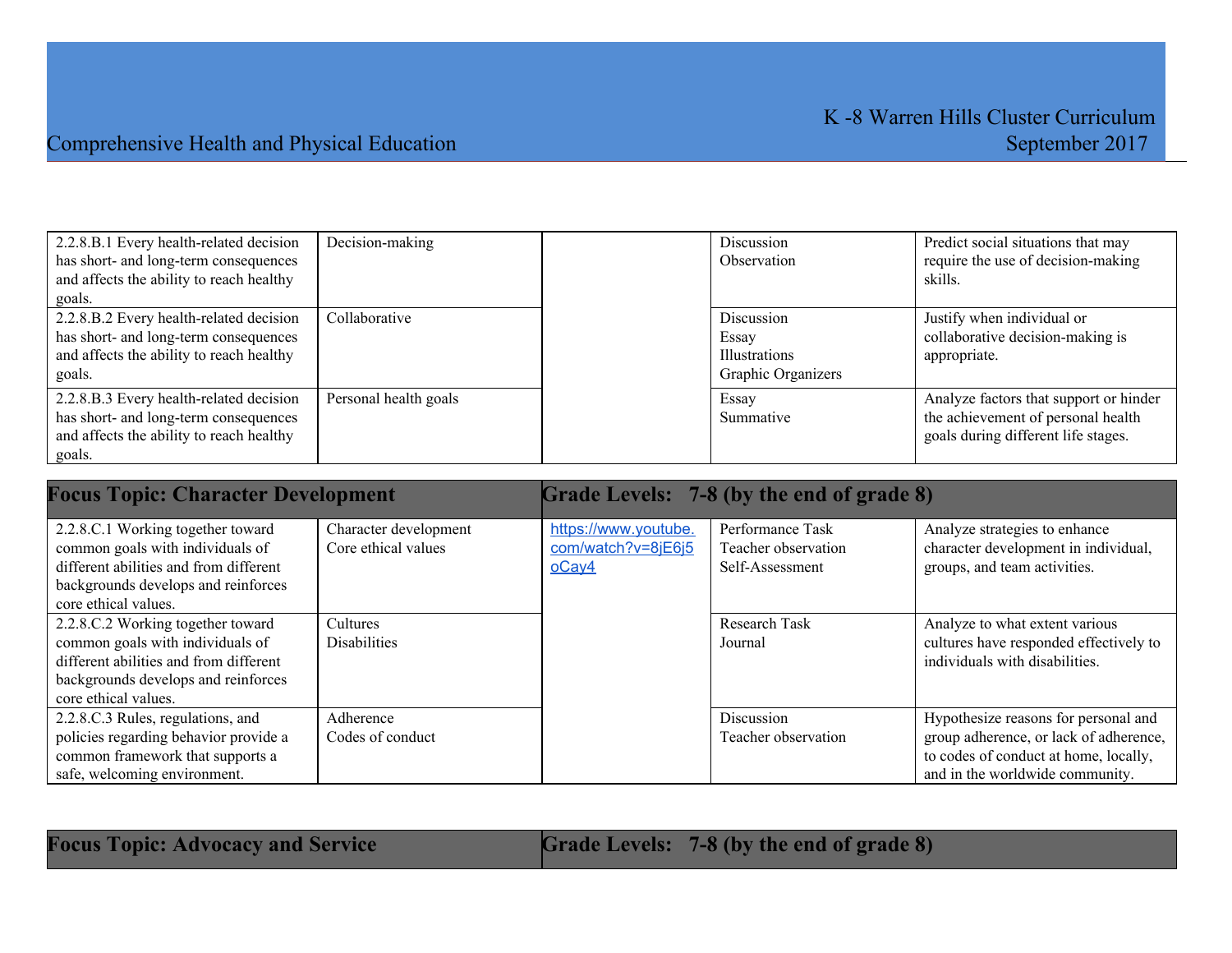| 2.2.8.D.1 Effective advocacy for a      | Advocacy       | http://lessonplanspage.c | Project       | Plan and implement volunteer            |
|-----------------------------------------|----------------|--------------------------|---------------|-----------------------------------------|
| health and social issue is based on     | Initiative     | om/physical-education-   | Journal       | activities to benefit a local, state,   |
| communicating accurate and reliable     | Volunteer      | health/                  | Rubric        | national, or world health initiative.   |
| research about the issue and developing |                |                          |               |                                         |
| and implementing strategies to motivate |                |                          |               |                                         |
| others to address the issue.            |                |                          |               |                                         |
| 2.2.8.D.2 Effective advocacy for a      | Awareness      |                          | Essay         | Defend a position on a health or social |
| health and social issue is based on     | Responsiveness |                          | Research Task | issue to activate community awareness   |
| communicating accurate and reliable     |                |                          |               | and responsiveness.                     |
| research about the issue and developing |                |                          |               |                                         |
| and implementing strategies to motivate |                |                          |               |                                         |
| others to address the issue.            |                |                          |               |                                         |

| <b>Focus Topic: Health Services and Information</b>                                                                                                                |                             |                                                                           | Grade Levels: 7-8 (by the end of grade 8)          |                                                                                                                 |
|--------------------------------------------------------------------------------------------------------------------------------------------------------------------|-----------------------------|---------------------------------------------------------------------------|----------------------------------------------------|-----------------------------------------------------------------------------------------------------------------|
| 2.2.8.E.1 Potential solutions to health<br>issues are dependent on health literacy<br>and available sources.                                                       | Health literacy<br>Validity | http://www.nasbe.org/p<br>roject/center-for-safe-a<br>nd-healthy-schools/ | <b>Research Task</b><br>Graphic Organizer<br>Essay | Evaluate various health products,<br>services, and resources from different<br>sources, including the internet. |
| 2.2.8.E.2 Communicating health needs<br>to trusted adults and professionals<br>assists in the prevention, early<br>detection, and treatment of health<br>problems. | Prevention<br>Detection     |                                                                           | Graphic Organizer<br>Essay                         | Compare and contrast situations that<br>require support from trusted adults or<br>health professionals.         |

| 2.3: Drugs and Medicines: All students will acquire knowledge about alcohol, tobacco, other drugs, and medicines and apply these concepts to<br>support a healthy, active lifestyle. |                       |                  |                                           |                         |
|--------------------------------------------------------------------------------------------------------------------------------------------------------------------------------------|-----------------------|------------------|-------------------------------------------|-------------------------|
| <b>Learning Standard</b>                                                                                                                                                             | <b>New Vocabulary</b> | <b>Resources</b> | <b>Benchmarks</b> /<br><b>Assessments</b> | <b>Student Evidence</b> |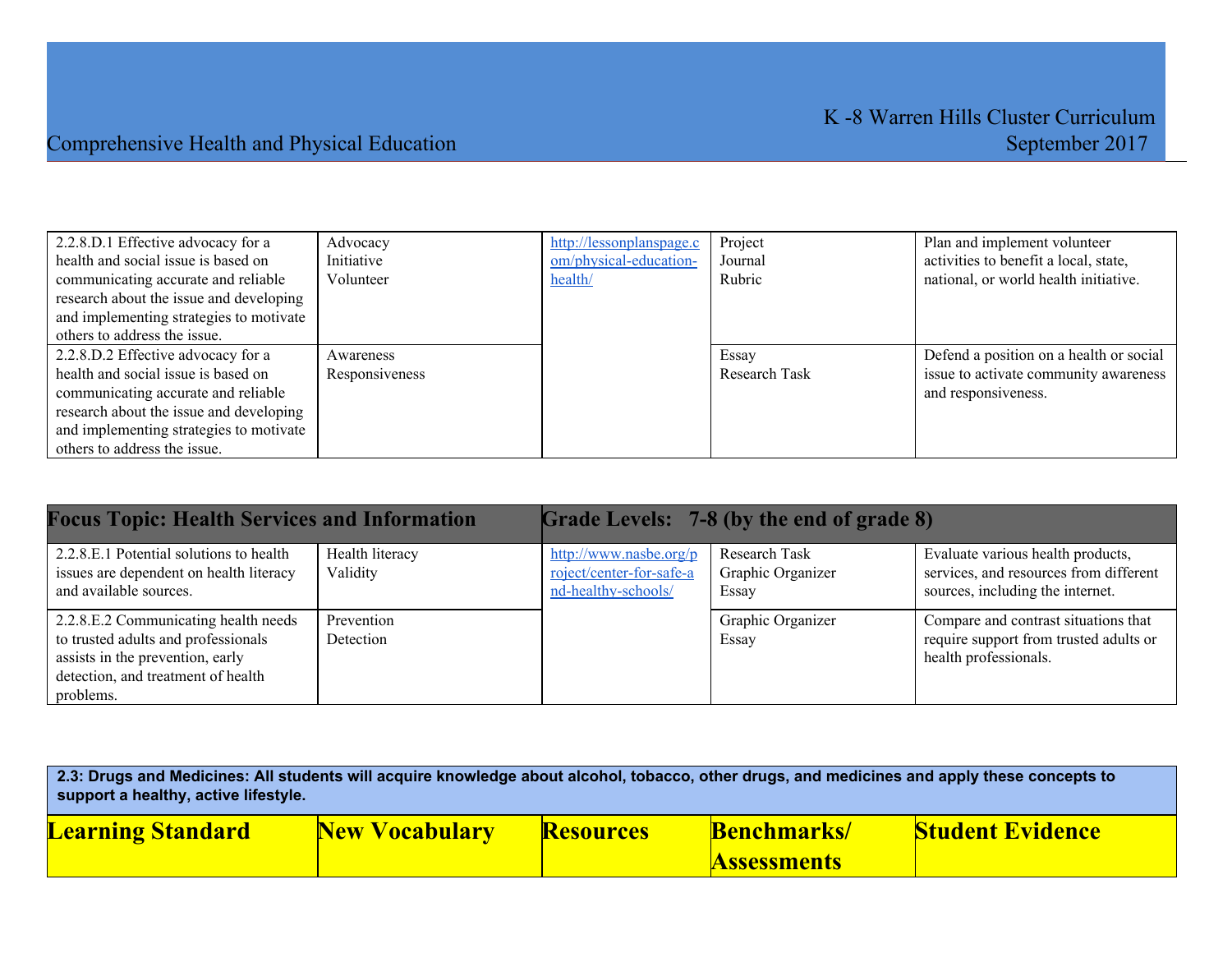| <b>Focus Topic: Medicines</b>            |                  |                          | Grade Levels: 7-8 (by the end of grade 8) |                                      |
|------------------------------------------|------------------|--------------------------|-------------------------------------------|--------------------------------------|
| 2.3.8.A.1 Medicines come in a variety    | Prescription     | http://www.pecentral.or  | Graphic Organizer                         | Explain why the therapeutic effects  |
| of forms (prescription medicines,        | Over-the-counter | g/lessonideas/ViewLess   | Journal                                   | and potential risks of commonly used |
| over-the-counter medicines, medicinal    | Medicinal        | on.asp?ID= $12466\#$ .Wk | Presentation                              | over-the-counter medicines,          |
| supplements), are used for numerous      | Supplements      | <b>Z0qfCnEdU</b>         |                                           | prescription drugs, and herbal and   |
| reasons, and should be taken as directed | Therapeutic      |                          |                                           | medicinal supplements vary in        |
| in order to be safe and effective.       |                  |                          |                                           | different individuals.               |
| 2.3.8.A.2 Medicines come in a variety    | Adolescent abuse |                          | Graphic Organizer                         | Compare and contrast adolescent and  |
| of forms (prescription medicines,        | Adult abuse      |                          | Journal                                   | adult abuse of prescription and      |
| over-the-counter medicines, medicinal    | Prescription     |                          | Essay                                     | over-the-counter medicines and the   |
| supplements), are used for numerous      | Over-the-counter |                          |                                           | consequences of such abuse.          |
| reasons, and should be taken as directed |                  |                          |                                           |                                      |
| in order to be safe and effective.       |                  |                          |                                           |                                      |

| <b>Focus Topic: Alcohol, Tobacco, and Other Drugs</b>                                                                                                    |                                            |                                                                          | Grade Levels: 7-8 (by the end of grade 8)   |                                                                                                              |
|----------------------------------------------------------------------------------------------------------------------------------------------------------|--------------------------------------------|--------------------------------------------------------------------------|---------------------------------------------|--------------------------------------------------------------------------------------------------------------|
| 2.3.8.B.1 There is a strong relationship<br>between individuals who abuse drugs<br>and increased intentional and<br>unintentional health-risk behaviors. | Physical effects<br>Behavioral effects     | http://www.pecentral.or<br>g/lessonideas/ViewLess<br>on.asp?ID=9614#.WkZ | Graphic Organizer<br>Journal<br>Essay       | Compare and contrast the physical and<br>behavioral effects of commonly<br>abused substances by adolescents. |
| 2.3.8.B.2 There is a strong relationship<br>between individuals who abuse drugs<br>and increased intentional and<br>unintentional health-risk behaviors. | Legal consequence<br>Financial consequence | 12fCnEdU                                                                 | Journal<br>Discussion<br>Research Task      | Predict the legal and financial<br>consequences of the use, sale, and<br>possession of illegal substances.   |
| 2.3.8.B.3 There is a strong relationship<br>between individuals who abuse drugs<br>and increased intentional and<br>unintentional health-risk behaviors. | Tobacco                                    |                                                                          | Graphic Organizer<br>Research Task<br>Essay | Analyze the effects of all types of<br>tobacco use on the aging process.                                     |
| 2.3.8.B.4 There is a strong relationship<br>between individuals who abuse drugs                                                                          | Smoking                                    |                                                                          | Graphic Organizer<br>Journal<br>Essay       | Compare and contrast smoking laws in<br>New Jersey with other states and<br>countries.                       |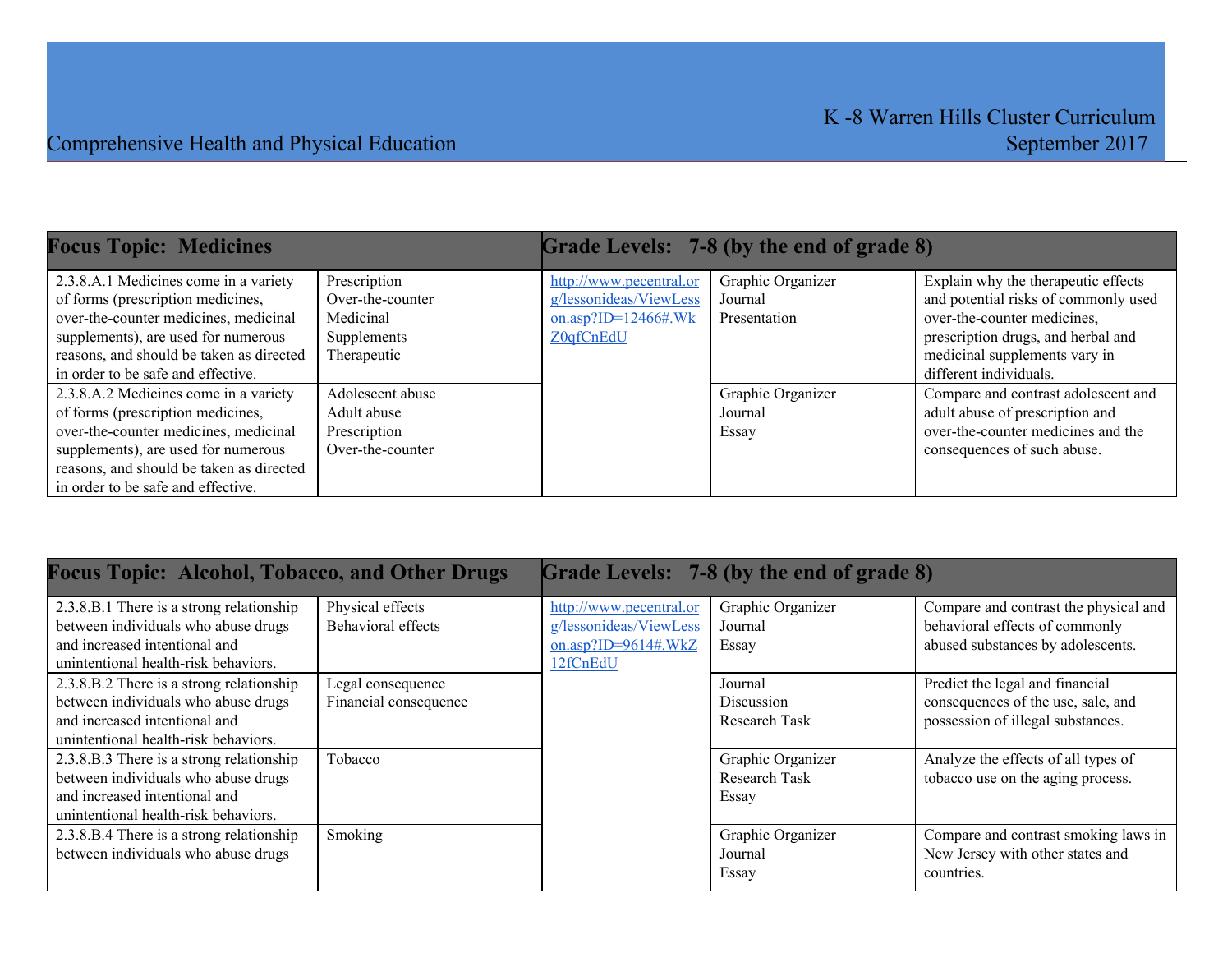| and increased intentional and            |                |                      |                                         |
|------------------------------------------|----------------|----------------------|-----------------------------------------|
| unintentional health-risk behaviors.     |                |                      |                                         |
| 2.3.8.B.5 There is a strong relationship | Brain impact   | Presentation         | Explain the impact of alcohol and       |
| between individuals who abuse drugs      | Coordination   | Research Task        | other drugs on those areas of the brain |
| and increased intentional and            |                | Essay                | that control vision, sleep,             |
| unintentional health-risk behaviors.     |                |                      | coordination, and reaction time and     |
|                                          |                |                      | the related impairment of behavior,     |
|                                          |                |                      | judgment, and memory.                   |
| 2.3.8.B.6 There is a strong relationship | Sexual assault | Discussion           | Relate the use of alcohol and other     |
| between individuals who abuse drugs      | <b>STI</b>     | Presentation         | drugs to decision-making and risk for   |
| and increased intentional and            |                | Journal/Essay        | sexual assault, pregnancy, and STI's.   |
| unintentional health-risk behaviors.     |                |                      |                                         |
| 2.3.8.B.7 There is a strong relationship | Inhalant       | Graphic Organizer    | Explain the impact of inhalant use and  |
| between individuals who abuse drugs      | Wellness       | Presentation         | abuse on social, emotional, mental,     |
| and increased intentional and            |                | Essay                | and physical wellness.                  |
| unintentional health-risk behaviors.     |                |                      |                                         |
| 2.3.8.B.8 There is a strong relationship | Injected drugs | <b>Research Task</b> | Analyze health risks associated with    |
| between individuals who abuse drugs      |                | Essay                | injected drug use.                      |
| and increased intentional and            |                |                      |                                         |
| unintentional health-risk behaviors.     |                |                      |                                         |

| <b>Focus Topic: Dependency/Addiction and</b>                                                                                    |                                              | Grade Levels: 7-8 (by the end of grade 8) |                                             |                                                                                                                                                                                                                        |
|---------------------------------------------------------------------------------------------------------------------------------|----------------------------------------------|-------------------------------------------|---------------------------------------------|------------------------------------------------------------------------------------------------------------------------------------------------------------------------------------------------------------------------|
| Treatment                                                                                                                       |                                              |                                           |                                             |                                                                                                                                                                                                                        |
| 2.3.8.C.1 Substance abuse is caused by<br>a variety of factors.                                                                 | Substance abuse<br><b>Addiction theories</b> |                                           | Research task<br>Essay<br>Graphic Organizer | Compare and contrast theories about<br>dependency/addiction (such as genetic<br>predisposition, gender-related<br>predisposition, and multiple risks) and<br>provide recommendations that support<br>a drug free life. |
| 2.3.8.C.2 The ability to interrupt a drug<br>dependency/addiction typically requires<br>outside intervention, a strong personal | Drug dependency<br>Addiction<br>Intervention |                                           | Presentation<br>Essay                       | Summarize intervention strategies that<br>assist family and friends to cope with<br>the impact of substance abuse.                                                                                                     |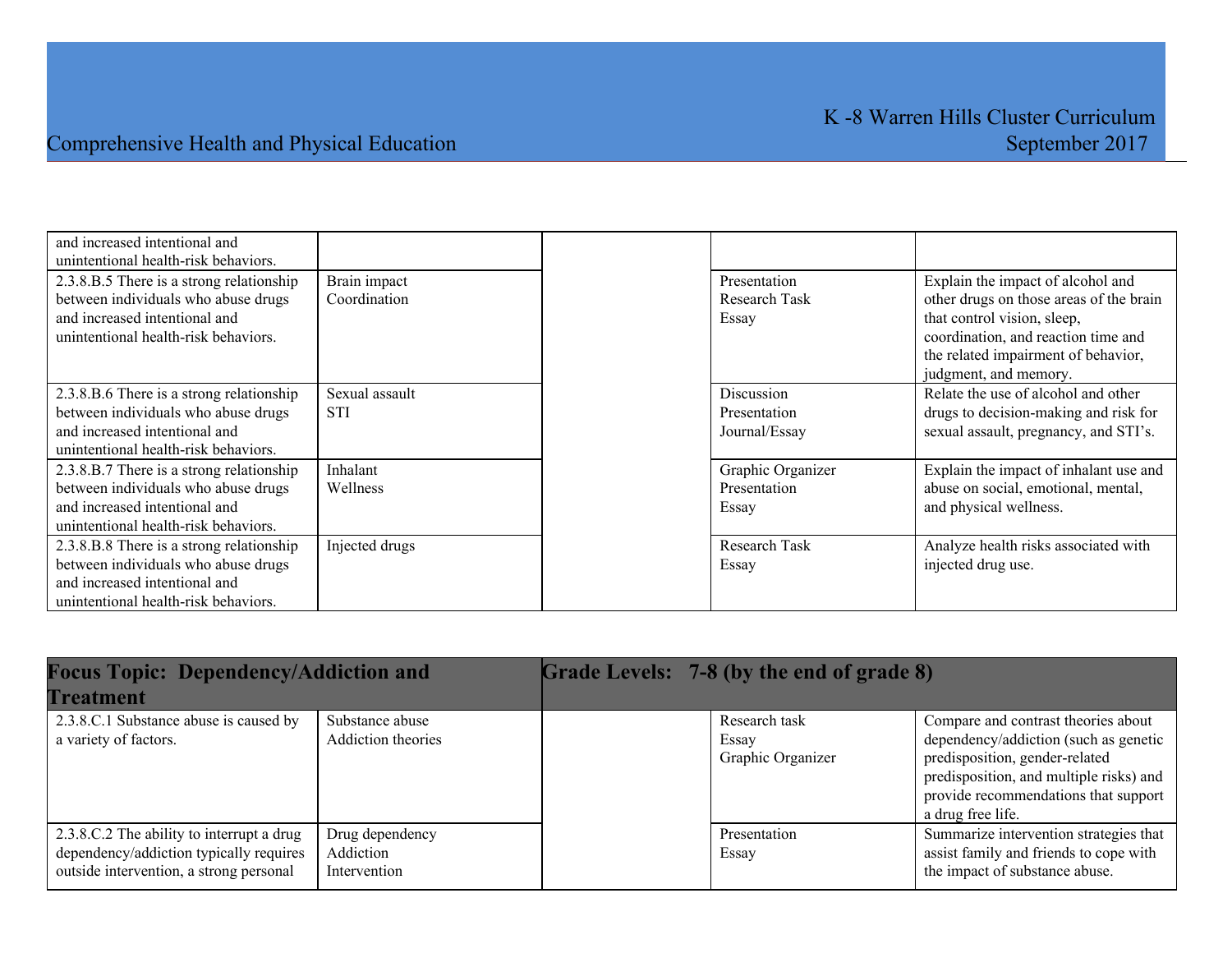| commitment.<br>suppor<br>treatment.<br>and the |  |  |
|------------------------------------------------|--|--|
| . and others<br>of family<br>triends.          |  |  |

| 2.4: Human Relationships and Sexuality: All students will acquire knowledge about physical, emotional, and social aspects of human relationships<br>and sexuality and apply these concepts to support a healthy, active lifestyle. |                                       |                                                               |                                           |                                                                                                            |
|------------------------------------------------------------------------------------------------------------------------------------------------------------------------------------------------------------------------------------|---------------------------------------|---------------------------------------------------------------|-------------------------------------------|------------------------------------------------------------------------------------------------------------|
| <b>Learning Standard</b>                                                                                                                                                                                                           | <b>New Vocabulary</b>                 | <b>Resources</b>                                              | Benchmarks/                               | <b>Student Evidence</b>                                                                                    |
|                                                                                                                                                                                                                                    |                                       |                                                               | <b>Assessments</b>                        |                                                                                                            |
| <b>Focus Topic: Relationships</b>                                                                                                                                                                                                  |                                       |                                                               | Grade Levels: 7-8 (by the end of grade 8) |                                                                                                            |
| 2.4.8.A.1 The values acquired from<br>family, culture, personal experiences,<br>and friends impact all types of<br>relationships.                                                                                                  | Famly unit                            | http://lessonplanspage.c<br>om/physical-education-<br>health/ | Discussion<br>Journal                     | Predict how changes within a family<br>can impact family members.                                          |
| 2.4.8.A.2 The values acquired from<br>family, culture, personal experiences,<br>and friends impact all types of<br>relationships.                                                                                                  | Character development                 |                                                               | <b>Research Task</b><br>Essay             | Explain how the family unit impacts<br>character development.                                              |
| 2.4.8.A.3 The values acquired from<br>family, culture, personal experiences,<br>and friends impact all types of<br>relationships.                                                                                                  | Intervene                             |                                                               | <b>Research Task</b><br>Essay             | Explain when the services of<br>professionals are needed to intervene<br>in relationships.                 |
| 2.4.8.A.4 The values acquired from<br>family, culture, personal experiences,<br>and friends impact all types of<br>relationships.                                                                                                  | Commitment<br>Affection<br>Attraction |                                                               | Graphic Organizer<br>Essay<br>Journal     | Differentiate between affection, love,<br>commitment, and sexual attraction.                               |
| 2.4.8.A.5 The values acquired from<br>family, culture, personal experiences,<br>and friends impact all types of<br>relationships.                                                                                                  | Unhealthy relationship                |                                                               | Discussion<br>Journal                     | Determine when a relationship is<br>unhealthy and explain effective<br>strategies to end the relationship. |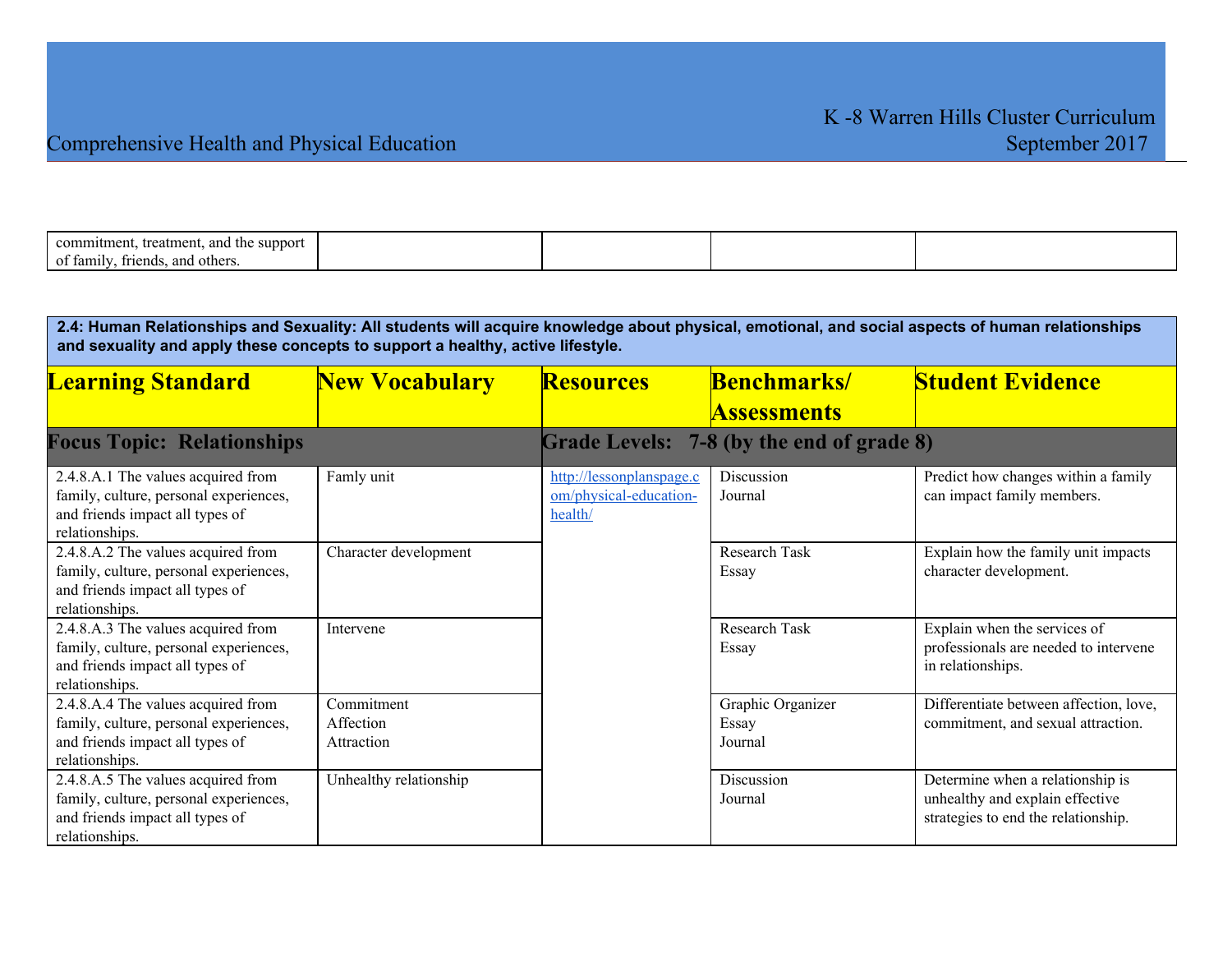# Comprehensive Health and Physical Education September 2017

| 2.4.8.A.6 The values acquired from<br>family, culture, personal experiences,<br>and friends impact all types of<br>relationships.                    | Dating criteria                                                |                                                                                                  | Graphic organizer<br>Essay<br>Journal<br>Presentation | Develop acceptable criteria for safe<br>dating situations, such as dating in<br>groups, setting limits, or only dating<br>someone of the same age.                |
|------------------------------------------------------------------------------------------------------------------------------------------------------|----------------------------------------------------------------|--------------------------------------------------------------------------------------------------|-------------------------------------------------------|-------------------------------------------------------------------------------------------------------------------------------------------------------------------|
| <b>Focus Topic: Sexuality</b>                                                                                                                        |                                                                |                                                                                                  | Grade Levels: 7-8 (by the end of grade 8)             |                                                                                                                                                                   |
| 2.4.8.B.1 Personal lifestyle habits and<br>genetics influence sexual development<br>as well as overall growth patterns.                              | Puberty<br>Genetics<br><b>Hormones</b><br>Heredity             | http://www.pecentral.or<br>g/lessonideas/ViewLess<br>on.asp?ID= $12642#$ .Wk<br><b>Z0XvCnEdU</b> | Discussion<br>Journal<br>Research task                | Analyze the influence of hormones,<br>nutrition, the environment, and<br>heredity on the physical, social, and<br>emotional changes that occur during<br>puberty. |
| 2.4.8.B.2 Responsible actions regarding<br>sexual behavior impact the health of<br>oneself and others.                                               | Abstinence<br>Sexually active                                  | http://www.pecentral.or<br>g/lessonideas/ViewLess<br>on.asp?ID= $11091\#$ .Wk<br>Z1HvCnEdU       | <b>Research Task</b><br>Journal                       | Determine the benefits of sexual<br>abstinence and develop strategies to<br>resist pressures to become sexually<br>active.                                        |
| 2.4.8.B.3 Responsible actions regarding<br>sexual behavior impact the health of<br>oneself and others.                                               | Contraception                                                  |                                                                                                  | Presentation<br>Graphic Organizer<br>Essay            | Compare and contrast methods of<br>contraception use by adolescents and<br>factors that may influence their use.                                                  |
| 2.4.8.B.4 Responsible actions regarding<br>sexual behavior impact the health of<br>oneself and others.                                               | <b>HIV/AIDS</b><br><b>STI</b>                                  |                                                                                                  | <b>Research Task</b>                                  | Relate certain behaviors to placing one<br>at greater risk for HIV/AIDS, STIs,<br>and unintended pregnancy.                                                       |
| 2.4.8.B.5 Discussion of topics regarding<br>sexuality requires safe, supportive<br>environment where sensitivity and<br>respect is shown toward all. | Gender identity<br>Sexual orientation<br>Cultural stereotyping |                                                                                                  | Discussion<br>Journal                                 | Discuss topics regarding gender<br>identity, sexual orientation, and<br>cultural stereotyping.                                                                    |
| Early detection strategies assist in<br>prevention and treatment of illness or<br>disease.                                                           | Prevention<br><b>HPV</b><br>Self-examination                   |                                                                                                  | Presentation<br>Journal<br>Essay                      | Explain the importance of practicing<br>routine health care procedures such as<br>breast self-examination, testicular<br>examinations, and HPV vaccine.           |

**Focus Topic: Pregnancy and Parenting Grade Levels: 7-8 (by the end of grade 8)**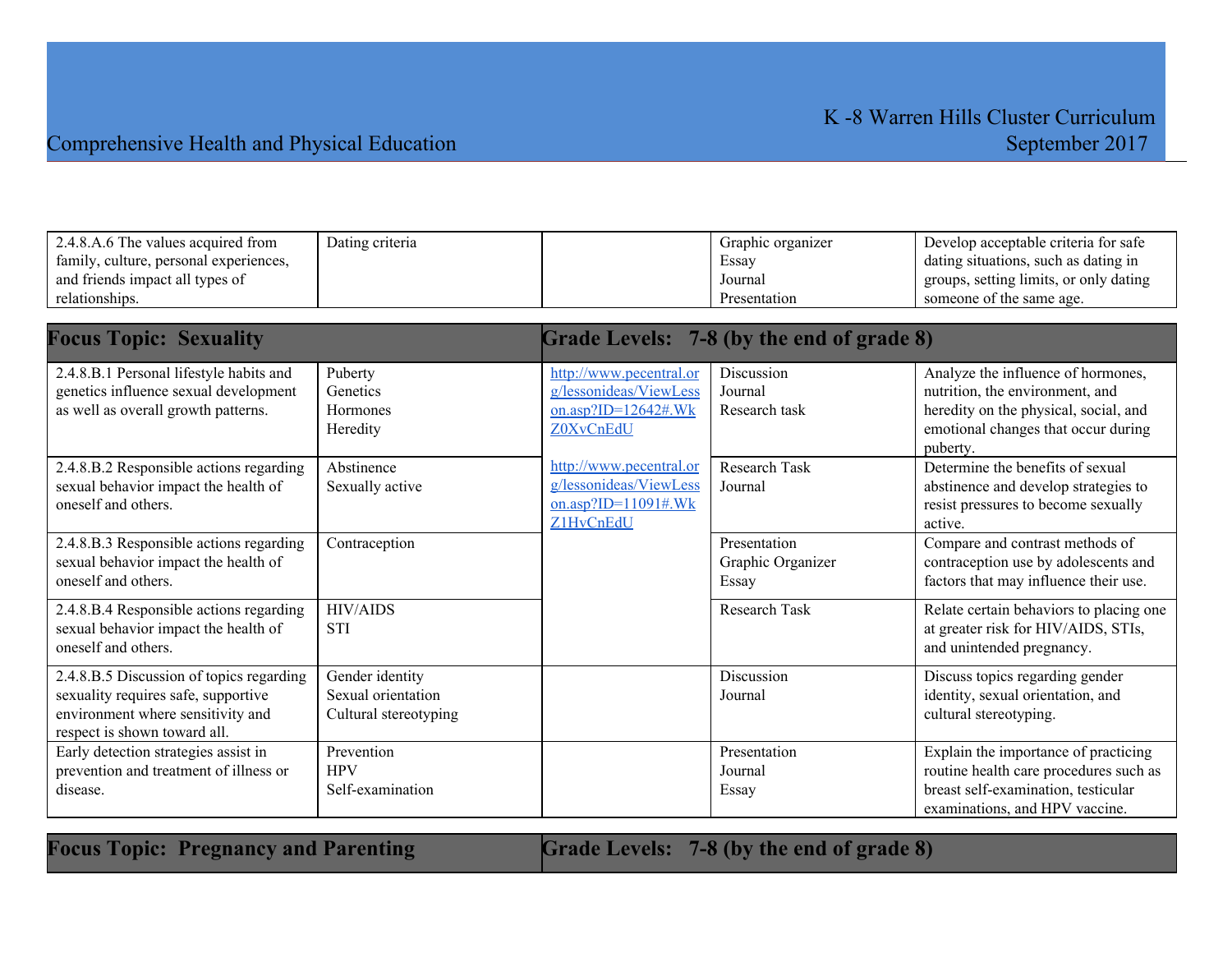| 2.4.8.C.1 Pregnancy, childbirth, and<br>parenthood are significant events that<br>cause numerous changes in one's life<br>and the lives of others. | Pregnancy                                  | http://lessonplanspage.c<br>om/physical-education-<br>health/ | Presentation<br>Journal<br>Essay          | Summarize the signs and symptoms of<br>pregnancy and the methods available<br>to confirm pregnancy.                                                                                                |
|----------------------------------------------------------------------------------------------------------------------------------------------------|--------------------------------------------|---------------------------------------------------------------|-------------------------------------------|----------------------------------------------------------------------------------------------------------------------------------------------------------------------------------------------------|
| 2.4.8.C.2 Pregnancy, childbirth, and<br>parenthood are significant events that<br>cause numerous changes in one's life<br>and the lives of others. | Stages of pregnancy<br>Labor<br>Childbirth |                                                               | Graphic Organizer<br><b>Research Task</b> | Distinguish physical, social, and<br>emotional changes that occur during<br>each stage of pregnancy, including the<br>stages of labor and childbirth and the<br>adjustment period following birth. |
| 2.4.8.C.3 Pregnancy, childbirth, and<br>parenthood are significant events that<br>cause numerous changes in one's life<br>and the lives of others. | Parenting                                  |                                                               | Research Task<br>Discussion               | Determine effective strategies and<br>resources to assist with parenting.                                                                                                                          |
| 2.4.8.C.4 Pregnancy, childbirth, and<br>parenthood are significant events that<br>cause numerous changes in one's life<br>and the lives of others. | Teen pregnancy                             |                                                               | <b>Research Task</b><br>Discussion        | Predict short- and long-term impacts<br>of teen pregnancy.                                                                                                                                         |
| 2.4.8.C.5 Pregnancy, childbirth, and<br>parenthood are significant events that<br>cause numerous changes in one's life<br>and the lives of others. | Prenatal care                              |                                                               | Presentation<br>Discussion<br>Essay       | Correlate prenatal care with the<br>prevention of complications that may<br>occur during pregnancy and childbirth.                                                                                 |

| 2.5: Motor Skill Development: All students will utilize safe, efficient, and effective movement to develop and maintain a healthy, active lifestyle. |                       |                        |                                           |                                                                          |
|------------------------------------------------------------------------------------------------------------------------------------------------------|-----------------------|------------------------|-------------------------------------------|--------------------------------------------------------------------------|
| <b>Learning Standard</b>                                                                                                                             | <b>New Vocabulary</b> | <b>Resources</b>       | <b>Benchmarks</b> /                       | <b>Student Evidence</b>                                                  |
|                                                                                                                                                      |                       |                        | <b>Assessments</b>                        |                                                                          |
| <b>Focus Topic: Movement Skills and Concepts</b>                                                                                                     |                       |                        | Grade Levels: 7-8 (by the end of grade 8) |                                                                          |
| 2.5.8.A.1 Movement skill performance                                                                                                                 | Isolated settings     | http://www.topendsport | Performance Task                          | Explain and demonstrate the transition                                   |
| is primarily impacted by the quality of                                                                                                              | Applied settings      | s.com/testing/tests/   | <b>Teacher Observation</b>                | of movement skills from isolated<br>settings (i.e., skill practice) into |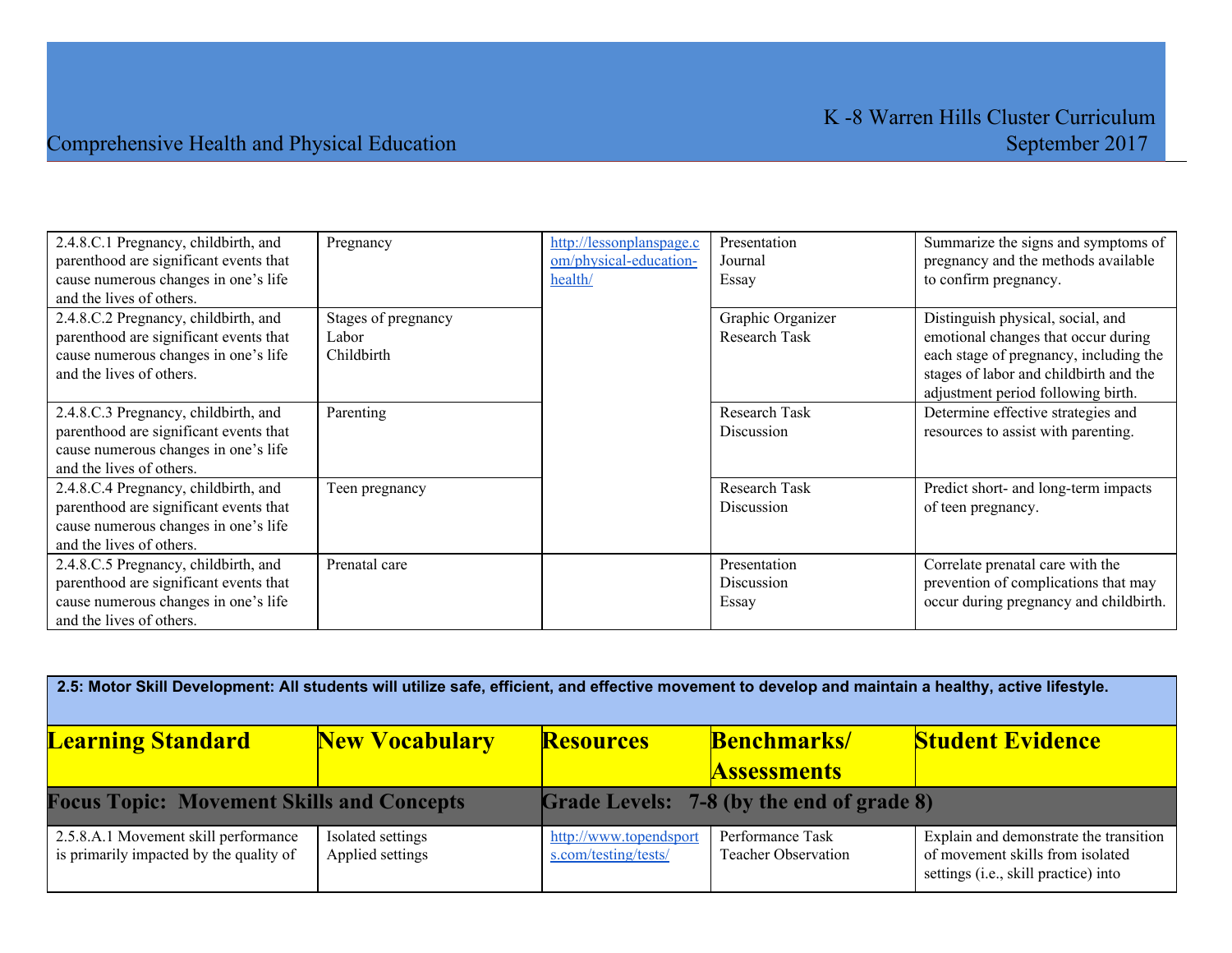| instruction, practice, assessment,      |                    |                            | applied settings (i.e., games, sports,   |
|-----------------------------------------|--------------------|----------------------------|------------------------------------------|
| feedback, and effort.                   |                    |                            | dance, and recreational activities).     |
| 2.5.8.A.2 Movement skill performance    | Force              | Performance Task           | Apply the concepts of force and          |
| is primarily impacted by the quality of | Motion             | <b>Teacher Observation</b> | motion (weight transfer, power, speed,   |
| instruction, practice, assessment,      | Impact performance |                            | agility, range of motion) to impact      |
| feedback, and effort.                   |                    |                            | performance.                             |
| 2.5.8.A.3 Movement skill performance    | Planned movement   | Performance Task           | Create, explain, and demonstrate, as a   |
| is primarily impacted by the quality of | Sequence           | Teacher Observation        | small group, a planned movement          |
| instruction, practice, assessment,      |                    | Summative                  | sequence that includes changes in        |
| feedback, and effort.                   |                    | Rubric                     | rhythm, tempo, and musical style         |
|                                         |                    |                            | (creative, cultural, social, and fitness |
|                                         |                    |                            | dance).                                  |
| 2.5.8.A.4 Movement skill performance    | Movement skills    | Performance Task           | Detect, analyze, and correct errors and  |
| is primarily impacted by the quality of |                    | Teacher Observation        | apply to refine movement skills.         |
| instruction, practice, assessment,      |                    |                            |                                          |
| feedback, and effort.                   |                    |                            |                                          |

| <b>Focus Topic: Strategy</b>                                                                                                                                                                                                       |                                   | Grade Levels: 7-8 (by the end of grade 8)                          |                                                                                                                  |
|------------------------------------------------------------------------------------------------------------------------------------------------------------------------------------------------------------------------------------|-----------------------------------|--------------------------------------------------------------------|------------------------------------------------------------------------------------------------------------------|
| 2.5.8.B.1 Individual and team execution<br>in games, sports, and other activity<br>situations is based on the interaction of<br>tactical use of strategies, positive<br>mental attitudes, competent skill levels,<br>and teamwork. | Offense<br>Defense<br>Cooperative | Performance Task<br>Rubric Summative<br><b>Teacher Observation</b> | Compare and contrast the use of<br>offensive, defensive, and cooperative<br>strategies in a variety of settings. |
| 2.5.8.B.2 Individual and team execution<br>in games, sports, and other activity<br>situations is based on the interaction of<br>tactical use of strategies, positive<br>mental attitudes, competent skill levels,<br>and teamwork. | Performance                       | Performance Task<br><b>Teacher Observation</b>                     | Assess the effectiveness of specific<br>mental strategies applied to improve<br>performance.                     |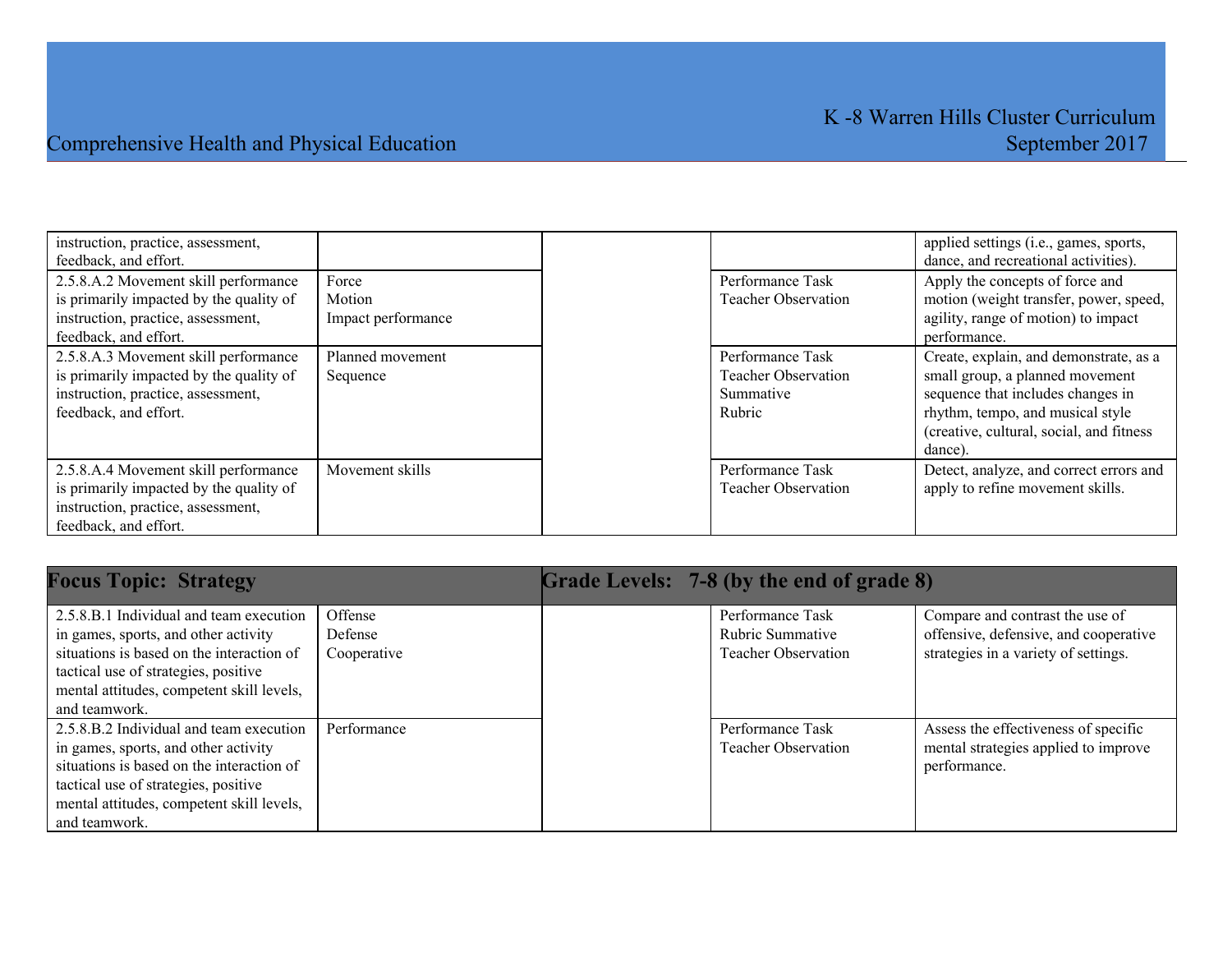| 2.5.8.B.3 Individual and team execution   | Improvement | Performance Task           | Analyze individual and team           |
|-------------------------------------------|-------------|----------------------------|---------------------------------------|
| in games, sports, and other activity      |             | <b>Teacher Observation</b> | effectiveness in achieving a goal and |
| situations is based on the interaction of |             | Rubric                     | make recommendations for              |
| tactical use of strategies, positive      |             |                            | improvement.                          |
| mental attitudes, competent skill levels, |             |                            |                                       |
| and teamwork.                             |             |                            |                                       |

| <b>Focus Topic: Sportsmanship, Rules, and Safety</b>                                                                                                                                                                         |                                                                  | Grade Levels: 7-8 (by the end of grade 8)                   |                                                                                                                                                                   |
|------------------------------------------------------------------------------------------------------------------------------------------------------------------------------------------------------------------------------|------------------------------------------------------------------|-------------------------------------------------------------|-------------------------------------------------------------------------------------------------------------------------------------------------------------------|
| 2.5.8.C.1 Self-initiated behaviors that<br>promote personal and group success<br>include safety practices, adherence to<br>rules, etiquette, cooperation, teamwork,<br>ethical behavior, and positive social<br>interaction. | Sportsmanship<br>Self-initiated<br>Etiquette<br>Ethical behavior | Performance Task<br><b>Teacher Observation</b>              | Assess player behavior for evidence of<br>sportsmanship in individual,<br>small-group, and team activities.                                                       |
| 2.5.8.C.2 Self-initiated behaviors that<br>promote personal and group success<br>include safety practices, adherence to<br>rules, etiquette, cooperation, teamwork,<br>ethical behavior, and positive social<br>interaction. | Cooperation<br>Teamwork                                          | Performance Task<br>Teacher Observation<br>Summative        | Summarize types of equipment,<br>products, procedures, and rules that<br>contribute to the safety of specific<br>individual, small-group, and team<br>activities. |
| 2.5.8.C.3 Movement activities provide a<br>timeless opportunity to connect with<br>people around the world.                                                                                                                  | Timeless opportunity<br>Movement activities<br>World cultures    | Performance Task<br><b>Teacher Observation</b><br>Summative | Analyze the impact of different world<br>cultures on present-day games, sports,<br>and dance.                                                                     |

| 2.6: Fitness: All students will apply health-related and skill-related fitness concepts and skills to develop and maintain a healthy, active lifestyle. |                       |                  |                                                  |                         |
|---------------------------------------------------------------------------------------------------------------------------------------------------------|-----------------------|------------------|--------------------------------------------------|-------------------------|
| <b>Learning Standard</b>                                                                                                                                | <b>New Vocabulary</b> | <b>Resources</b> | <b>Benchmarks</b> /<br><b>Assessments</b>        | <b>Student Evidence</b> |
| <b>Focus Topic: Fitness and Physical Activity</b>                                                                                                       |                       |                  | <b>Grade Levels: 7-8 (by the end of grade 8)</b> |                         |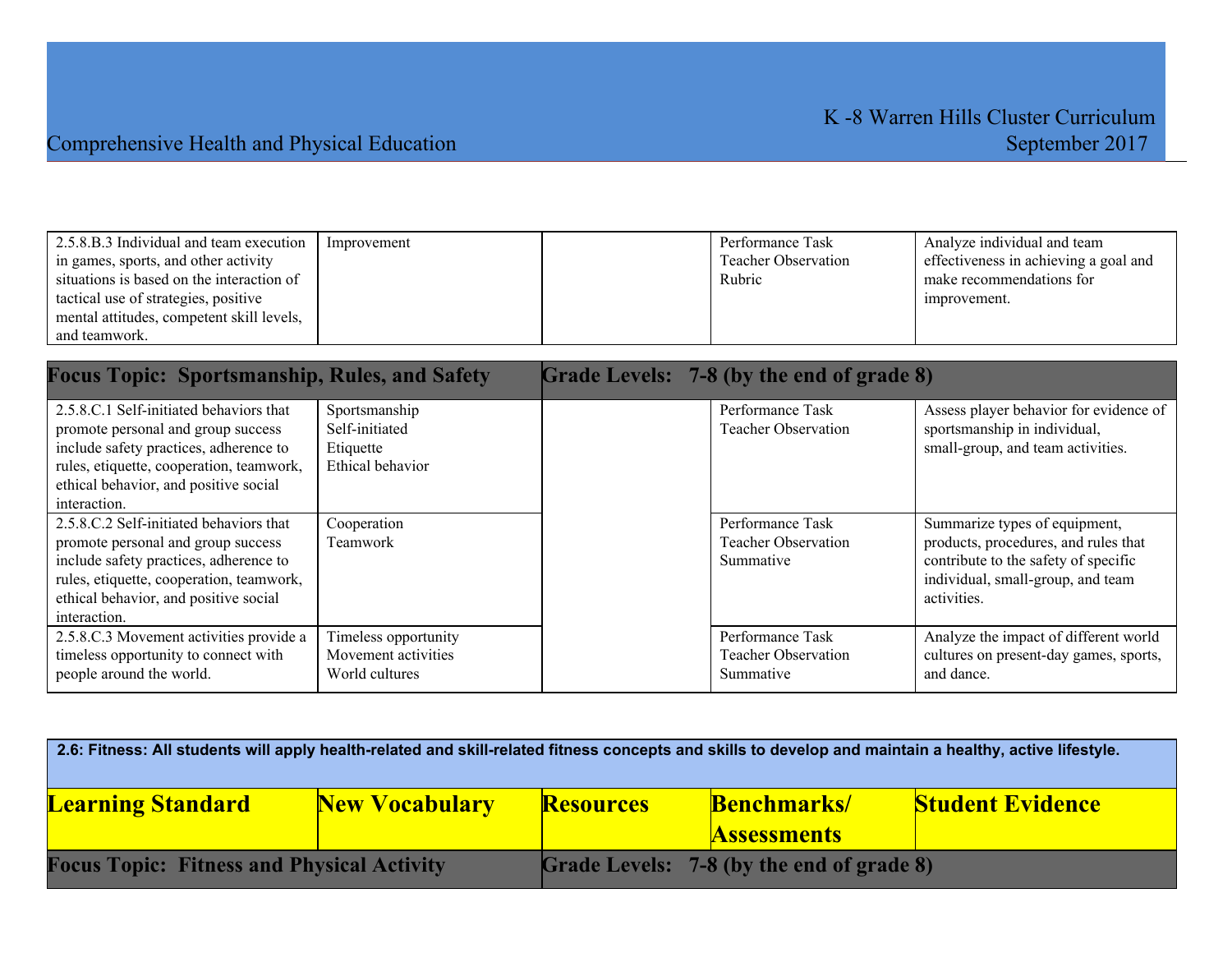| 2.6.8.A.1 Knowing and applying a<br>variety of effective training principles<br>over time enhances personal fitness<br>level, performance, and health status. | <b>Benefits</b>                                          | Performance Task<br>Journal<br>Essay<br>Graphic Organizer | Summarize the short- and long-term<br>physical, social, and emotional<br>benefits of regular physical activity.                                          |
|---------------------------------------------------------------------------------------------------------------------------------------------------------------|----------------------------------------------------------|-----------------------------------------------------------|----------------------------------------------------------------------------------------------------------------------------------------------------------|
| 2.6.8.A.2 Knowing and applying a<br>variety of effective training principles<br>over time enhances personal fitness<br>level, performance, and health status. | Health data<br>Personal fitness plan                     | Journal<br>Essay<br>Graphic Organizer                     | Use health data to develop and<br>implement a personal fitness plan and<br>evaluate its effectiveness.                                                   |
| 2.6.8.A.3 Knowing and applying a<br>variety of effective training principles<br>over time enhances personal fitness<br>level, performance, and health status. | Medical advances<br>Technological advances               | Journal<br>Essay<br>Graphic Organizer<br>Observation      | Analyze how medical and<br>technological advances impact<br>personal fitness.                                                                            |
| 2.6.8.A.4 Knowing and applying a<br>variety of effective training principles<br>over time enhances personal fitness<br>level, performance, and health status. | Body composition                                         | Journal<br>Essay<br>Graphic Organizer<br>Observation      | Determine ways to achieve a healthy<br>body composition through healthy<br>eating, physical activity, and other<br>lifestyle behaviors.                  |
| 2.6.8.A.5 Knowing and applying a<br>variety of effective training principles<br>over time enhances personal fitness<br>level, performance, and health status. | FITT- Frequency, intensity,<br>time, and type            | Performance Task<br>Journal<br>Observation                | Use the primary principles of training<br>(FITT) for the purposes of modifying<br>personal levels of fitness.                                            |
| 2.6.8.A.6 Knowing and applying a<br>variety of effective training principles<br>over time enhances personal fitness<br>level, performance, and health status. | Anabolic steroids<br>Performance-enhancing<br>substances | Research Task<br>Essay<br>Graphic Organizer               | Determine the physical, behavioral,<br>legal, and ethical consequences of the<br>use of anabolic steroids and other<br>performance-enhancing substances. |